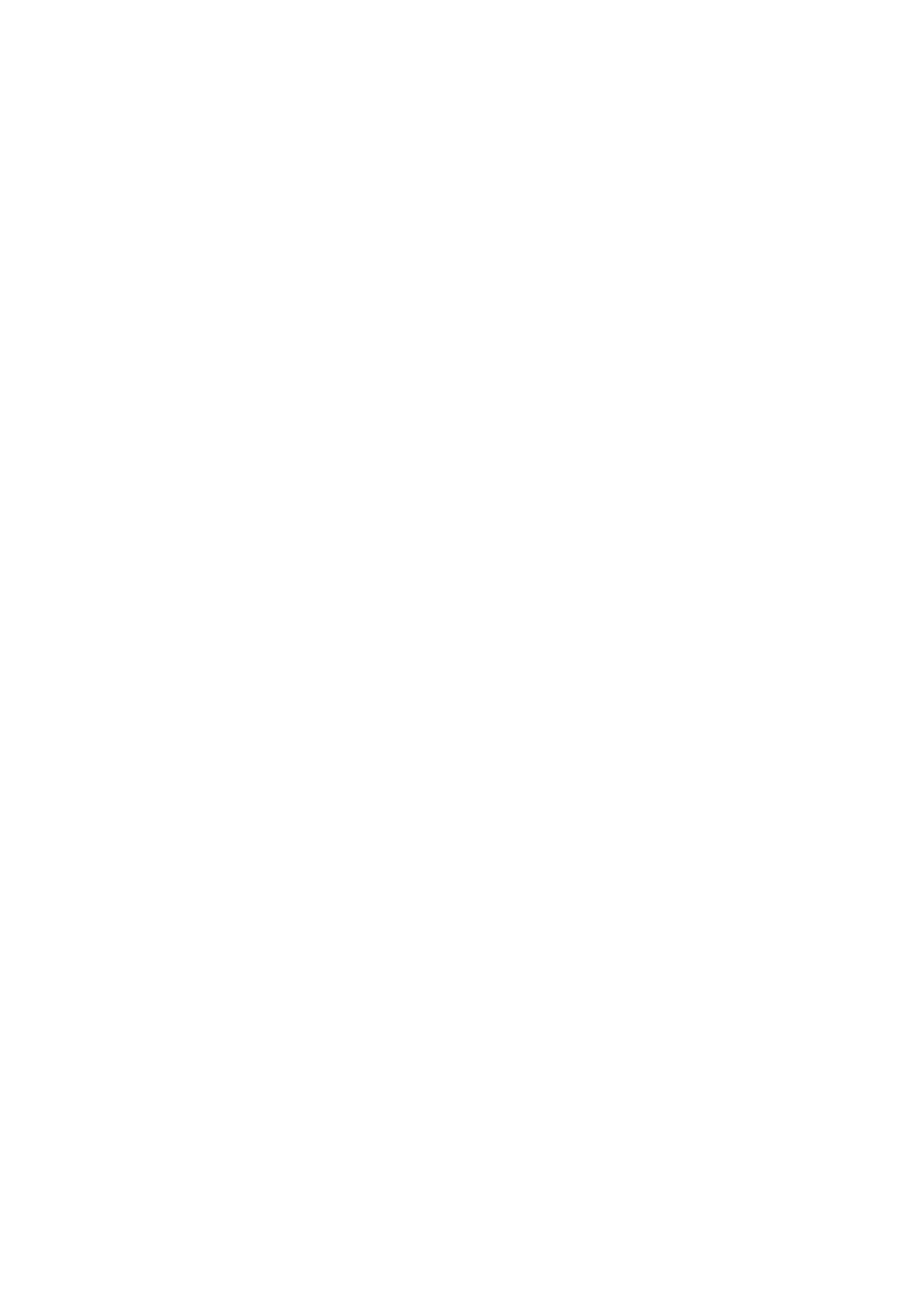Table of Contents

| <b>Introduction</b>                                                                                                                                                                                                                                        | 4  |
|------------------------------------------------------------------------------------------------------------------------------------------------------------------------------------------------------------------------------------------------------------|----|
| <b>INCCA Education Network</b>                                                                                                                                                                                                                             | 6  |
| <b>PhD &amp; Postdoctoral Network</b>                                                                                                                                                                                                                      | 9  |
| 2012 evaluation                                                                                                                                                                                                                                            | 11 |
| <b>Results of the evaluation</b>                                                                                                                                                                                                                           | 13 |
| <b>Lessons learned</b>                                                                                                                                                                                                                                     | 15 |
| <b>Appendixes</b>                                                                                                                                                                                                                                          | 16 |
| Appendix 1: Survey results - INCCA Education Network<br>Appendix 2: Survey results - PhD & Postdoc Network survey<br>Appendix 3: INCCA Education network - Interview with coordinator<br>Appendix 4: PhD and Postdoc Network - Interview with coordinators |    |

**Appendix 5: INCCA Education website statistics**

**Appendix 6: PhD and Postdoc Network website statistics**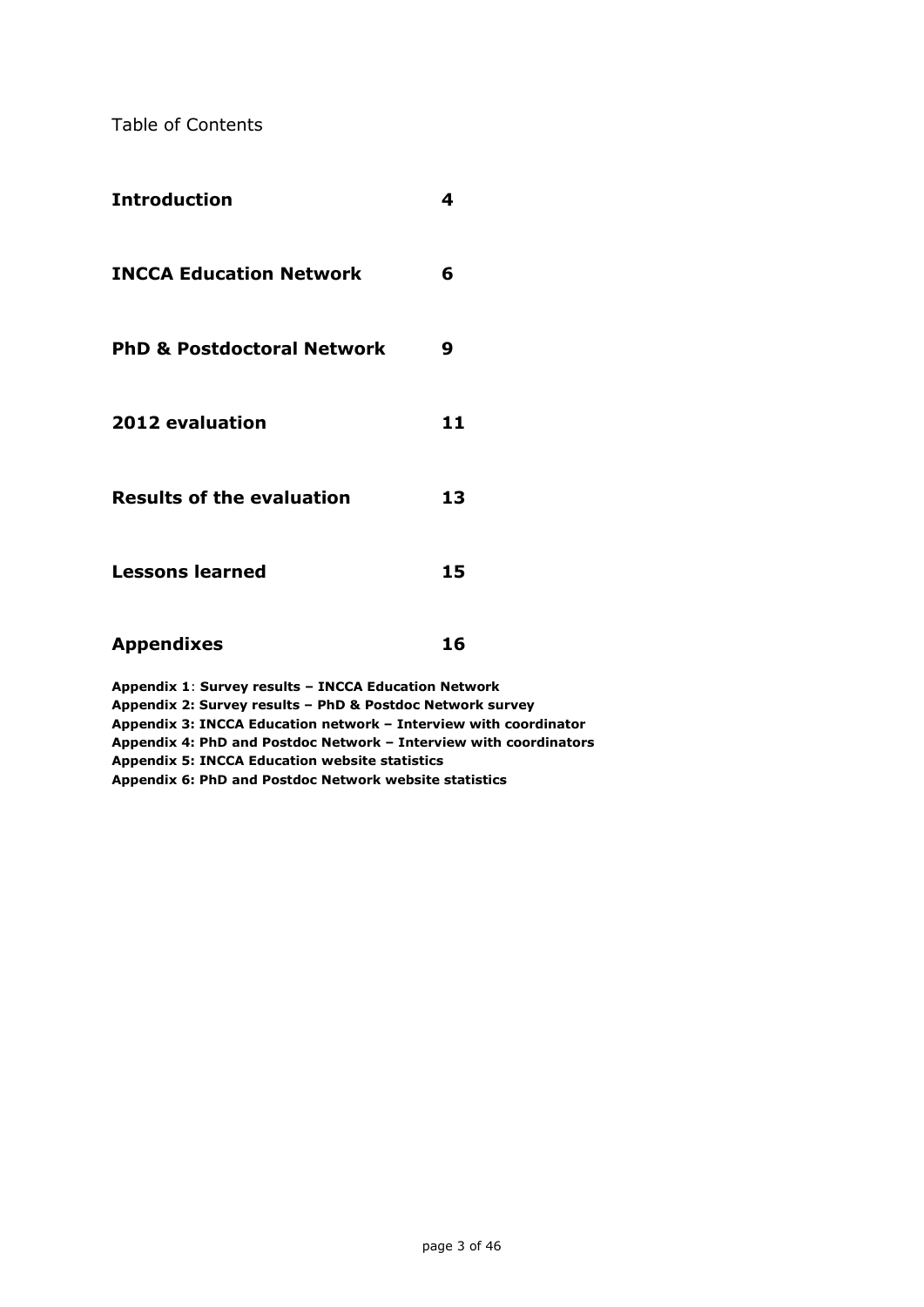# **Introduction**

-

INCCA – the International Network for the Conservation of Contemporary Art is a network of professionals connected to the conservation of contemporary art. Conservators, curators, scientists, registrars, archivists, art historians and researchers are among its members. Members allow access to each other's unpublished information (artist interviews, condition reports, installation instructions etc) through the INCCA Database. Since its inception in 1999, the network has grown from 23 to 844 members from 542 organisations, located in 58 countries. (17 Augustus 2012)

The network website [www.incca.org](http://www.incca.org/) is a knowledge portal and the 'first port of call' for those interested in the conservation of contemporary art. The website provides news, for example on events and publications, as well as housing a repository of 'good practice' documents. News items are also distributed via a Linked In group which has over 1200 people connected to it. The [www.inccamembers.org](http://www.inccamembers.org/) website houses the INCCA Database which is filled by the members on a volunteer basis and accessible only to members. INCCA members work on collaborative projects to create new knowledge which is then distributed via the INCCA websites for further use in the field.

INCCA is made possible through active participation of its members and the generosity of organisations they work for; to allow the sharing of knowledge that has been created in the workplace. Central coordination and web hosting is carried out at the Cultural Heritage Agency of the Netherlands (RCE). A volunteer international Steering Committee, representative of the membership, gives advice on the strategic direction of the network. Over the years the network has grown immensely and six regional groups have been established to help facilitate collaboration in a certain country or region. One such group, INCCA North America (INCCA-NA) is since 2009 a non-profit organisation and generates its own funding to carry out projects such as artist interview workshops.

In addition to regional groups, two 'thematic' networks were recently established to meet the needs of specific members within the network. The INCCA Education Network and the PhD & Postdoctoral Network Conservation of Contemporary Art were established during an international research project PRACTICs (2009-2011)  $1$ . The networks are affiliated to INCCA but organised as separate entities and have their own coordinators, much like the regional groups. Both networks share information through their own 'websites' housed at [www.incca.org](http://www.incca.org/) and have their own Linked In group to communicate with their members. They also organise their own face-to-face meetings for their members.

<sup>&</sup>lt;sup>1</sup> PRACTICs of Contemporary Art: The Future was a unique project for interdisciplinary collaborative research, sharing knowledge and learning on the conservation of contemporary art funded by the Culture Programme (2007-2013) of the European Commission and the Mondriaan Foundation. PRACTICs (Practices, Research, Access, Collaboration, Teaching In Conservation) stands for excellence and innovation in conservation research, a profound will to share knowledge and experiences, and continuous collaboration in knowledge development and education. 34 leading European museums, institutions and universities participated in PRACTICs. More information: [www.incca.org/practics](http://www.incca.org/practics)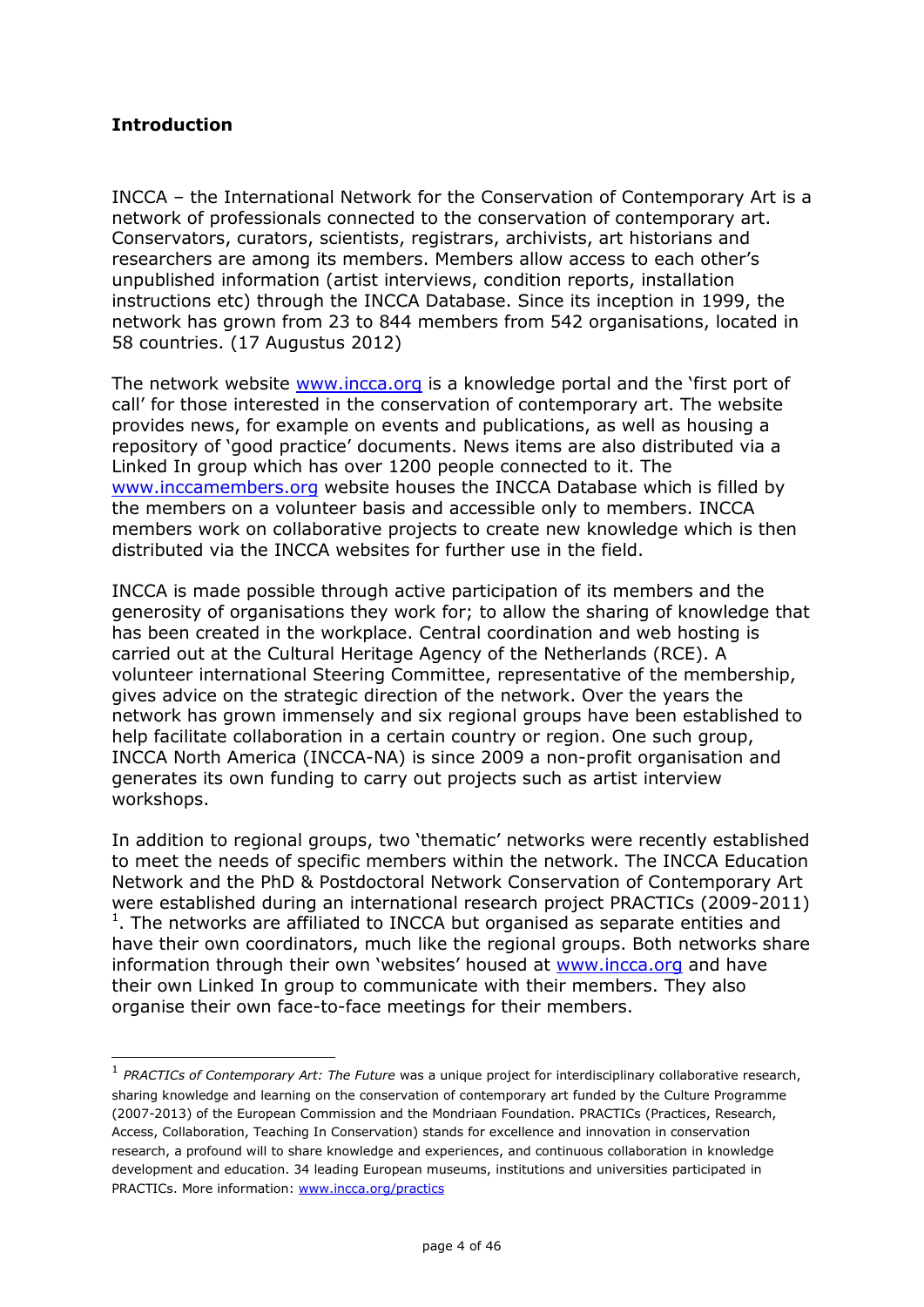In the spring of 2012 an evaluation into these networks was carried out within the framework of the RCE research programme on Access (Programma Toegankelijkheid). The evaluation provided useful information for the INCCA Steering Committee and the network coordinators to use for the betterment of the networks. It was also an opportunity to reflect on what it means to set up such networks and to ascertain if it has indeed been worthwhile doing so; knowledge that can also be of use for those thinking of setting up their own network or working groups within existing platforms.

The following reports starts with a description of each of the networks, followed by an account of the evaluation process. It then goes on to outline the results collected and concludes with a 'lessons learned' section.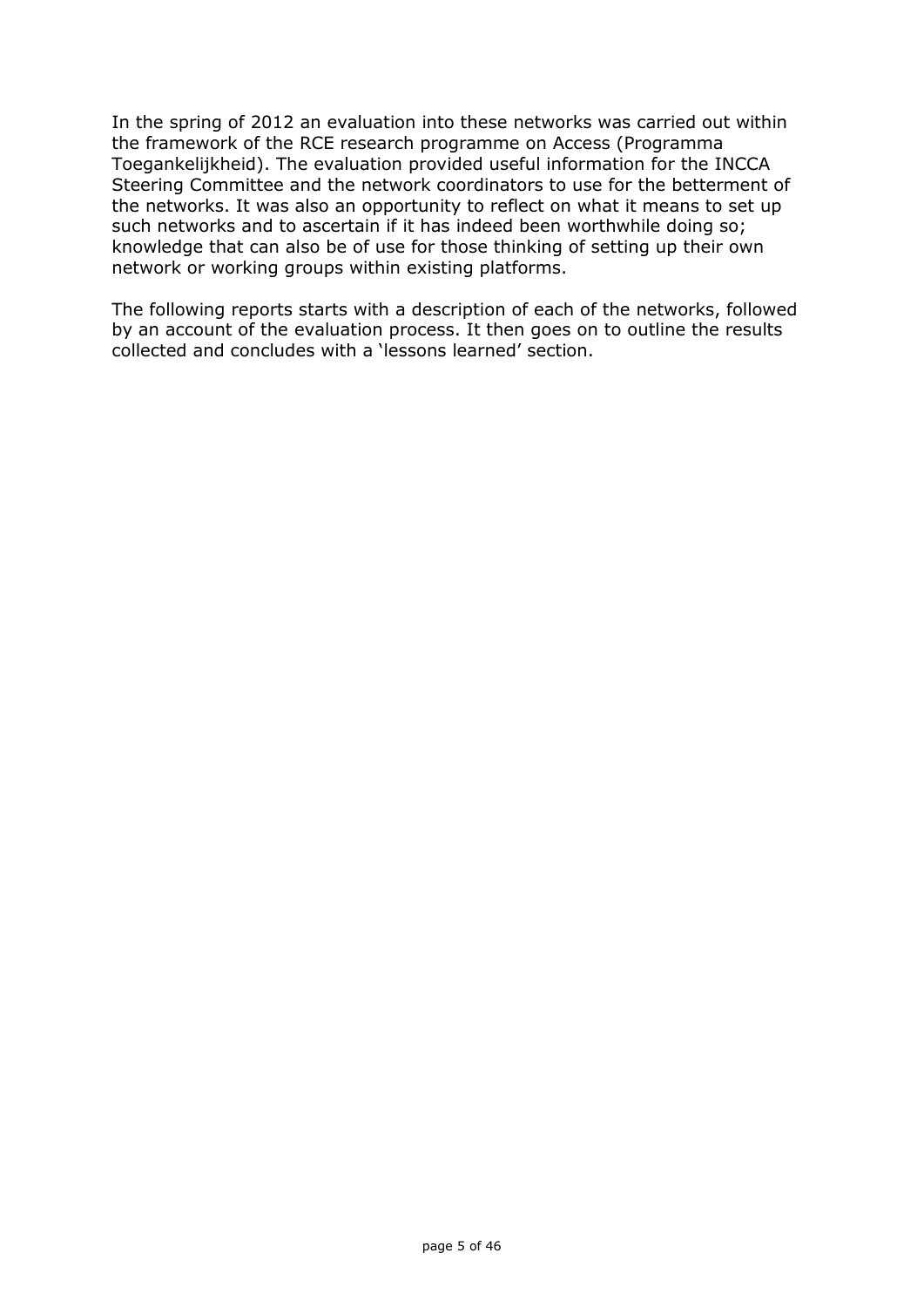# **INCCA Education Network**

The following text is a description of the INCCA Education Network and includes its objectives and strategies. The text comes from the network's website homepage: [www.incca.org/incca-education.](http://www.incca.org/incca-education)

Welcome to the network on education and training in the field of contemporary art conservation. In this relatively new field in conservation, conservators deal with ever changing art practices and as a result the traditional conservation paradigm has shifted. As the need for new methodologies and conservation strategies become clear, the role of the conservator is constantly changing. These changes in practice have a direct effect on the education and training needs of conservators. How this broad and distinctive discipline is addressed in training varies around the world.

The INCCA Education network was founded as a platform for education professionals and students to inform and to facilitate exchange and debate for the betterment of the field on contemporary art conservation. The group was established as part of the international research project PRACTICs (2009-2011) and was officially launched in Amsterdam during the international symposium *Contemporary Art: Who Cares?,* June 2010.

### **Objectives**

- Provide insight into relevant training programmes, workshops and courses.

- Facilitate contact and collaboration between professional educators and students.

- Stimulate critical debate on training methodologies in relation to constant adaption to current artistic practices and shifts in collection management.

### **Strategies**

- Disseminate information via the INCCA Education website.

- Upkeep of the INCCA Education Linked In group.

- Organize opportunities for professional educators, conservators and students to exchange experience, explore collaboration and discuss the needs in education of contemporary art conservation.

### Membership

The network is accessible to all education professionals and students that are interested or involved in training and education in the field of conservation of contemporary art. Group members must be affiliated to an institution that is recognized by an organization like ENCoRE in Europe or similar organizations that safeguard the quality standards of the profession and confirm the ethical codes of conservation and restoration. Join by signing up to the INCCA Education Network group at Linked In.

As mentioned, the INCCA Education Network was set up as part of the international project PRACTICs. One of the main goals of PRACTICs was to stimulate collaboration between educational programmes in conservation. There are not many programmes in conservation worldwide and certainly only a few that dedicate all or part of their curriculum to contemporary art conservation. Being so few and separated by distance, these educators have in the past not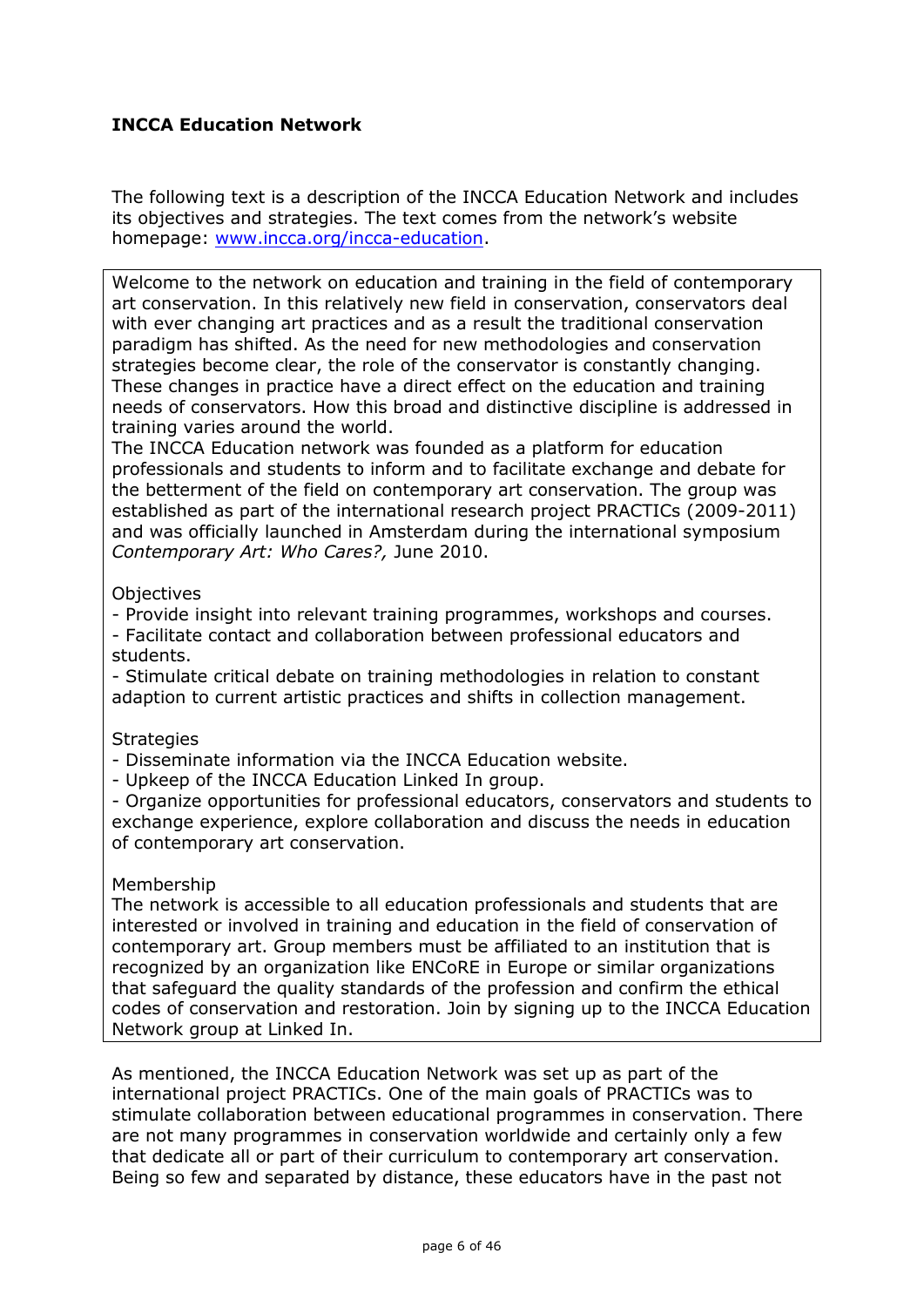had much contact with each other. Now that the network has been established, educators can easily find each other. Through the coordinators of the network members can ensure that the information listed on the INCCA Education website about their programmes is kept up-dated.



Participants of the Education session at Contemporary Art: Who Cares? Amsterdam, June 9, 2010. (From left to right) Ysbrand Hummelen, Glenn Wharton, Gunnar Heydenreich, Sanneke Stigter, Lydia Beerkens, Gerda Kaltenbrunner, Anna Comiotto, Barbara Sommermeyer. Photo: Andreas Bilo.

#### Network history

-

In December 2009 a small group of education professionals, with the intention to form an INCCA group on education, held a meeting to discuss this idea during a PRACTICs project seminar in Ljubljana, Slovenia. By the 9<sup>th</sup> of June 2010 (during the international symposium Contemporary Art: Who Cares?) the group was ready to be officially launched and to invite new members. The network is coordinated by University of Amsterdam lecturer, Sanneke Stigter who on occasion receives help from a student assistant. The small group of educators that set up the network have regular contact with each other and have since become the network Steering group.

Directly following the launch (on June 12-13), the group took part in a joint interim meeting of the ICOM-CC<sup>2</sup> specialist working groups Education and Training (E&T) and Modern Materials and Contemporary Art (MMCA) which took place in Maastricht at the Bonnefantenmuseum. The primary aim of this two-day Interim meeting was to consider and discuss how the existing conservation training programmes are responding to the range of new knowledge and skills that are frequently required for the conservation of modern and contemporary works of art. The essential questions that were posed were: Which of these new needs are best tackled at the training level? What steps are training programs already taking to incorporate modern / contemporary art into their curricula? And, what are the most appropriate steps forward? The report of the meeting gives an overview of the discussions held at this meeting. It is not a full transcript, but a detailed description of the points raised and debated. The Education & Training and Modern Materials & Contemporary Art working groups of ICOM-CC hope that this report will initiate further and sustained dialogue between the training programs and within the profession at large. The report can be downloaded from the INCCA Education Network website:

<sup>&</sup>lt;sup>2</sup> ICOM-CC is the largest of the International Committees of ICOM (International Council of Museums) with over 2000 members worldwide from every branch of the museum and conservation profession. [www.icom-cc.org/home/](http://www.icom-cc.org/home/)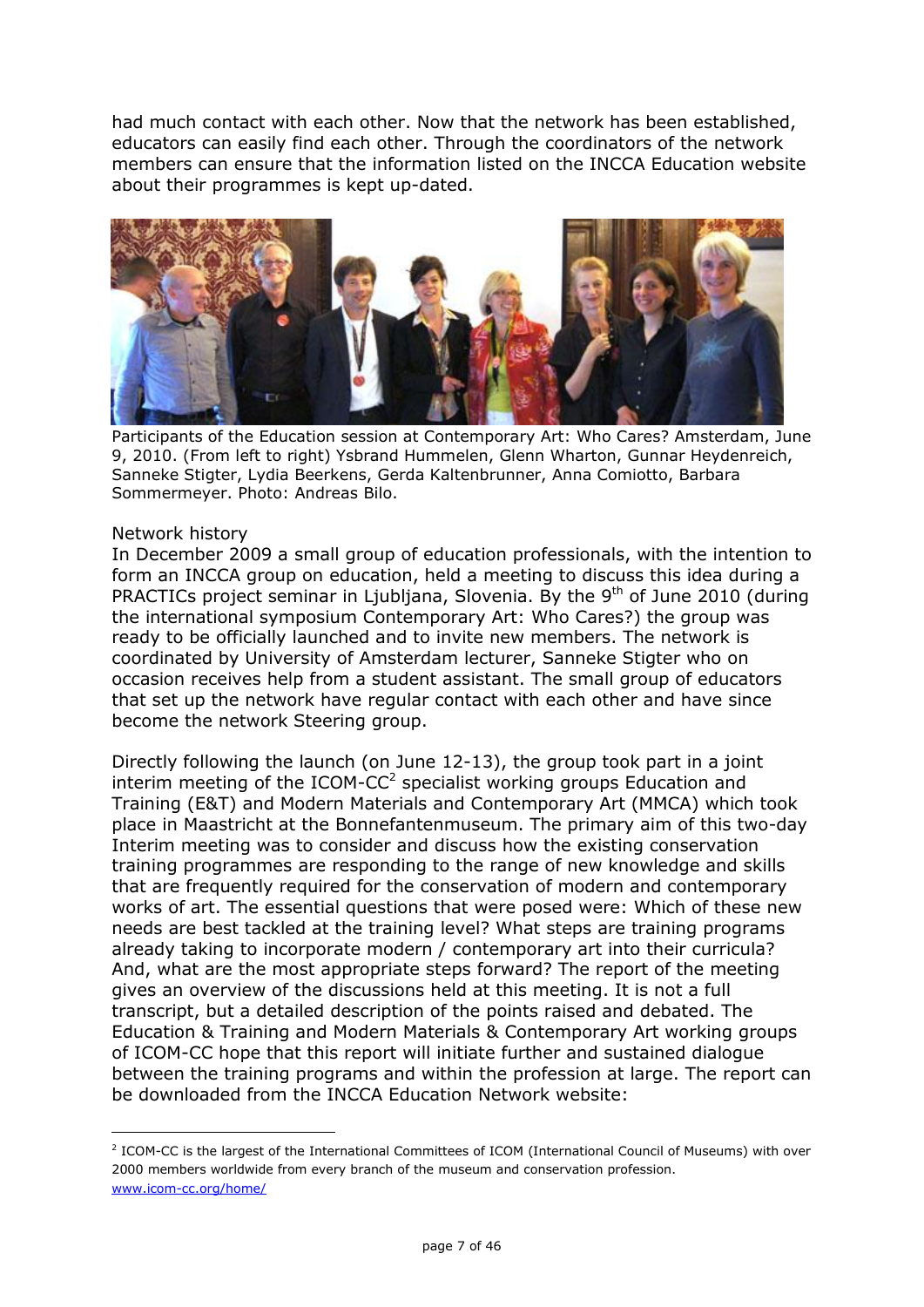[www.incca.org/files/education/traning\\_needs\\_report\\_interim\\_meeting\\_maastric](http://www.incca.org/files/education/traning_needs_report_interim_meeting_maastricht_jan13_2010.pdf) ht jan13 2010.pdf

In May 2011, it was decided to re-name the group INCCA Education Network in order to differentiate it from the other INCCA groups; which are formed based on geography, rather than a particular theme. At this time, the network's website was also improved and a logo created.



As the interest in the network was expanding, the coordinator set up a group on the social-networking website Linked In. The coordinator uses Linked In to administer the membership to the network; only those with a real interest in the network are permitted to join. The Linked In platform is also used also a means of spreading news, posting questions or coming into contact with fellow members.

In November 2011, the INCCA Education Steering group met in Cologne to discuss the networks web tools and ideas about creating a collaborative summer school. The minutes of this meeting can be downloaded at: www.incca.org/files/education/20111119 incca\_edu\_minutes\_german\_speaking [\\_meeting.pdf](http://www.incca.org/files/education/20111119_incca_edu_minutes_german_speaking_meeting.pdf)

In March 2012, the INCCA Education Network Steering group met again in Paris to discuss European collaboration in training.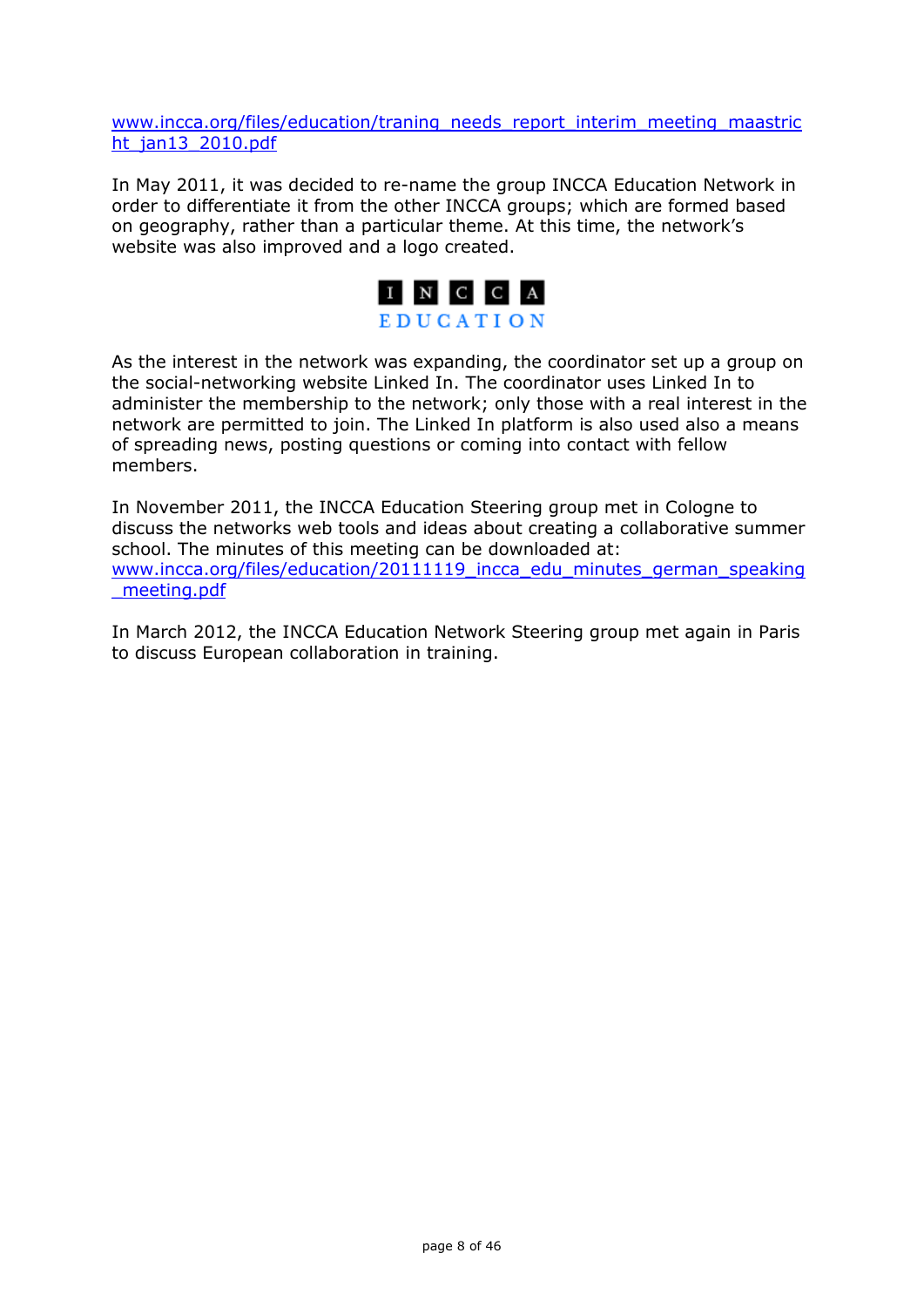# **PhD & Postdoctoral Network**

The Network for PhD candidates and postdoctoral researchers in conservation of contemporary art was established in June 2010 during the international symposium *Contemporary Art: Who Cares?.* The following text is a description of the PhD and Postdoctoral Network and includes its goals and is from the network's homepage: [www.incca.org/phdandpostdocnetwork](http://www.incca.org/phdandpostdocnetwork)

# **PHD & POSTDOCTORAL NETWORK** CONSERVATION OF CONTEMPORARY ART )

At present, there are many young researchers on the PhD and postdoctoral level working in the field of contemporary art conservation and related areas. They are generally rather isolated and scattered over different disciplines (such as conservation science, art history, and social sciences), universities and research institutions worldwide. In order to facilitate exchange between emerging researchers, in June 2010 an international and interdisciplinary PhD and postdoctoral network has been established. The network for PhD candidates and postdoctoral researchers is an associated network of INCCA and its website is kindly hosted by INCCA.

Goals of the network are:

- To map the field
- To facilitate the exchange of knowledge and expertise

- To organize (annual) meetings devoted to a special theme and/or network sessions to discuss work-in-progress.

- To prepare an edited volume or special issue journal.

The network is accessible to all researchers on the PhD and postdoctoral research level working in the field of conservation of contemporary art.

Network coordination is carried out by Vivian van Saaze, Maastricht and Ariane Noël de Tilly, University of British Columbia,

Network history

In the first few months after the network was established, the coordinators spent time collecting content for the network's website. They started by collecting abstracts of past and current PhD and Postdoc research to add to the networks participants webpage:

<http://www.incca.nl/phdandpostdocnetwork-participants>

All of these PhD and postdoc abstracts were also included in the Projects section of the INCCA website. See [www.incca.org/projects.](http://www.incca.org/projects)

Other relevant lists of information were gathered for the website including a list of journals and other resources.

During the first network meeting in June 2010 it became apparent that the attendees were in favour of discussing each others work-in-progress among peers and/or senior researchers as long as it is done in a safe and confidential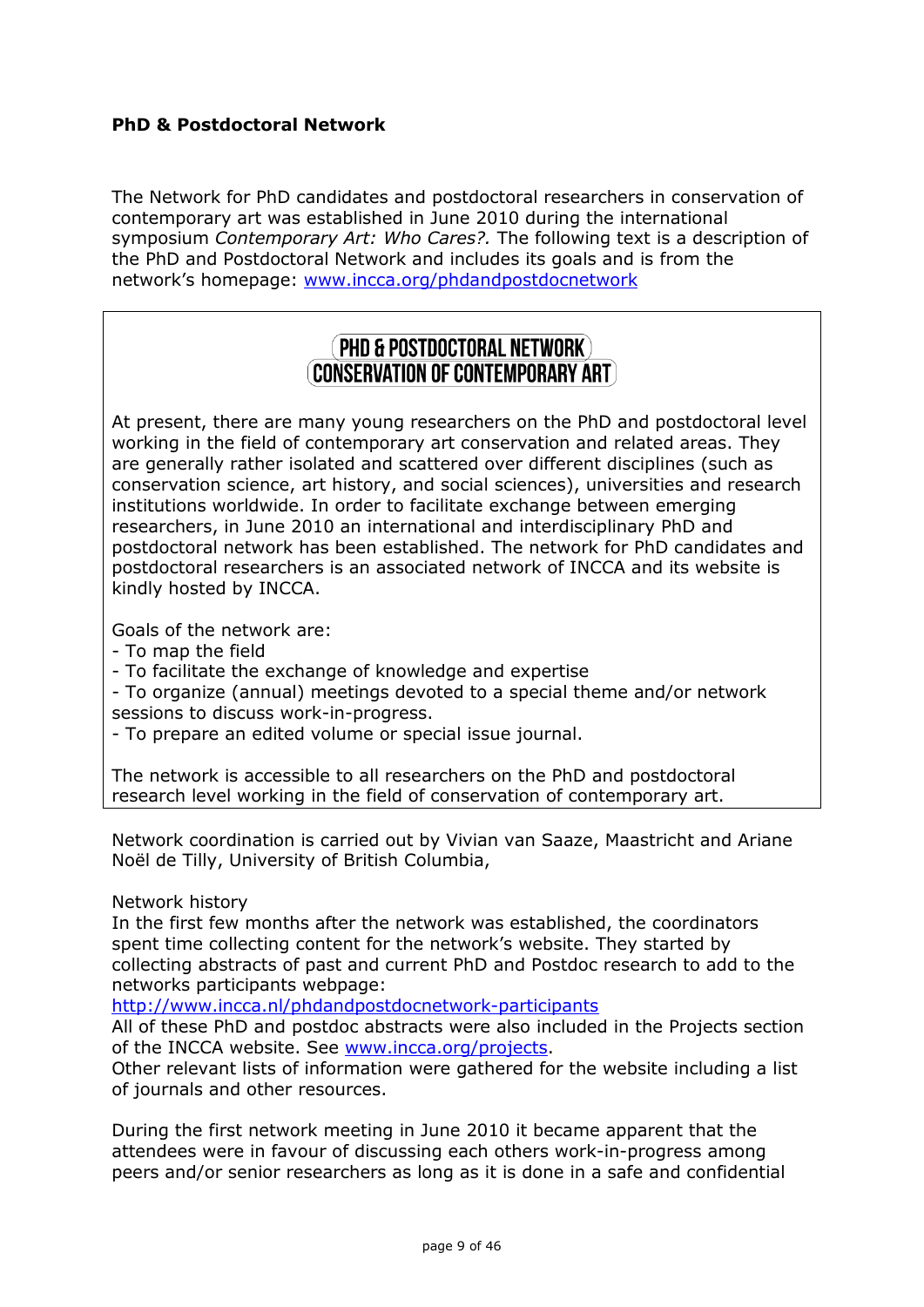environment. As a result, a PhD work-in-progress day was organized at the Faculty of Arts and Social Sciences in Maastricht, The Netherlands on the  $17<sup>th</sup>$  of November 2010. For more details including a programme and report see: <http://www.incca.org/phdandpostdocnetwork-events/751-2010-maastricht>

Participants expressed the wish to have a similar work-in-progress day in due time, and so the network organised a follow-up meeting 10 months later on September 20, 2011 during the ICOM-CC Symposium, Lisbon. 14 people attended this meeting; 12 network members and 2 interested conservators who were also present at ICOM-CC.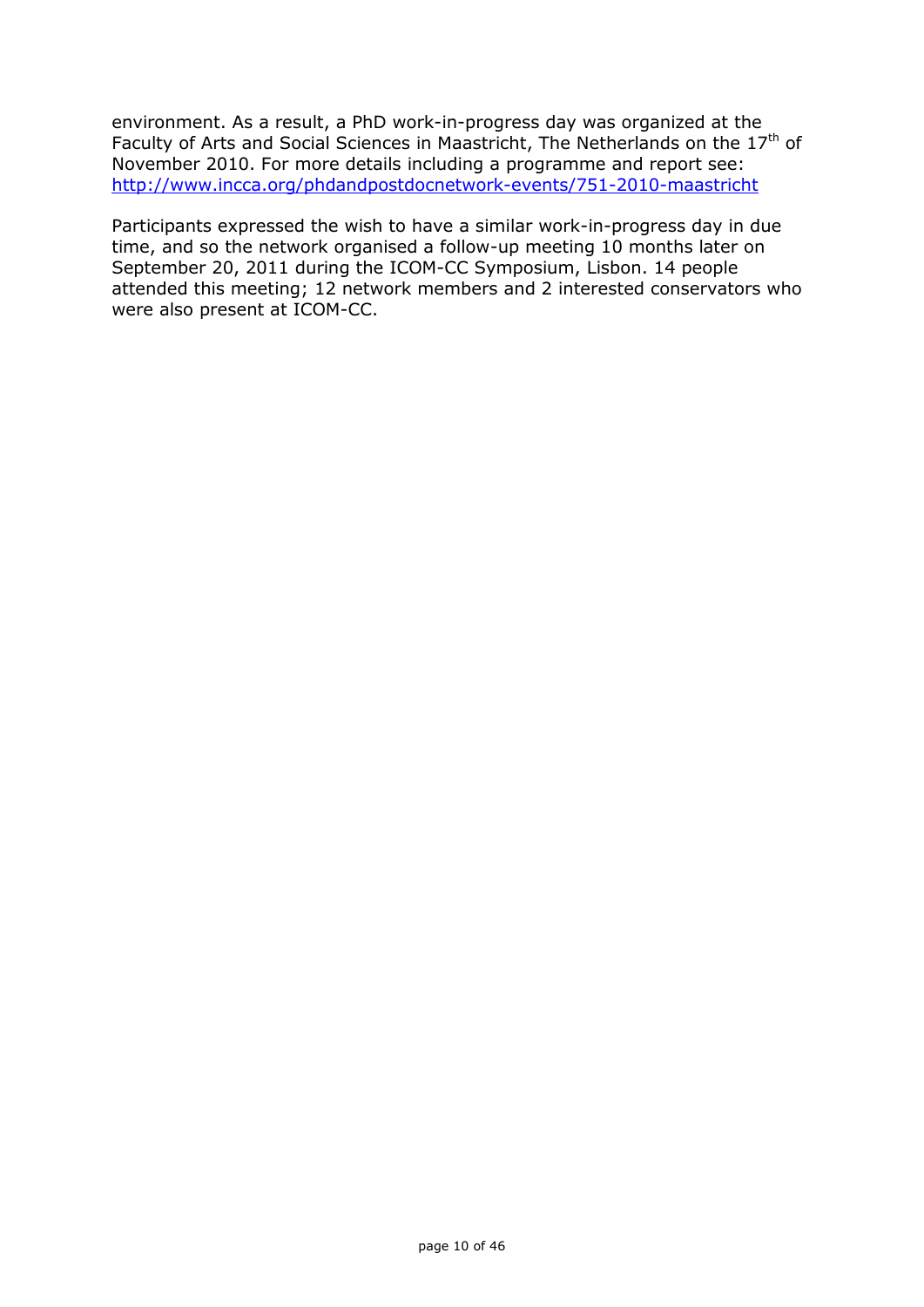### **2012 evaluation**

In the spring of 2012 an evaluation of the two networks took place. The evaluation was planned and executed by Karen te Brake-Baldock, INCCA Coordinator in collaboration with Vivian van Saaze (PhD and Postdoc network coordinator) and Sanneke Stigter (INCCA Education network coordinator).

When planning the evaluation the following questions were formulated. The evaluation provided answers to all of these questions as can be read below.

1. The relevance of the network

Is the network needed? Do people involved gain added value from participating in the network and/or from the information provided via the website.

2. The goals of the network.

Are the goals set out at the launch of the network being achieved? If not, why not? Can we consider the network as a success?

3. How is the network organized? How many people are involved with the network? Are they active / passive? Is the organization of the network feasible in practice?

4. The quality of the network website.

What information is currently on the website? Is the information useful and easy to find? Is the information used a lot? (stats).

5. How does the network communicate with its members? How often and through what means (other than the network website)? Are these means effective?

The evaluation comprised of:

- 1. a member survey (one for each network)
- 2. interviews with the network coordinators
- 3. statistics of the network websites.

#### **The member surveys**

Two surveys, one for each network, were carried out between the 28<sup>th</sup> of March and  $18<sup>th</sup>$  of April 2012. They were both created using the online software Survey Monkey and were similar, but not identical. The INCCA Education Network survey contained 18 questions, the PhD and Postdoc Network member survey 20; both could be completed in 10-15 minutes. The PhD network had two extra questions related specifically to communication methods of the network.

#### INCCA Education Network member survey

Membership of this network is administered through Linked In and so an invitation to fill out the survey was posted at the networks Linked In page which resulted in 10 surveys being filled in. At the time there were 215 members of the Linked In group. Assuming that all 215 saw the invitation, the response was low at 4.65%.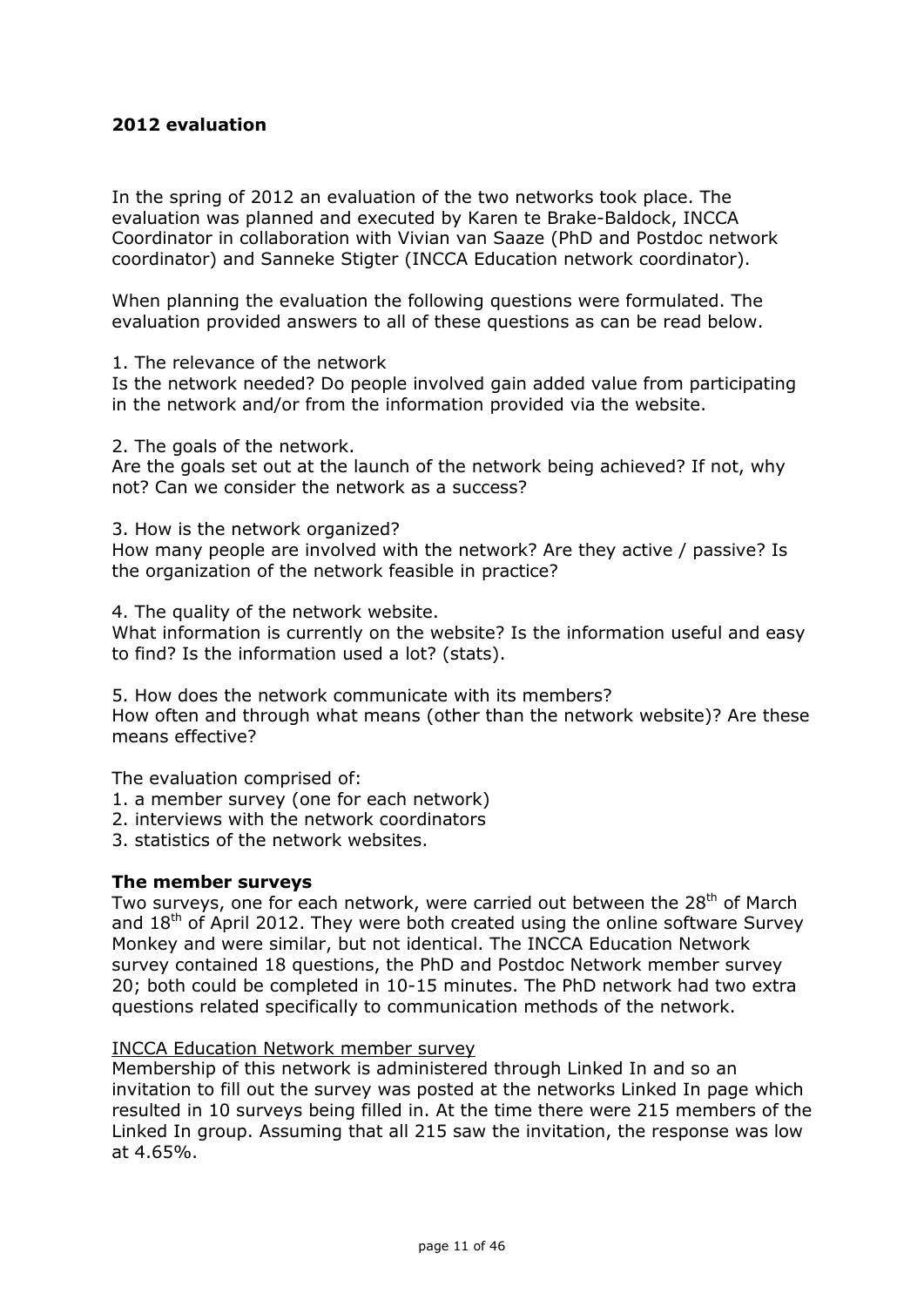### PhD and Postdoc Network member survey

Membership of this network is administered through an emailing list. An invitation to fill in the survey was sent out via email to 85 people which resulted in 17 surveys being filled in; a healthy 20% response.

In general respondents were positive about the existence of such networks and appreciate the information (lists) provided on the websites. Members of both networks would very much like to see more activities to take place, either online or face-to-face. For a detailed overview of the responses to the surveys see the appendixes.

### **Interviews with the network coordinators**

A simultaneous interview made up of 15 questions was carried out with the network coordinators on the 5<sup>th</sup> of March 2012. Karen te Brake-Baldock was the interviewer. A summary of each interview was made and checked by the interviewees afterwards and can be read below in the appendixes.

Overall the coordinators were pleased with how the networks were developing. They had however anticipated more interaction from members of the network, but understand that this is difficult to achieve without concrete projects or activities such as moderated discussions on the web. Also, despite their high motivation for the goals of the networks, all coordinators found it difficult to combine the task with their busy work schedules.

### **Statistics of the network websites**

The INCCA Education website, for the niche it serves, is a well-used platform. In particular the list of training courses is visited often; there is no other place where a list of training courses specifically tailored for contemporary art conservation is made available. This list could be seen as 'the core business' of the network, and as a service to its members seems to be working well.

The PhD and Postdoc network website is on the other hand not visited much; however the network is (and will always be) for a very small group. At the time of the evaluation there were around 85 members. See the appendixes for details on the statistics.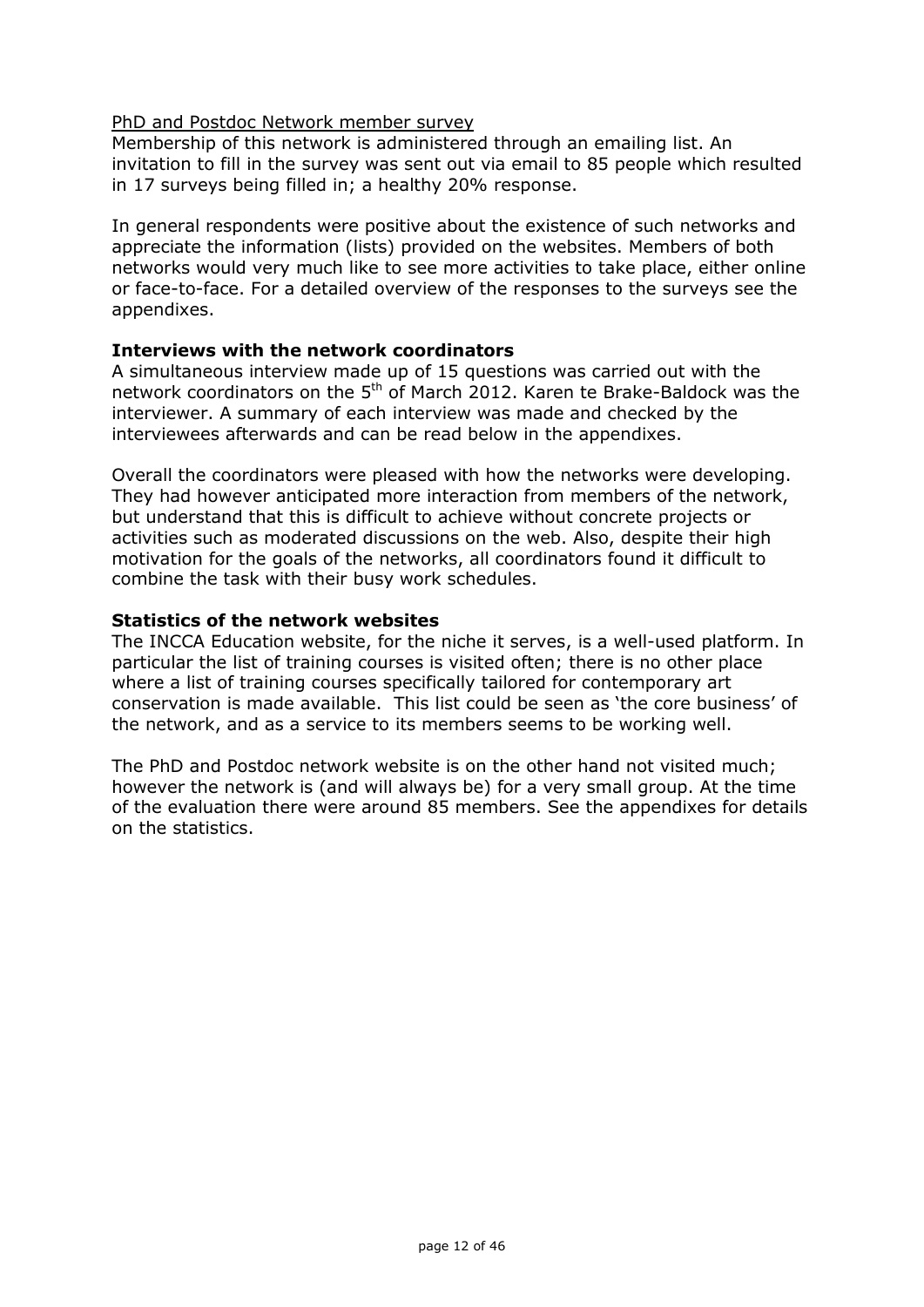### **Results of the evaluation**

Using the results of the coordinator interviews, the member surveys and the website statistics is was possible to answer the questions are formulated at the start of the evaluation.

1. The relevance of the network Is the network needed? Do people involved gain added value from participating in the network and/or from the information provided via the website.

Members are glad that the platforms are there as places to be kept up-to-date with developments and also as a place to find people if/when needed. It the case of both networks, it was made clear that members would like to be more involved. The organisation of events would be greatly appreciated. Events need not be face-to-face, online moderated discussions would also be welcomed by the members of both members.

2. The goals of the network. Are the goals set out at the launch of the network being achieved? If not, why not? Can we consider the network as a success?

The INCCA Education goals have been achieved. The coordinator had however expected more interaction between members, but understands that without moderation of some kind that this is difficult to achieve.

The coordinators of the PhD Network have also achieved their goals despite having one less face-to-face meeting than they would have liked.

3. How is the network organized? How many people are involved with the network? Are they active / passive? Is the organization of the network feasible in practice?

At the time of the survey the INCCA Education Network is coordinated by one person, Sanneke Stigter, University of Amsterdam. She has had some student help with collecting information on the conservation training for example, but it has not been possible to find continuous help. In the first year of the network the coordinator spent a relatively large amount of time on the network; on average around 1 hour a week. Later, especially once the Linked In platform was established, this became a lot less.

At the time of the evaluation there were 215 members (on Linked In) who are passively involved. The coordinator also works with a small group of active 'coremembers' (around 5) who for example, collaborate on designing curricula.

The PhD and Postdoc network is coordinated by two individuals, Vivian van Saaze and Ariane Noel de Tilly. The coordinators spend on average about 1 hour a month each on the network. The members (around 85) are passive, except when they participate in face-to-face meetings.

4. The quality of the network website.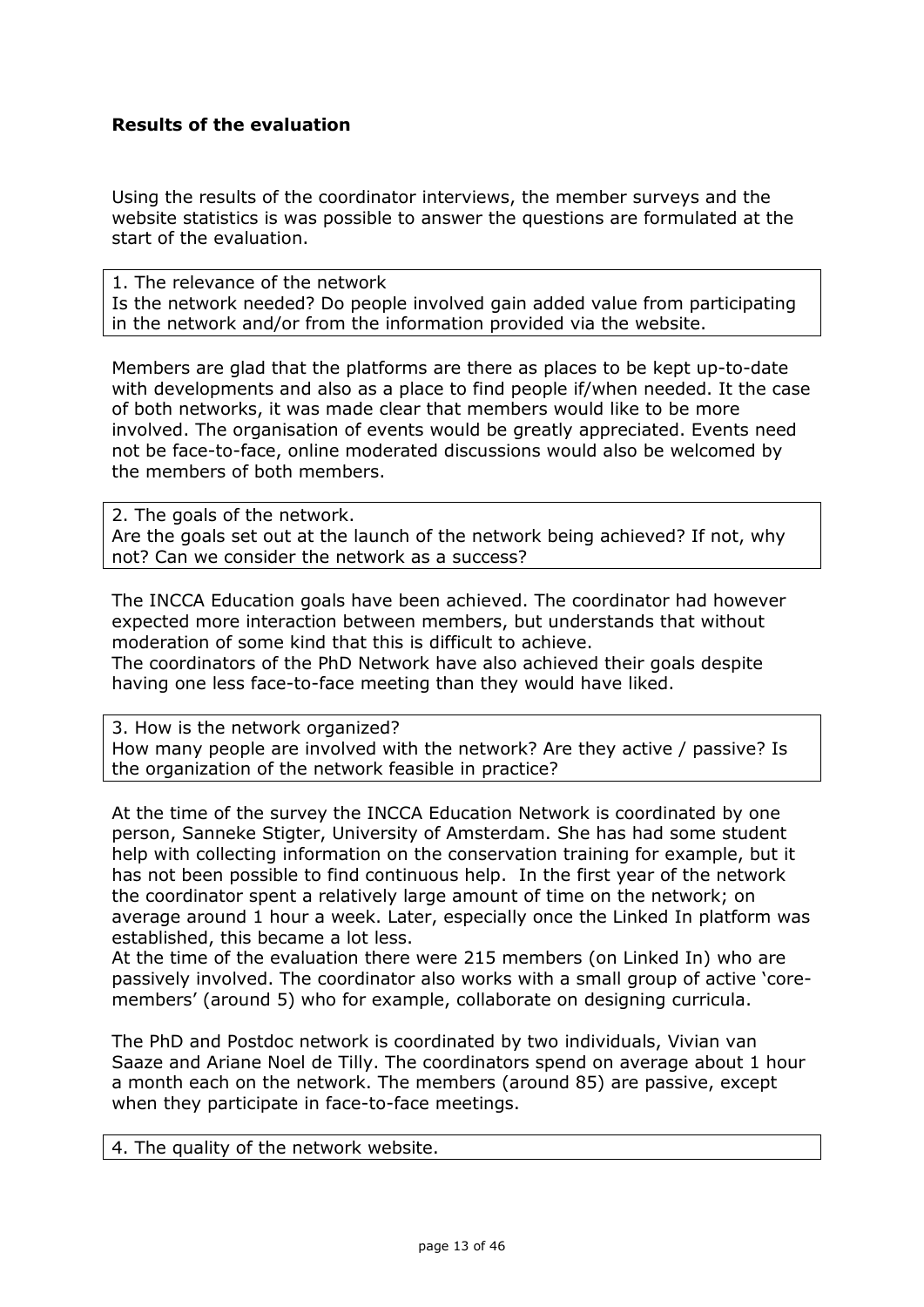What information is currently on the website? Is the information useful and easy to find? Is the information used a lot? (stats).

Both websites provide information on the network activities, past and present as well as links to information that is relevant to the members. The PhD and Postdoc network website has for example a list of useful resources. The websites are simple and do not contain many layers so navigation is easy. The main part of the INCCA Education website is the list of conservation training courses and is very well visited.

5. How does the network communicate with its members? How often and through what means (other than the network website)? Are these means effective?

The INCCA Education Network uses a Linked In group to communicate with all of its members. The coordinator works directly with a small group of 'core members'; individuals who were active in setting up the network. On occasion face-to-face meetings are organised. Direct emails and meetings are by far the most effective means of communication.

The PhD and Postdoc network also uses Linked In to relay news that is specific to the network. This happens infrequently however. They too have held a number of face-to-face meetings, which are very effective ways for members to interact; share information and discuss difficulties that they face.

#### Are the networks relevant?

Both networks (but in particular the PhD and Postdoc network) are and will always be made up of only a small number of individuals; however this does not mean that they are less relevant. Contemporary art conservation (INCCA) serves a specific niche in the conservation/museum profession and these networks are serving only parts of the INCCA network. The responses from the members in both surveys were clear in that they very much wanted the networks to be in existence, with the condition that more events (live or online) were organised. The coordinators have taken this information on board and are currently working on activities for the near future.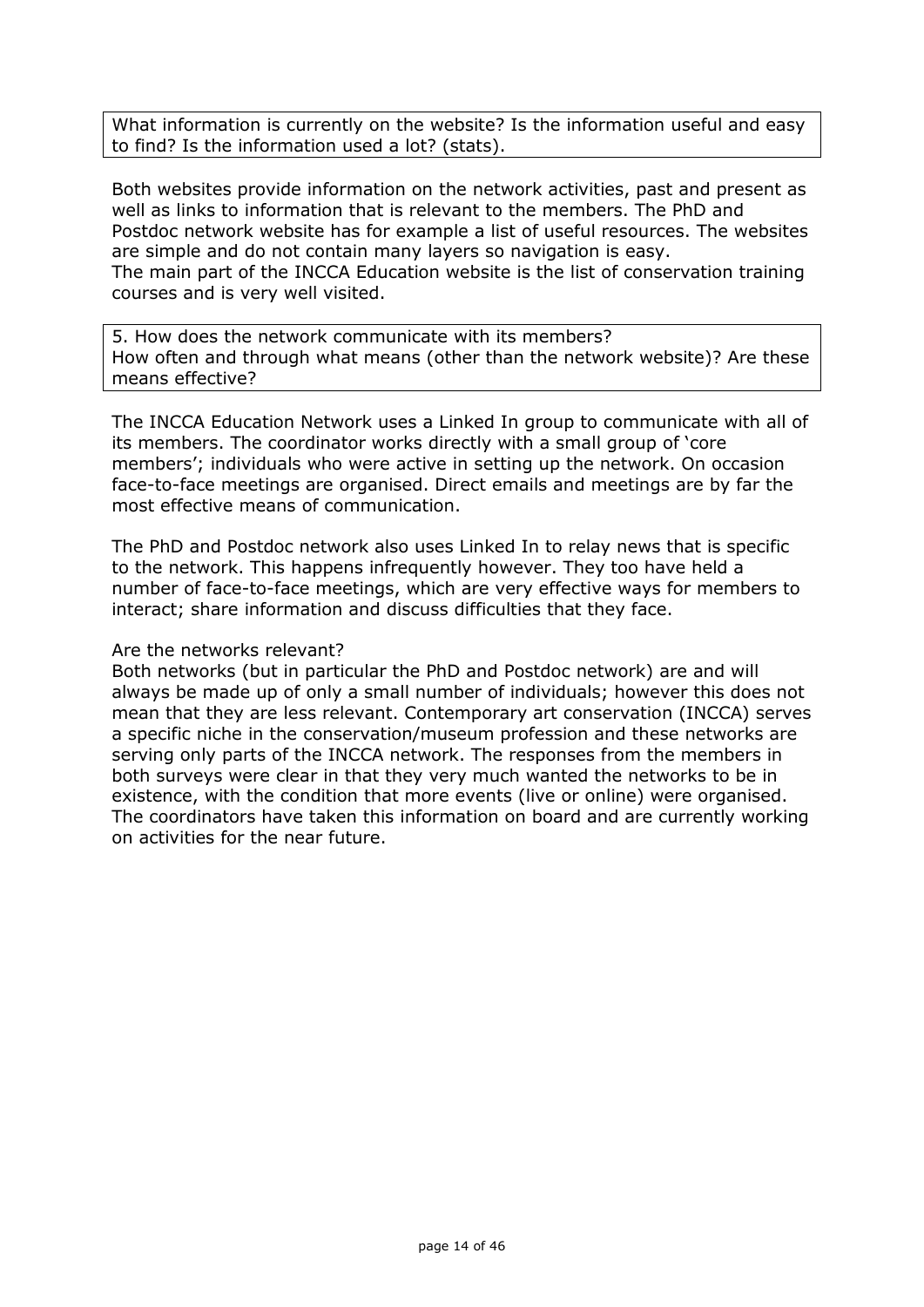### **Lessons learned**

From this evaluation it is possible to formulate some general lessons learned that may be useful for others considering setting up similar thematic networks. - Start small and do not expect too much.

- Make your plans a concrete as possible; for example organise 2 face-to-face meetings per year or collect 20 abstracts in 6 months.

- To encourage members to meet face-to-face, organise meetings in combination with existing meetings at which members will already be attending; such as large symposia.

- Seek out network coordinators who are very motivated *and* have time to invest in the network. A coordinators with excellent communications skills is essential and preferably they also have knowledge of web communication methods.

- Conduct regular surveys, even informal ones, with the members of your network to get their idea on activities and/or information services they need.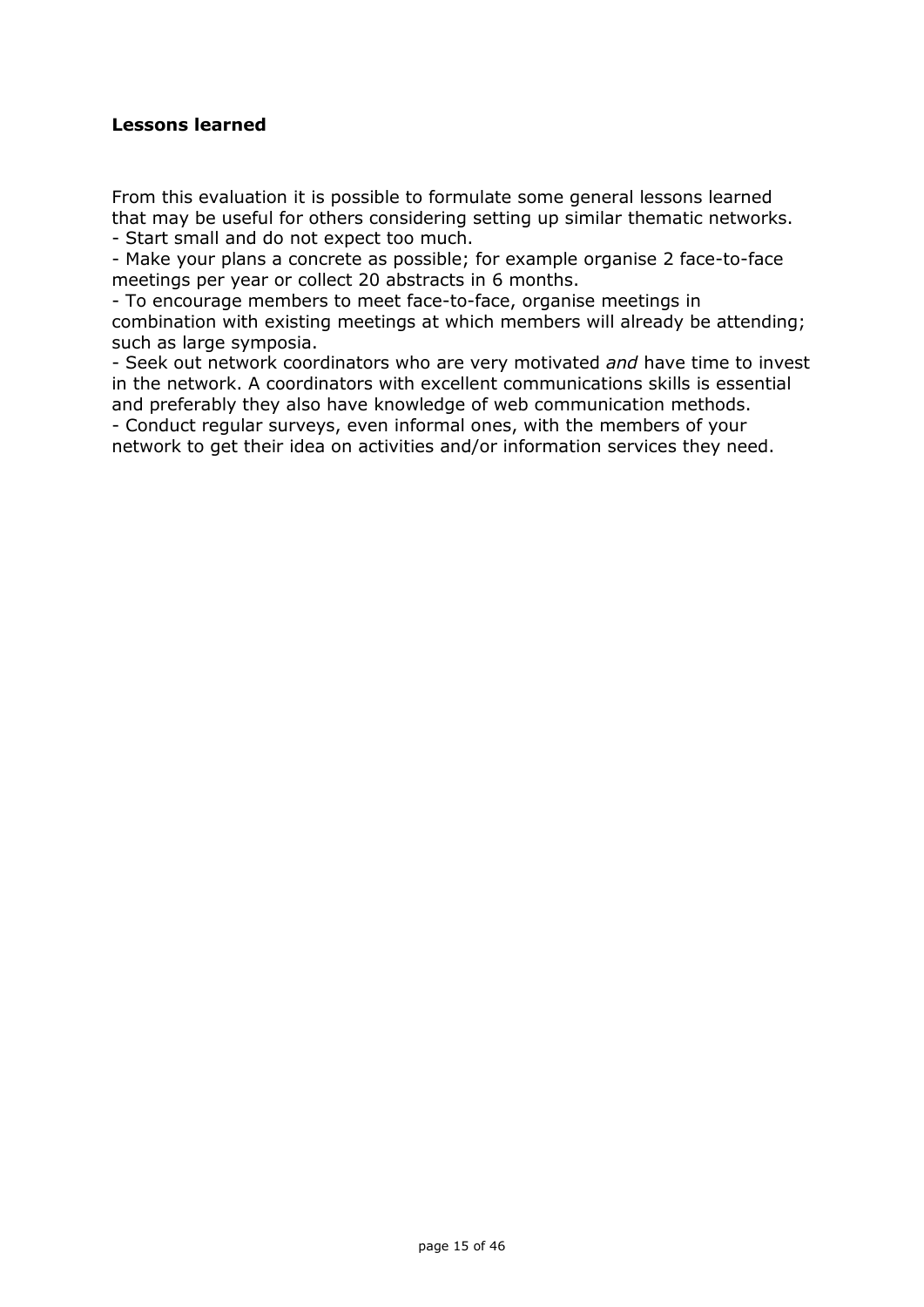**Appendixes**

**Appendix 1**: **Survey results – INCCA Education Network**

**Appendix 2: Survey results – PhD & Postdoc Network survey**

**Appendix 3: INCCA Education network – Interview with coordinator Sanneke Stigter**

**Appendix 4: PhD and Postdoc Network – Interview with coordinators Vivian van Saaze and Ariane Noel de Tilly.**

**Appendix 5: INCCA Education website statistics**

**Appendix 6: PhD and Postdoc Network website statistics**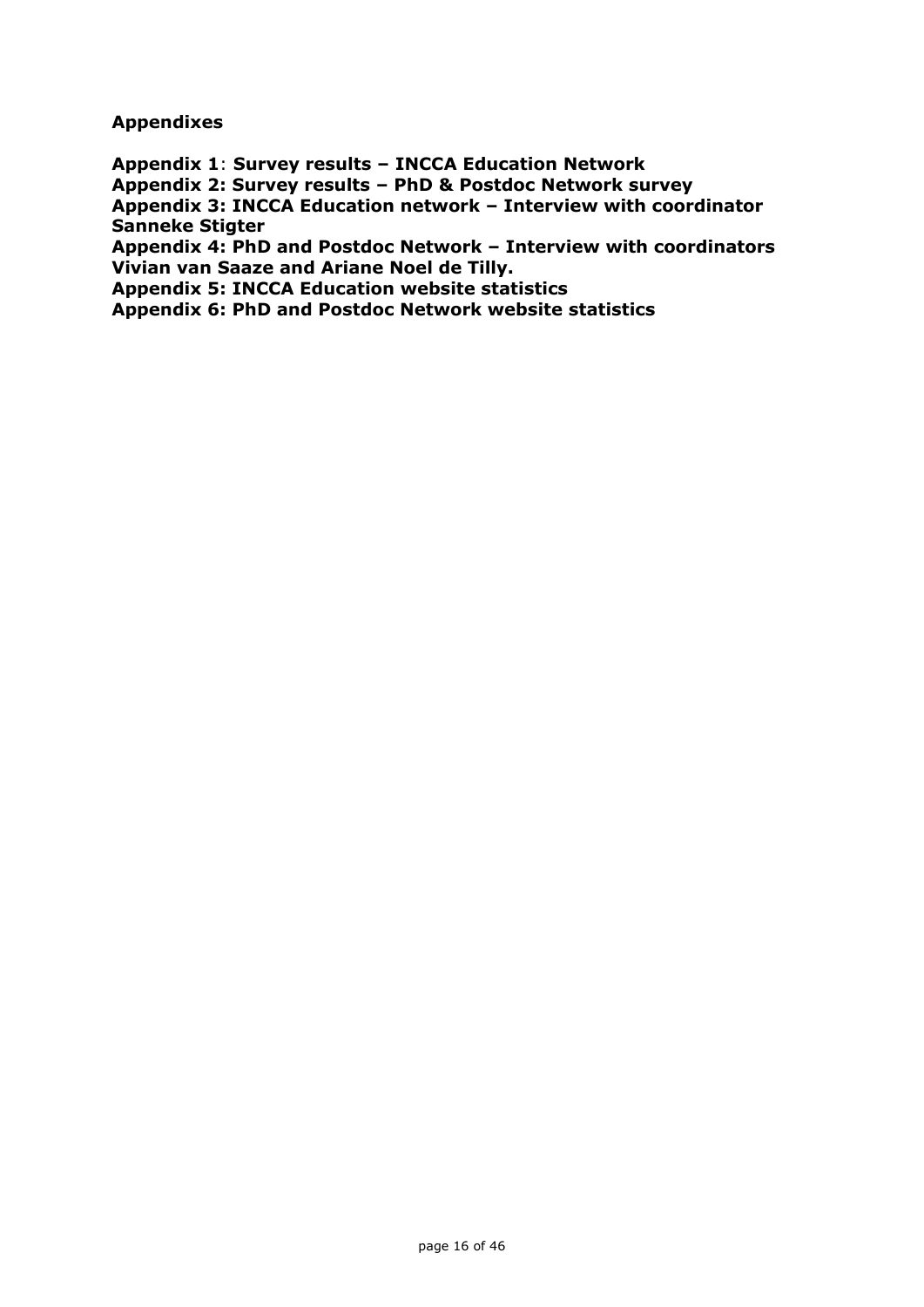# **Appendix 1**: **Survey results – INCCA Education Network**

| Question 1: How long have you been a member of the INCCA Education<br>Network? |                         |                       |   |  |  |  |  |
|--------------------------------------------------------------------------------|-------------------------|-----------------------|---|--|--|--|--|
| <b>Answer Options</b>                                                          | <b>Response Percent</b> | <b>Response Count</b> |   |  |  |  |  |
| Please fill in the<br>day/month/year that you<br>joined the network.           | 100,0%                  | 9                     |   |  |  |  |  |
|                                                                                | answered question       |                       | 9 |  |  |  |  |
|                                                                                | skipped question        |                       |   |  |  |  |  |

| No. | <b>Response Date</b>  | Please fill in the<br>day/month/year that<br>you joined the<br>network. | <b>Length of Membership</b> |
|-----|-----------------------|-------------------------------------------------------------------------|-----------------------------|
| 1   | apr 18, 2012 2:48 PM  | 05-02-2012                                                              | 2 months                    |
| 2   | apr 17, 2012 7:10 AM  | 07-02-2012                                                              | 2 months                    |
| 3   | apr 9, 2012 10:01 AM  | 30-5-2011                                                               | 1year                       |
| 4   | apr 3, 2012 7:53 AM   | 10-10-2011                                                              | 6 months                    |
| 5   | mrt 29, 2012 2:52 PM  | 01-01-2012                                                              | 3 months                    |
| 6   | mrt 29, 2012 11:46 AM | 01-08-2011                                                              | 7 months                    |
| 7   | mrt 29, 2012 9:59 AM  | 01-01-2011                                                              | 3 months                    |
| 8   | mrt 28, 2012 9:22 PM  | 01-01-2012                                                              | 3 months                    |
| 9   | mrt 28, 2012 7:06 PM  | 08-08-2011                                                              | 7 months                    |

Question 2: What was the most important reason (or reasons) for joining the INCCA Education Network?

| <b>Answer Options</b> | <b>Response Count</b> |
|-----------------------|-----------------------|
|                       | 10                    |
| answered question     | 10                    |
| skipped question      | $\Omega$              |

|                         | No. Response Date    | <b>Response Text</b>                                                                                                                                                                                                                                                                                                                                                                                                                                                                                   |
|-------------------------|----------------------|--------------------------------------------------------------------------------------------------------------------------------------------------------------------------------------------------------------------------------------------------------------------------------------------------------------------------------------------------------------------------------------------------------------------------------------------------------------------------------------------------------|
| 1                       | apr 20, 2012 8:05 AM | Set it up, formalise cooperation in a network, to enable<br>communication between edu profs and studs                                                                                                                                                                                                                                                                                                                                                                                                  |
| $\overline{2}$          | apr 18, 2012 2:48 PM | I am a professor of preventive conservation in Brazil - Contemporary<br>Art. Join the group is very important to follow and participate of<br>events and discussions.                                                                                                                                                                                                                                                                                                                                  |
| 3                       | apr 17, 2012 7:10 AM |                                                                                                                                                                                                                                                                                                                                                                                                                                                                                                        |
|                         |                      | The most important reason would be connecting with people in<br>contact with contemporary art, because as an art conservator-<br>restorer, I have been coming in contact with more and more objects,<br>paintings and sculptures from the 20th century and would like to<br>expand my traditional education in art restoration to methods applied<br>on works of contemporary art. Also through INCCA I am informed<br>about workshops and happenings in the area of contemporary art<br>preservation. |
| $\overline{\mathbf{4}}$ | apr 9, 2012 10:01 AM | Interest on contacts among INCCA members. For to get new<br>information on conferences etc.                                                                                                                                                                                                                                                                                                                                                                                                            |
| 5                       | apr 3, 2012 7:53 AM  | My interest in conservation of modern art.                                                                                                                                                                                                                                                                                                                                                                                                                                                             |
| 6                       | mrt 29, 2012 2:52 PM | Keep updated with training opportunities.<br>Learning about conferences/talks<br>. PhD opportunities                                                                                                                                                                                                                                                                                                                                                                                                   |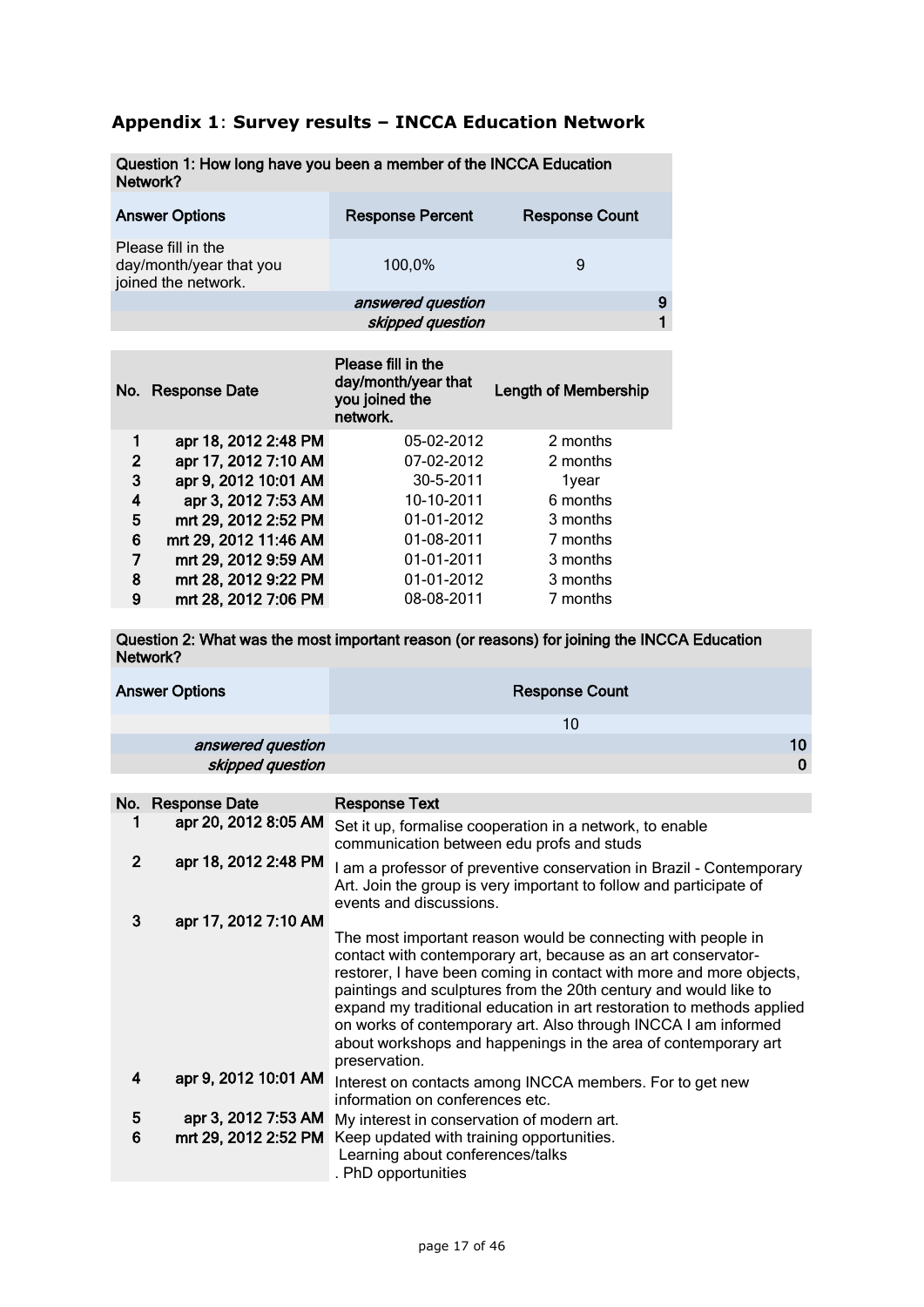|    | mrt 29, 2012 11:46 AM | I was interested in conservation and curatorial education as part of a<br>research project on collaboration                                                    |
|----|-----------------------|----------------------------------------------------------------------------------------------------------------------------------------------------------------|
| 8  | mrt 29, 2012 9:59 AM  | I was invited to join the LinkedIn Group because of my involvement<br>with time-based media art conservation research                                          |
| 9  | mrt 28, 2012 9:22 PM  | Conservation of Contemporary art, keeping up with new strategies<br>and technical data                                                                         |
| 10 |                       | mrt 28, 2012 7:06 PM I do consider exchange of information between professionals<br>worldwide<br>very useful in order to rescue the world's cultural heritage. |

#### Question 3: Has being part of the INCCA Education Network brought you what you expected?

| <b>Answer Options</b>      | <b>Response Percent</b> | <b>Response Count</b> |
|----------------------------|-------------------------|-----------------------|
| Yes                        | 30,0%                   | 3                     |
| <b>No</b>                  | 0,0%                    | $\mathbf{0}$          |
| Yes and no                 | 70,0%                   |                       |
| Please explain your answer |                         | 9                     |
|                            | answered question       | 10                    |
|                            | skipped question        | $\bf{0}$              |

#### Question 4: How has being involved in the INCCA Education Network contributed to / or affected your work? What do you mainly use the network for?

| <b>Answer Options</b> | <b>Response Count</b> |
|-----------------------|-----------------------|
|                       | 10                    |
| answered question     | 10 <sup>°</sup>       |
| skipped question      | $\Omega$              |

|                | No. Response Date     | <b>Response Text</b>                                                            |
|----------------|-----------------------|---------------------------------------------------------------------------------|
|                | apr 20, 2012 8:05 AM  |                                                                                 |
|                |                       | network might be enlarged, but this unaffected my work                          |
|                |                       | time consuming, too much negative effect on my actual work                      |
| $\overline{2}$ | apr 18, 2012 2:48 PM  | It contributes to my personal training and share information with my            |
|                |                       | students                                                                        |
| 3              | apr 17, 2012 7:10 AM  | For information about workshops, new methods and new technologies in the        |
|                |                       | field of conservation which I try to implement into my work.                    |
| 4              | apr 9, 2012 10:01 AM  |                                                                                 |
|                |                       | I will have usefull information to be contributed to my research. This part has |
|                |                       | not activated in my research yet.                                               |
| 5              | apr 3, 2012 7:53 AM   | Keep me up to date. I compare my work to the activities of other people         |
|                |                       | organisations. In the future I would like to profile meself more, but I'm not   |
|                |                       | ready for it yet.                                                               |
| 6              | mrt 29, 2012 2:52 PM  |                                                                                 |
|                |                       | Helps to keep updated and look for opportunities such as                        |
|                |                       | talks/discussions/conferneces which may inform my work.                         |
| 7              | mrt 29, 2012 11:46 AM | as above - to find information                                                  |
| 8              | mrt 29, 2012 9:59 AM  | Getting information, staying updated                                            |
| 9              | mrt 28, 2012 9:22 PM  | Very little                                                                     |
| 10             | mrt 28, 2012 7:06 PM  |                                                                                 |
|                |                       | Not much yet                                                                    |

#### Question 5: On average, how often do you visit the INCCA Education Network website?

| <b>Answer Options</b>              | Response<br>Percent | <b>Response Count</b> |
|------------------------------------|---------------------|-----------------------|
| Once a day<br>Several times a week | 12.5%<br>25,0%      |                       |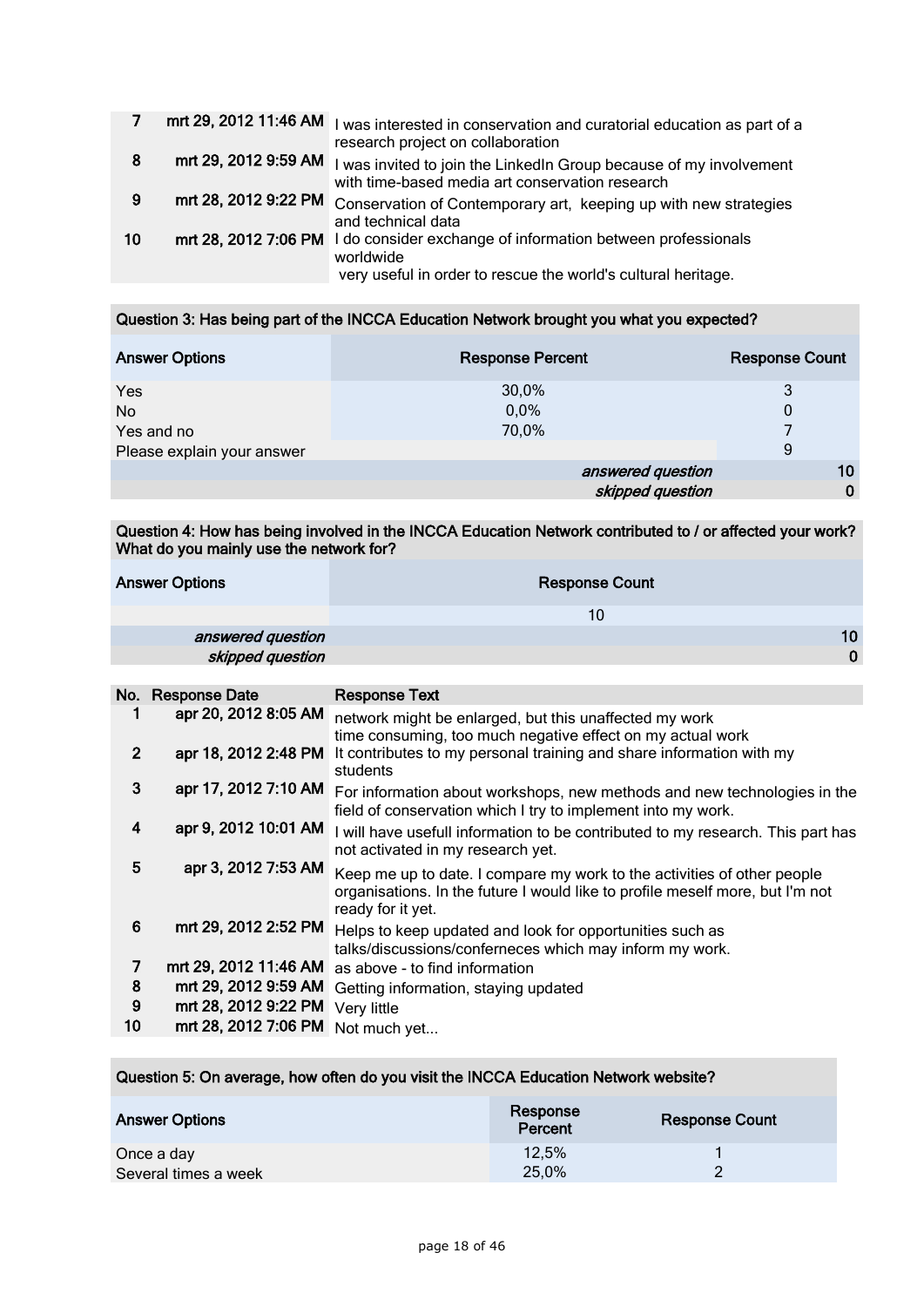| Several times a month<br>Several times a year | 25,0%<br>25,0%    |   |
|-----------------------------------------------|-------------------|---|
| I have never visited the network website      | 12.5%             |   |
|                                               | answered question |   |
|                                               | skipped question  | ີ |

Question 6: On a scale of 1-10 (1 being the lowest score) how would you rate the overall look-and-feel of the network website? Look-and-feel = ease of use, clarity of design, information logically organised and easy to find.

| <b>Answer Options</b>                                    |  |  |  |  | 1 2 3 4 5 6 7 8 9 10 | have never<br>visited the<br>website | Rating<br>Average | Response<br>Count |
|----------------------------------------------------------|--|--|--|--|----------------------|--------------------------------------|-------------------|-------------------|
| Please rate the look-and-feel of the<br>network website. |  |  |  |  | 0 0 0 0 1 2 2 1 0 1  |                                      | 7.50              | 8                 |
|                                                          |  |  |  |  |                      |                                      | answered question | 8                 |
|                                                          |  |  |  |  |                      |                                      | skipped question  | $\overline{2}$    |
|                                                          |  |  |  |  |                      |                                      |                   |                   |

On a scale of 1-10 (1 being the lowest score) how would you rate the relevance and quality of the information provided on the website?

| <b>Answer Options</b>                                                                   |  |  |  |  |                     | 1 2 3 4 5 6 7 8 9 10 | I have never<br>visited the<br>website | Rating<br>Average | Response<br>Count |
|-----------------------------------------------------------------------------------------|--|--|--|--|---------------------|----------------------|----------------------------------------|-------------------|-------------------|
| Please rate the relevance and<br>quality of the information<br>provided on the website. |  |  |  |  | 0 0 0 1 0 0 0 3 2 1 |                      |                                        | 8.38              | 8                 |
|                                                                                         |  |  |  |  |                     |                      |                                        | answered question | 8                 |
|                                                                                         |  |  |  |  |                     |                      |                                        | skipped question  | ∩                 |

#### Question 8: What information do you miss on the website?

| <b>Answer Options</b> | <b>Response Count</b> |  |
|-----------------------|-----------------------|--|
|                       |                       |  |
| answered question     |                       |  |
| skipped question      |                       |  |

No. Response Date Response Text

1 apr 20, 2012 8:07 AM images

2 apr 9, 2012 10:08 AM Websites are quite good and informative.

# Question 9: Please provide suggestions on how the website could be improved. Answer Options **Response Count** 5 answered question 5 and 5 and 5 and 5 and 5 and 5 and 5 and 5 and 5 and 5 and 5 and 5 and 5 and 5 and 5 and 5 skipped question 5 and 5 and 5 and 5 and 5 and 5 and 5 and 5 and 5 and 5 and 5 and 5 and 5 and 5 and 5 and 5 and 5 and 5 and 5 and 5 and 5 and 5 and 5 and 5 and 5 and 5 and 5 and 5 and 5 and 5 and 5 and 5 and 5 and 5 and 5

No. Response Date Response Text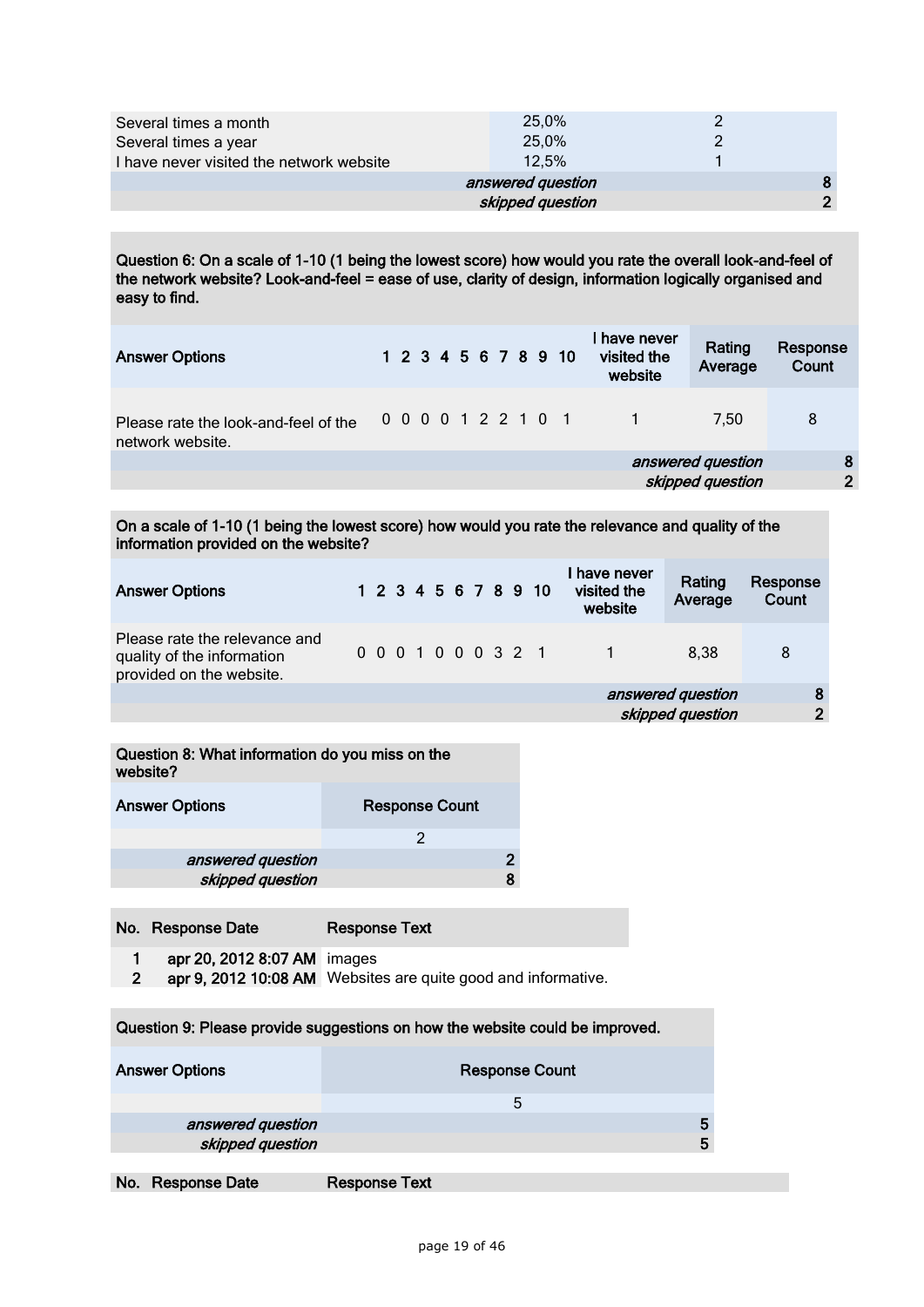|   | apr 20, 2012 8:07 AM | for my self as administrator I would like much easier management<br>tools keep it up, I rather refer to the linked n tool because it's quick<br>and easy - quick to upload and the news is spread actively                                                                                                                                                                                                   |
|---|----------------------|--------------------------------------------------------------------------------------------------------------------------------------------------------------------------------------------------------------------------------------------------------------------------------------------------------------------------------------------------------------------------------------------------------------|
|   | apr 18, 2012 2:55 PM | perhaps stimulating thematic discussions                                                                                                                                                                                                                                                                                                                                                                     |
| 3 | apr 3, 2012 7:55 AM  | I'm sorry I have no suggestions                                                                                                                                                                                                                                                                                                                                                                              |
|   | mrt 29, 2012 3:06 PM |                                                                                                                                                                                                                                                                                                                                                                                                              |
|   |                      | Branch out a little - modern and contemporary art conservation<br>has a wide implication. I work with modern and contemporary<br>textiles and have to draw on a huge amount from the research<br>conducted into modern paint as I work predominently with painted<br>textiles. Contemporary art is not just about paintings and sculpture<br>and time based media it can encompass a vast amount of objects! |
| 5 | mrt 28, 2012 9:24 PM | I need more time to look at the website to give any reasonable<br>suggestions                                                                                                                                                                                                                                                                                                                                |

| Question 10: On average, how often do you visit the network's Linked In group page? |
|-------------------------------------------------------------------------------------|
|-------------------------------------------------------------------------------------|

| <b>Answer Options</b>                                      | Response<br>Percent | Response<br>Count |
|------------------------------------------------------------|---------------------|-------------------|
| Once a day                                                 | 12,5%               |                   |
| Several times a week                                       | 25,0%               | 2                 |
| Several times a month                                      | 50,0%               | 4                 |
| Several times a year                                       | 0,0%                | 0                 |
| I have never visited the network's Linked In group<br>page | 12,5%               |                   |
|                                                            | answered question   | 8                 |
|                                                            | skipped question    | ∍                 |

Question 11: If you are a member of the network's Linked In group page, please outline the pros and cons of this means of communication.

| <b>Answer Options</b>  | Response<br>Percent | <b>Response Count</b> |  |  |
|------------------------|---------------------|-----------------------|--|--|
| Pros:<br>Cons:         | 100,0%<br>33,3%     | 6<br>າ                |  |  |
| answered question<br>6 |                     |                       |  |  |
| skipped question       |                     |                       |  |  |

|                  | No. Response Date                                                         | Pros:                                                                                                                                                                                                                  | Cons:                                                             |
|------------------|---------------------------------------------------------------------------|------------------------------------------------------------------------------------------------------------------------------------------------------------------------------------------------------------------------|-------------------------------------------------------------------|
| 2<br>3<br>4<br>5 | apr 20, 2012 8:10 AM platform,<br>apr 3, 2012 7:57 AM keeps me up to date | quick, easy, conservation educators now have<br>apr 18, 2012 3:00 PM information clearly and quickly<br>apr 17, 2012 7:14 AM insight into members opinion<br>apr 9, 2012 10:09 AM Just good in means of communication. | not sure if it is<br>professional enough<br>survey takes too long |
| 6                | mrt 29, 2012 3:10 PM to respond                                           | great to receive updates regularly - gives you time                                                                                                                                                                    |                                                                   |

Question 12: If you are a member of the network's Linked In group page, please give suggestions on how you think it may be improved.

| <b>Answer Options</b> | <b>Response Count</b> |
|-----------------------|-----------------------|
|                       |                       |
| answered question     |                       |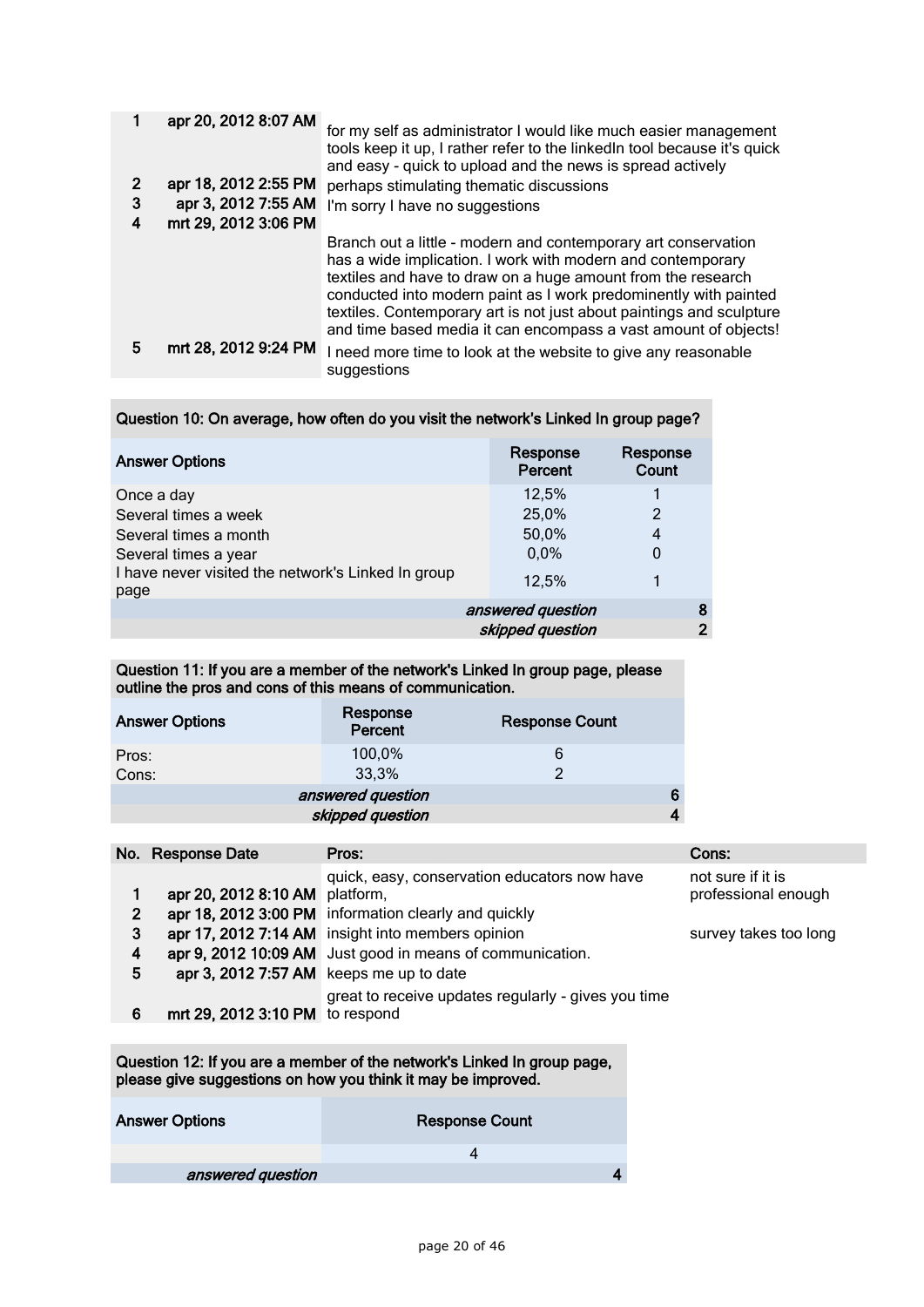skipped question 6 and 6 and 6 and 6 and 6 and 6 and 6 and 6 and 6 and 6 and 6 and 6 and 6 and 6 and 6 and 6 and 6 and 6 and 6 and 6 and 6 and 6 and 6 and 6 and 6 and 6 and 6 and 6 and 6 and 6 and 6 and 6 and 6 and 6 and 6

|                | No. Response Date    | <b>Response Text</b>                                                                                                              |
|----------------|----------------------|-----------------------------------------------------------------------------------------------------------------------------------|
|                | apr 20, 2012 8:10 AM | filter from non contemporary art<br>conservation members                                                                          |
| $\overline{2}$ | apr 18, 2012 3:00 PM | Stimulate more discussion topics: books,<br>case studies, education problems, etc                                                 |
| 3              | apr 3, 2012 7:57 AM  | I'm not interessted in very long readings,<br>because it keeps me from my own work.                                               |
| 4              | mrt 29, 2012 3:10 PM | Encourage more debate/discussion.                                                                                                 |
|                |                      | Broaden your appeal to all kinds of<br>conservators/artists/makers who may find<br>the research promoted through INCCA<br>useful. |

#### Question 13: Have you made any contributions to either the INCCA Education Network website or the network's Linked In group page?

| <b>Answer Options</b> | Response<br>Percent | Response<br>Count |
|-----------------------|---------------------|-------------------|
| Yes<br>No             | 25,0%<br>75,0%      | 2<br>6            |
|                       | answered question   |                   |
|                       | skipped question    | ◠                 |

### Question 14: If you answered yes, how often have you made a contribution?

| <b>Answer Options</b> | Response<br>Percent | Response<br>Count |
|-----------------------|---------------------|-------------------|
| Once                  | 50,0%               |                   |
| 2-5 times             | 0,0%                | 0                 |
| 5-10 times            | 0,0%                | 0                 |
| More than 10 times    | 50,0%               |                   |
|                       | answered question   | 2                 |
|                       | skipped question    | 8                 |

#### Question 15: Are you a member of the PhD and Postdoc Network Linked In group?

| <b>Answer Options</b> | Response<br>Percent | Response<br>Count |
|-----------------------|---------------------|-------------------|
| Yes                   | 25,0%               | 2                 |
| No                    | 75,0%               | 6                 |
|                       | answered question   | 8                 |
|                       | skipped question    | $\overline{2}$    |

Question 15: If you answered no, would you be interested in being a member of the PhD and Postdoc Network's Linked In group?

| <b>Answer Options</b>                  | <b>Response Percent</b> | Response<br>Count |
|----------------------------------------|-------------------------|-------------------|
| Yes                                    | 75,0%                   |                   |
| No.                                    | 25,0%                   |                   |
| If you answered no, please explain why |                         | 3                 |
|                                        | answered question       |                   |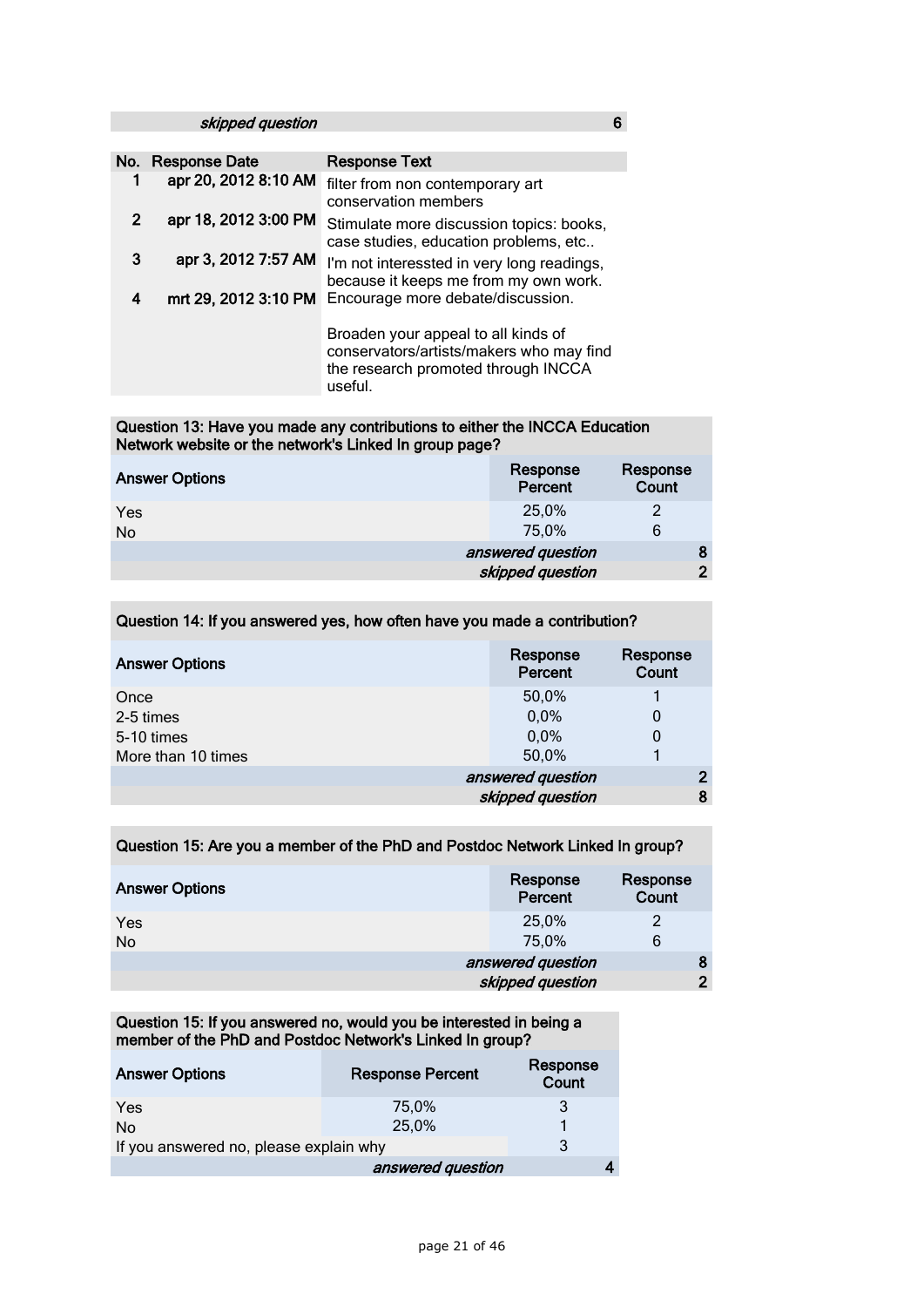# skipped question 6

|              | No. Response Date    | If you answered no, please explain why                                                                             |
|--------------|----------------------|--------------------------------------------------------------------------------------------------------------------|
|              | apr 17, 2012 7:16 AM | I was not aware that the group exists.                                                                             |
| $\mathbf{2}$ | apr 9, 2012 10:11 AM | Why not. It can be usefull, but not right<br>now. Maybe later.                                                     |
| 3            | mrt 29, 2012 3:12 PM | I am not doing a PhD but would be<br>interested in pursuing a PhD in this area -<br>would this help in my search?? |

#### Question 17: Do you have suggestions for future network activities?

| <b>Answer Options</b> | Response<br>Count |
|-----------------------|-------------------|
|                       |                   |
| answered question     |                   |
| skipped question      |                   |

|   | No. Response Date                 | <b>Response Text</b>                                                                                                                                                                                         |
|---|-----------------------------------|--------------------------------------------------------------------------------------------------------------------------------------------------------------------------------------------------------------|
| 1 |                                   | apr 20, 2012 8:13 AM EU joint training courses<br>coordinators per country                                                                                                                                   |
| 2 | apr 9, 2012 10:13 AM              | The best activity is to meet people:<br>why not arrange network meetings<br>(just coffee brakes etc.) in ICOM<br>CC, IIC conferences - maybe this<br>is in scedule already. Most usefull<br>for new members. |
| 3 | apr 3, 2012 8:03 AM I wish I have |                                                                                                                                                                                                              |
| 4 | mrt 29, 2012 3:13 PM              | Contemporary and modern textiles                                                                                                                                                                             |

| Question 18: Do you have any other remarks or suggestions? |                       |                                                                                                    |   |
|------------------------------------------------------------|-----------------------|----------------------------------------------------------------------------------------------------|---|
|                                                            | <b>Answer Options</b> | <b>Response Count</b>                                                                              |   |
|                                                            |                       | 2                                                                                                  |   |
|                                                            | answered question     |                                                                                                    | 2 |
|                                                            | skipped question      |                                                                                                    | 8 |
|                                                            |                       |                                                                                                    |   |
|                                                            | No. Response Date     | <b>Response Text</b>                                                                               |   |
|                                                            | apr 20, 2012 8:13 AM  | INCCA.org website: edu related news<br>items / training courses / thesis - posts in<br>edu section |   |

|  | LinkedIn: Either differentiate between<br>INCCA general, INCCA Edu, PhD<br>Network more or join them |
|--|------------------------------------------------------------------------------------------------------|
|  | apr 17, 2012 7:16 AM Keep up the good work!                                                          |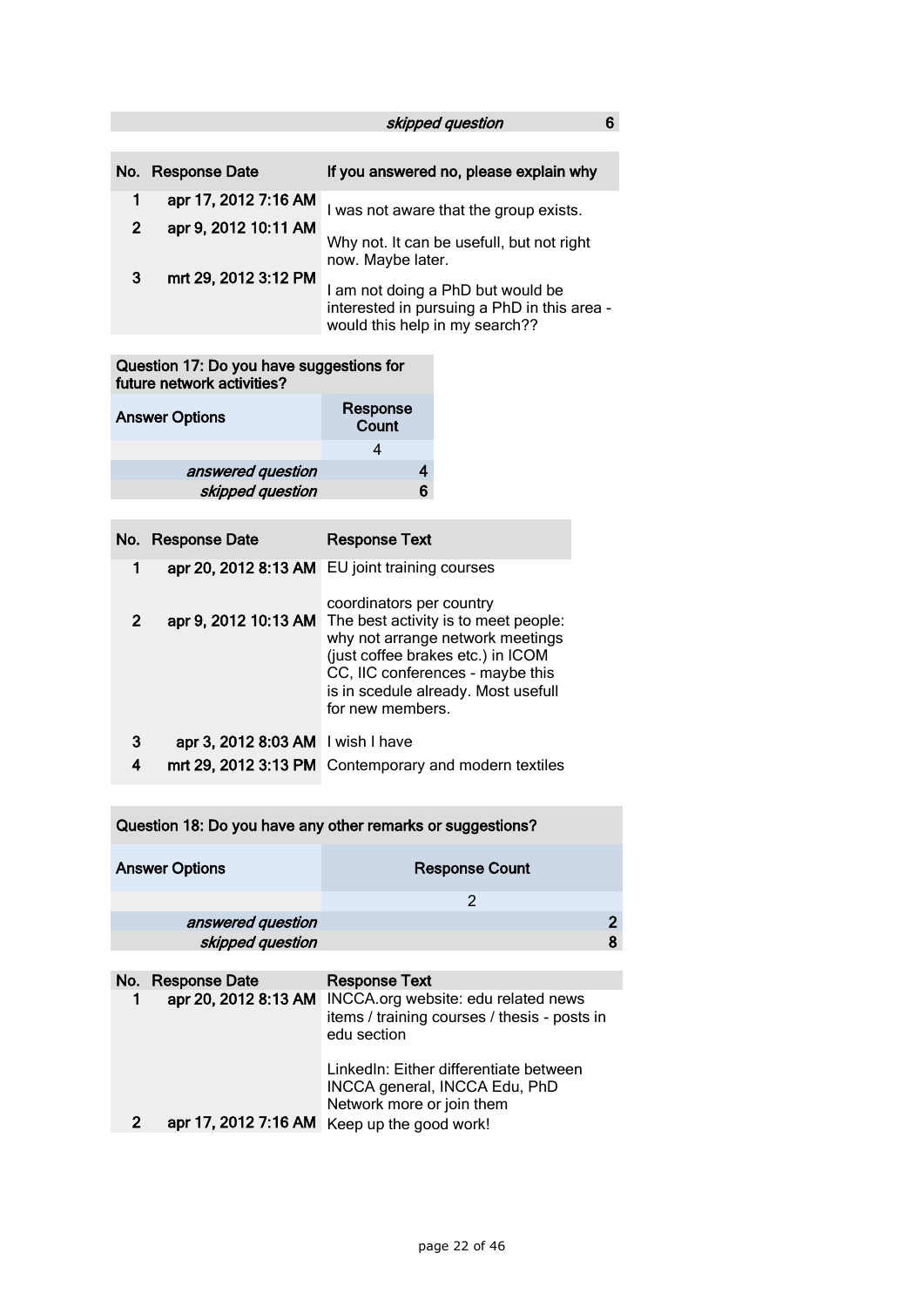# **Appendix 2: Survey results – PhD & Postdoc Network survey**

| Question 1: How long have you been a member of the PhD<br>and Postdoc Network? |                     |                   |
|--------------------------------------------------------------------------------|---------------------|-------------------|
| <b>Answer Options</b>                                                          | Response<br>Percent | Response<br>Count |
| Please fill in the<br>day/month/year that you<br>joined the network.           | 100,0%              | 14                |
|                                                                                | answered question   | 14                |
|                                                                                | skipped question    | 3                 |

Question 1: How long have you been a member of the PhD

| No.          | <b>Response Date</b> | Please fill in<br>the<br>day/month/year<br>that you joined<br>the network. | Length of<br>membership<br>in months |
|--------------|----------------------|----------------------------------------------------------------------------|--------------------------------------|
| 1            | apr 23, 2012 9:11 PM | 15-3-2012                                                                  | 1                                    |
| $\mathbf{2}$ | apr 20, 2012 1:18 PM | 11-06-2010                                                                 | 22                                   |
| 3            | apr 17, 2012 7:24 PM | 01-11-2010                                                                 | 18                                   |
| 4            | apr 17, 2012 9:30 AM | 10-06-2010                                                                 | 22                                   |
| 5            | apr 15, 2012 6:42 PM | 20-6-2010                                                                  | 22                                   |
| 6            | apr 13, 2012 4:10 PM | 18-9-2011                                                                  | 8                                    |
| 7            | apr 13, 2012 2:26 PM | 01-03-2011                                                                 | 13                                   |
| 8            | apr 13, 2012 2:18 PM | 10-06-2010                                                                 | 22                                   |
| 9            | apr 13, 2012 2:17 PM | 01-06-2010                                                                 | 22                                   |
| 10           | apr 3, 2012 7:59 AM  | 19-3-2011                                                                  | 13                                   |
| 11           | mrt 30, 2012 9:19 AM | 01-08-2010                                                                 | 20                                   |
| 12           | mrt 29, 2012 4:20 PM | 10-06-2010                                                                 | 22                                   |
| 13           | mrt 29, 2012 9:38 AM | 16-11-2011                                                                 | 5                                    |
| 14           | mrt 28, 2012 8:04 PM | 10-06-2010                                                                 | 22                                   |
|              |                      | total                                                                      | 232                                  |
|              |                      | average                                                                    |                                      |

Question 2: What was the most important reason (or reasons) for joining the PhD and Postdoc Network?

| <b>Answer Options</b> | <b>Response Count</b> |
|-----------------------|-----------------------|
|                       | 17                    |
| answered question     |                       |
| skipped question      |                       |

|                | No. Response Date | <b>Response Text</b><br>apr 23, 2012 9:11 PM Make my work known, and know what other<br>researchers in the field are doing.                                                                                                                                                                               |
|----------------|-------------------|-----------------------------------------------------------------------------------------------------------------------------------------------------------------------------------------------------------------------------------------------------------------------------------------------------------|
| $\overline{2}$ |                   | apr 20, 2012 1:18 PM To get to know the different researchers and what they<br>are working on, and to develop a new network. More<br>specifically, to participate in creating a virtual network<br>structure in order to facilitate exchange between<br>emerging researchers and the other professionals. |

232/14 17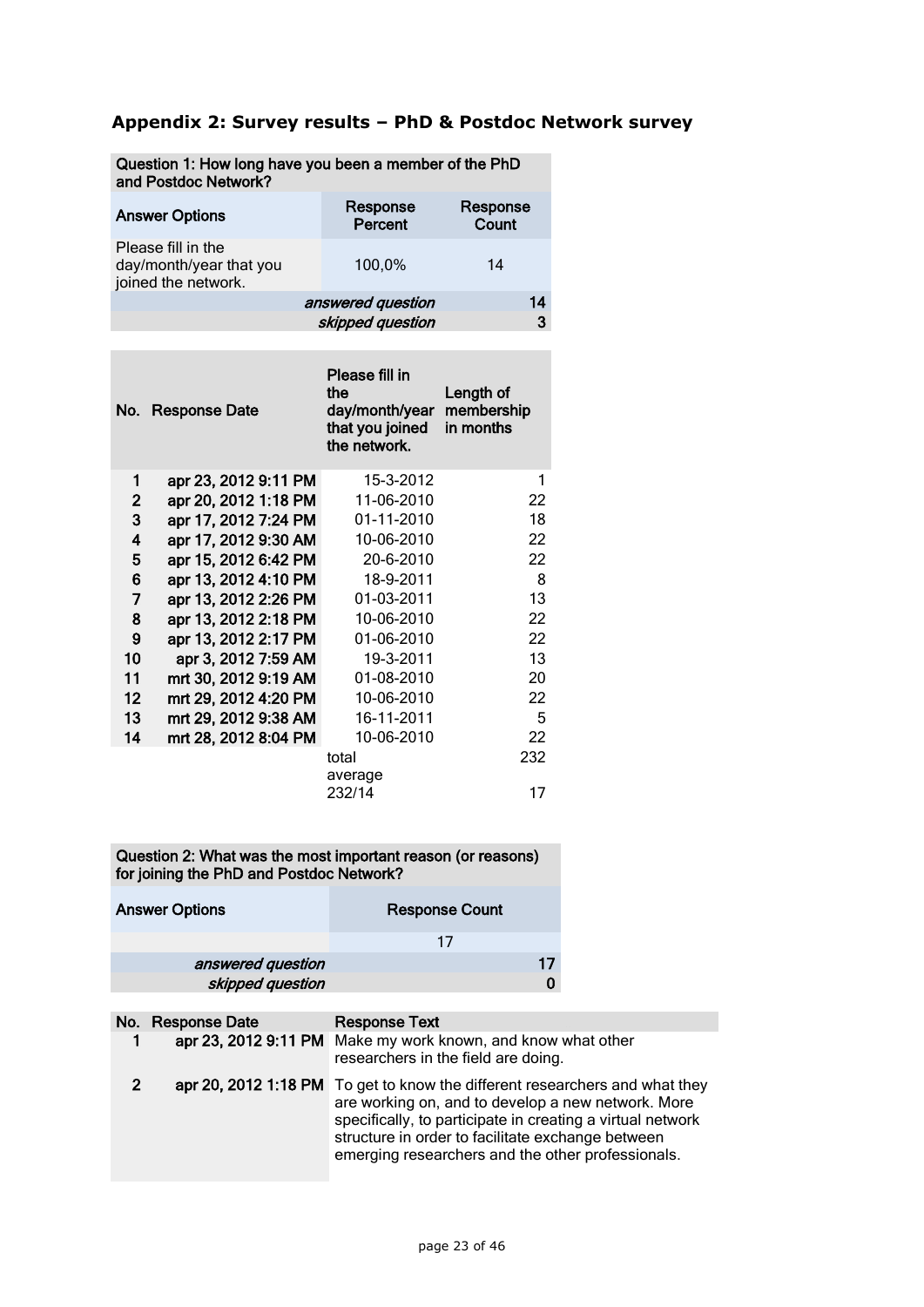| 3                |                                          | apr 17, 2012 7:24 PM to get to know other people working on the same topic,<br>share and exchange knowledge                                                          |
|------------------|------------------------------------------|----------------------------------------------------------------------------------------------------------------------------------------------------------------------|
| 4                | apr 17, 2012 9:30 AM                     | To meet other researchers in the field of contemporary<br>art conservation and having the possibility to share<br>information and eventually establish partnerships. |
| 5                |                                          | apr 16, 2012 7:11 AM being in contact with others in the same field                                                                                                  |
| 6                | apr 15, 2012 6:42 PM                     | to know what subjects are being studied<br>To stay connected with an international group of<br>scholars working on modern/contemporary art topics.                   |
| 7                | apr 13, 2012 4:10 PM                     | Networking with colleagues and finding out what other<br>related research is happening in the field.                                                                 |
| 8                |                                          | apr 13, 2012 2:26 PM For the possibility of monitoring the investigations in<br>the area and the importance that this project presents.                              |
| $\boldsymbol{9}$ | apr 13, 2012 2:18 PM To make connections |                                                                                                                                                                      |
| 10               |                                          | apr 13, 2012 2:17 PM Networking, exchange of ideas, searching for<br>adequate topics and overview of the inquiry field                                               |
| 11               |                                          | apr 3, 2012 7:59 AM to be part of the art conservation community in<br>Netherlands.                                                                                  |
| 12               |                                          | mrt 30, 2012 9:19 AM Being informed about current phd researches.                                                                                                    |
| 13               |                                          | mrt 30, 2012 7:06 AM In order of importance:                                                                                                                         |
|                  |                                          | 1. to share information and news with PhD candidates<br>coping with the same kind of issues than myself.                                                             |
|                  |                                          | 2. to build up a network of peers for present/future<br>collaborations on media art preservation.                                                                    |
| 14               |                                          | 3. to find job opportunities.<br>mrt 29, 2012 4:20 PM To communicate and learn what my peers are doing, to<br>meet others and network, to find collaborators.        |
| 15               | mrt 29, 2012 12:05 PM                    | To be aware of what the research carried out in the<br>field of contemporary art; to discuss ideas                                                                   |
| 16               | mrt 29, 2012 9:38 AM                     | To increase my network and exchange ideas. To<br>facilitate possible collaborative projects.                                                                         |
| 17               |                                          | mrt 28, 2012 8:04 PM To let know my PhD research in Europe and to share<br>informations with other researchers.                                                      |

| Question 3: Has being part of the PhD and Postdoc Network brought you what you expected? |                     |                       |
|------------------------------------------------------------------------------------------|---------------------|-----------------------|
| <b>Answer Options</b>                                                                    | Response<br>Percent | <b>Response Count</b> |
| Yes                                                                                      | 29,4%               | 5                     |
| No                                                                                       | 11,8%               | $\mathcal{P}$         |
| Yes and no                                                                               | 58,8%               | 10                    |
| Please explain your answer                                                               |                     | 16                    |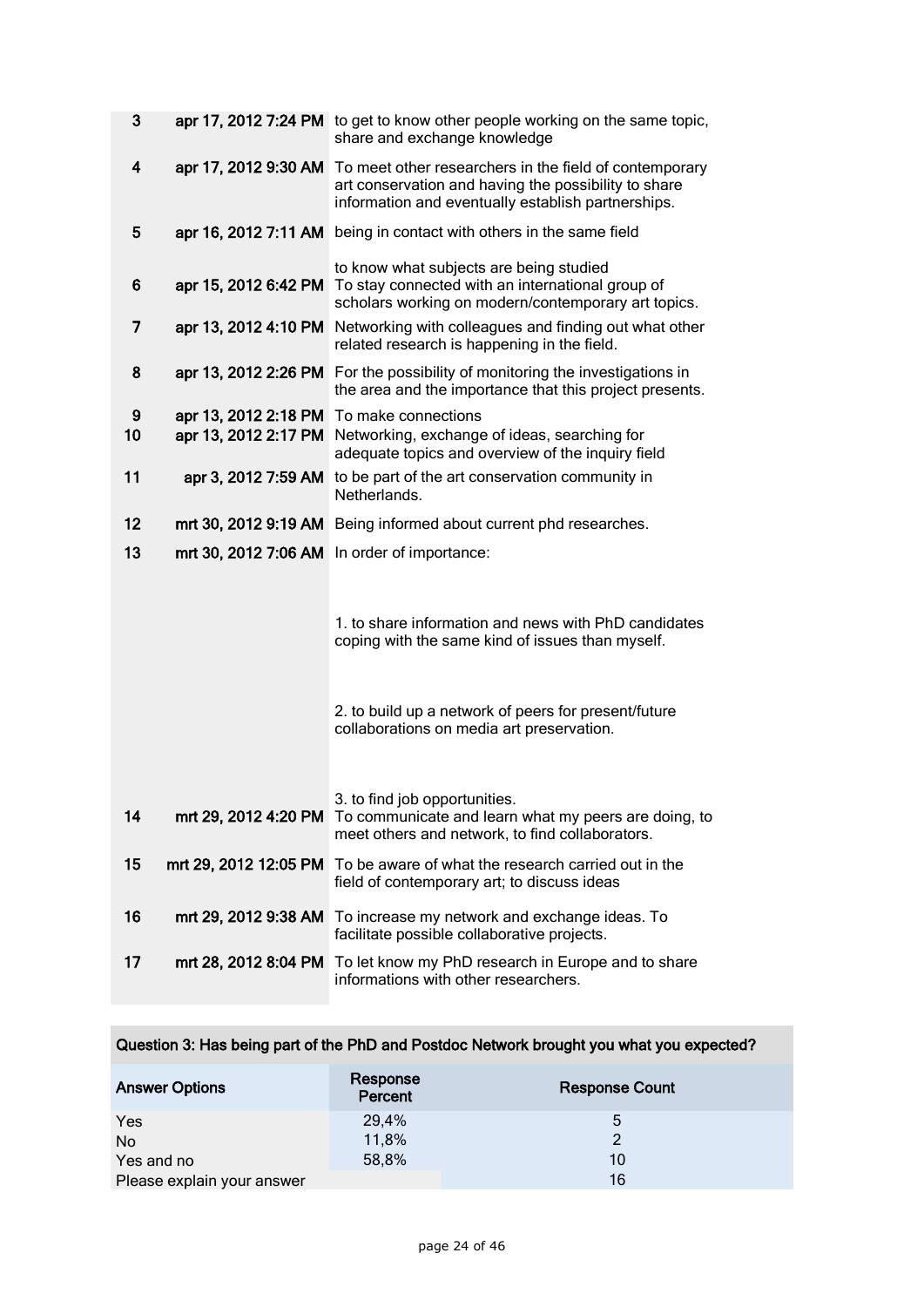### ensuered question answered question and the state of the state of the state of the state of the state of the s<br>
and the skipped question and the state of the state of the state of the state of the state of the state of the skipped question

|                | No. Response Date    | Please explain your answer                                                                                                                                                                                                                                                                                                                                                                                                                                                                                                      |
|----------------|----------------------|---------------------------------------------------------------------------------------------------------------------------------------------------------------------------------------------------------------------------------------------------------------------------------------------------------------------------------------------------------------------------------------------------------------------------------------------------------------------------------------------------------------------------------|
| 1              |                      | apr 23, 2012 9:11 PM It has been too recent to really tell.                                                                                                                                                                                                                                                                                                                                                                                                                                                                     |
| $\overline{2}$ |                      | apr 20, 2012 1:18 PM I met and got to know different researchers at the symposium<br>meeting. Unfortunately, I did not attend to other meetings,<br>because I'm overseas.                                                                                                                                                                                                                                                                                                                                                       |
| 3              | apr 17, 2012 7:24 PM | On the website, I found interesting information on fellowships and<br>conferences. The Network journals is also interesting.<br>at first i did meet many different people but as time progresses it<br>seems to be difficult to keep updating, meeting and exchanging<br>information. i think this is due because of few live meetings and<br>few possibilities of online exchange.                                                                                                                                             |
| 4              |                      | apr 17, 2012 9:30 AM It has been interesting and challenging to meet people (in<br>Amsterdam and at the Lisbon meeting during ICOM-CC), but I<br>haven't established further contacts.                                                                                                                                                                                                                                                                                                                                          |
| 5              |                      | apr 15, 2012 6:42 PM I do not live in Europe, so it is difficult to be as involved in the<br>network as I would like to be. When I was working in Europe I<br>developed several contacts that I was hoping to strengthen<br>through the network, but have not found any planned network<br>events that I could take advantage of for that purpose. I would like<br>to maybe see online meetings or other types of events that could<br>keep me involved with the ongoing European dialogue in<br>contemporary art conservation. |
| 6              |                      | apr 13, 2012 4:10 PM I need to more actively push myself to network and engage with<br>the network.                                                                                                                                                                                                                                                                                                                                                                                                                             |
| $\overline{7}$ |                      | apr 13, 2012 2:26 PM Because it is an effective way to get to know the other work done<br>on the various issues that touch with the conservation and<br>restoration of contemporary art.                                                                                                                                                                                                                                                                                                                                        |
| 8              |                      | apr 13, 2012 2:18 PM Yes, since I get the occasional email, and no, since I'm not terribly<br>good at checking websites, etc.                                                                                                                                                                                                                                                                                                                                                                                                   |
| 9              |                      | apr 13, 2012 2:17 PM We have been meeting two times only (at least from what I<br>remember) and there is need for more I believe.                                                                                                                                                                                                                                                                                                                                                                                               |
| 10             |                      | but this is of course, on the other hand, difficult to achieve and a<br>bit illusory, taking into account how busy we all are.<br>apr 3, 2012 7:59 AM Yes because I can see what happen on conservation but not real<br>discussion specially in my fields of buildings conservation.                                                                                                                                                                                                                                            |
| 11             |                      | mrt 30, 2012 9:19 AM The list of abstracts is impressive! This is exactly what I was<br>looking for, being informed about what other researchers are<br>doing. A meeting has been organized during the ICOM CC<br>congress. Discussion could be stimulating, but this aks for a<br>moderator and is time consuming. Perhaps in due time the<br>network could evolve into such a forum.                                                                                                                                          |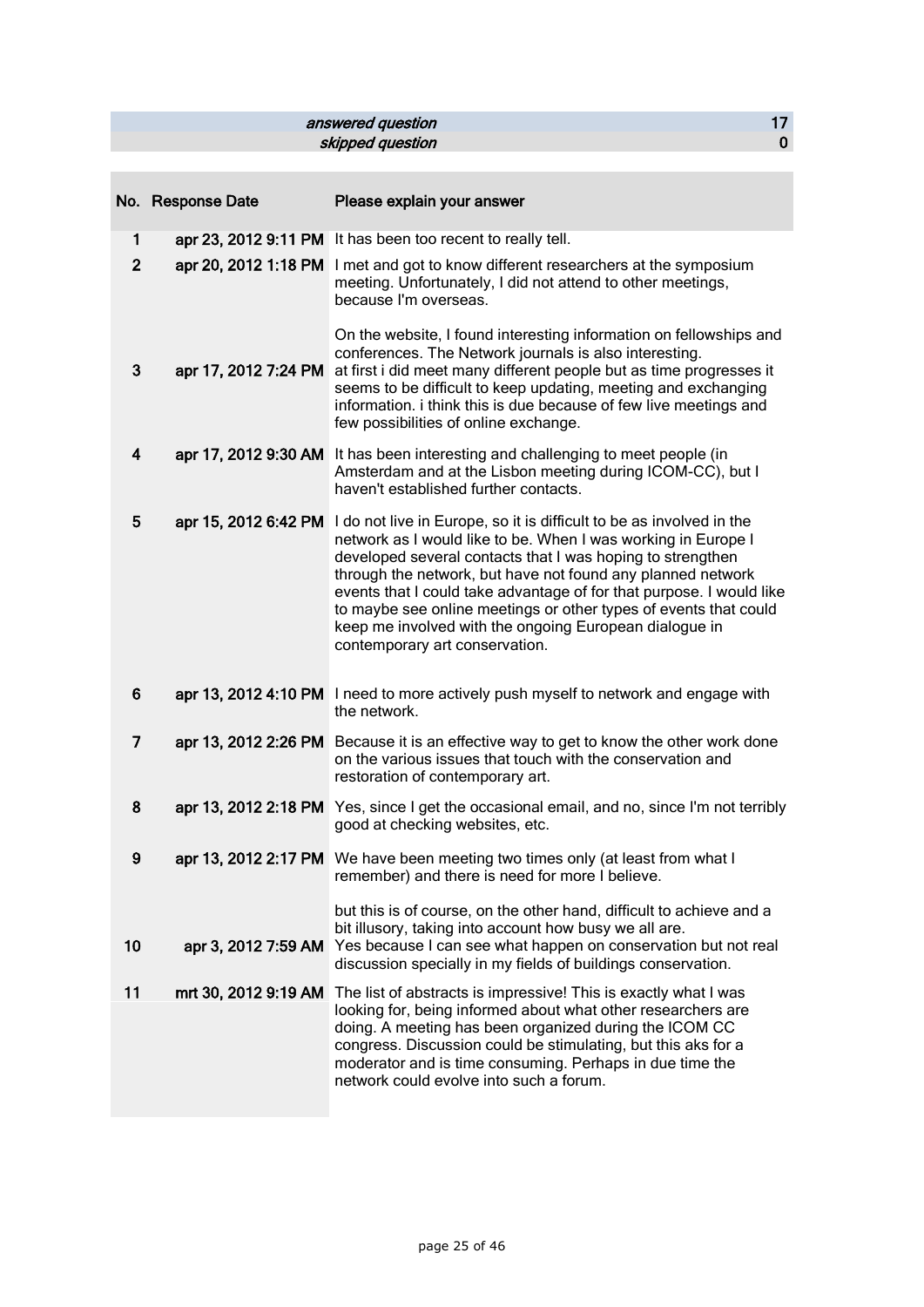| 12 |                      | mrt 30, 2012 7:06 AM I have never been in a face-to-face meeting, so my answer is<br>focused on LinkedIn experience.                                                                                                                                                                                                                                                                                                                                                                                                                                                                                                                                           |
|----|----------------------|----------------------------------------------------------------------------------------------------------------------------------------------------------------------------------------------------------------------------------------------------------------------------------------------------------------------------------------------------------------------------------------------------------------------------------------------------------------------------------------------------------------------------------------------------------------------------------------------------------------------------------------------------------------|
|    |                      | The PhD and Postdoc students on the online mentioned social<br>network are not very active. Just few post with interesting<br>information. No discussions. No involvement.                                                                                                                                                                                                                                                                                                                                                                                                                                                                                     |
| 13 |                      | (I know is hard to maintain a high level of participation in such net<br>since I co-coordinate one myself, so I hope you won't take bad<br>this critique)<br>mrt 29, 2012 4:20 PM I have not had any sort of communication with the network since<br>the initial meeting at the CAWC conference. Almost all of the<br>events are happening in Europe, or if there are events in the US<br>then I am not receiving information about them. This makes it<br>difficult to accomplish any of my goals. However, as I hope to<br>relocate to Europe in the next year or two, I hope to get more use<br>out of the network, especially in my search for a post-doc. |
| 14 |                      | mrt 29, 2012 12:05 PM it would be important to have more meetings                                                                                                                                                                                                                                                                                                                                                                                                                                                                                                                                                                                              |
| 15 | mrt 29, 2012 9:38 AM | It is highly valuable to have profiles of the members, and the<br>abstracts of their Doctoral theses or post doc work. The meetings<br>have tended to be where the conferences are happening, and as<br>an independent researcher it is often financially impossible to<br>attend. It would also be really helpful to have day meetings or<br>even symposia, where members could discuss their work in<br>progress and gather feedback. But I understand that this may be<br>not within the remit of the group.                                                                                                                                                |
| 16 |                      | mrt 28, 2012 8:04 PM the most part of events, for what I know, took place in meetings,<br>often in far countries. Being a network of students it should be a<br>not-expensive network, instead it should live more in the web,<br>publishing researches, articles, and news about studies. It should<br>connect, not only invite.                                                                                                                                                                                                                                                                                                                              |

Question 4: How has being involved in the PhD and Postdoc Network contributed to / or affected your work? What do you mainly use the network for?

| <b>Answer Options</b> | Response<br>Count |  |  |
|-----------------------|-------------------|--|--|
|                       | 16                |  |  |
| answered question     | 16                |  |  |
| skipped question      |                   |  |  |
|                       |                   |  |  |

No. Response Date Response Text

1 apr 23, 2012 9:11 PM Not yet.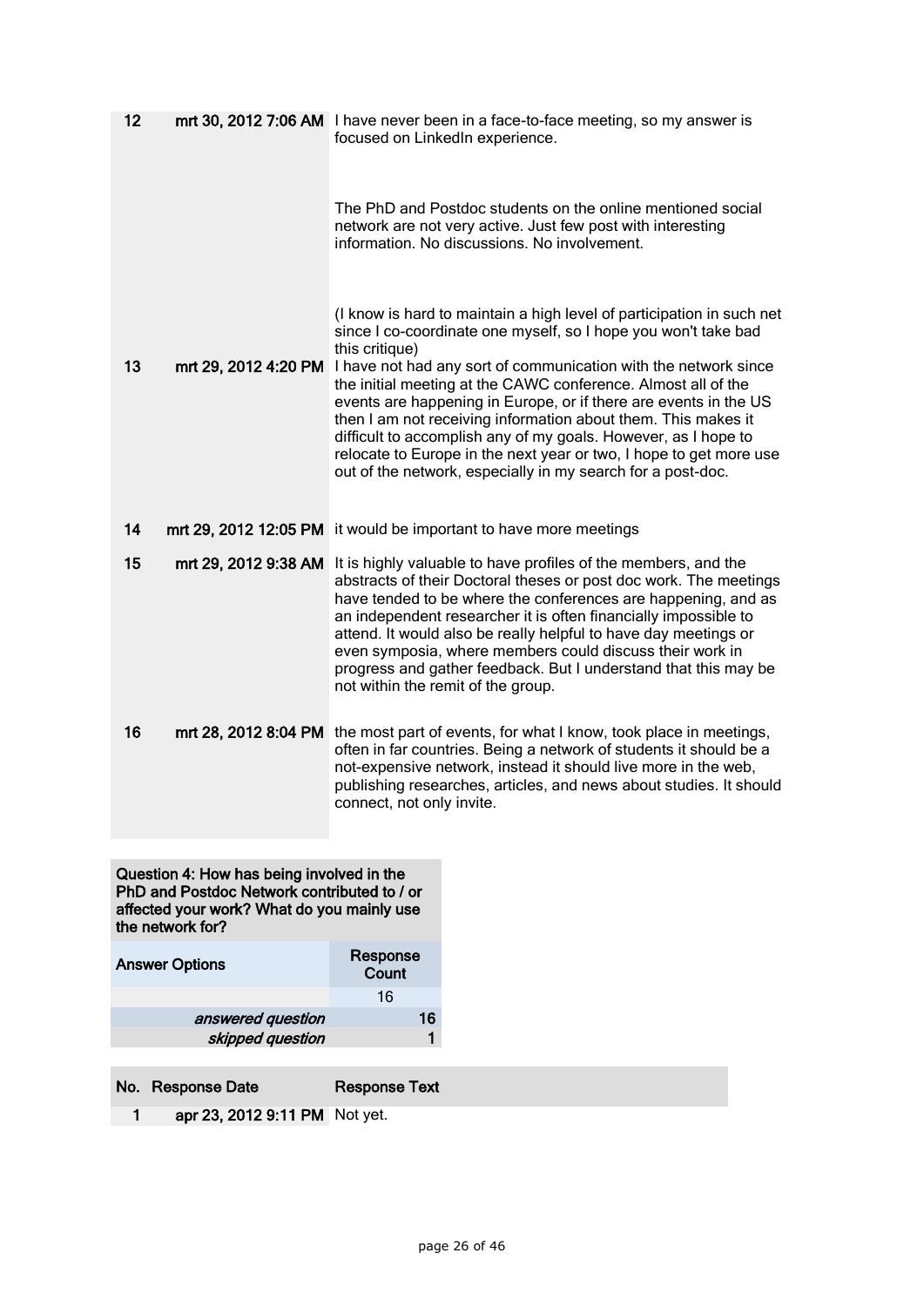| $\overline{2}$ |                       | apr 20, 2012 1:18 PM I mainly consulted the News, Network events and<br>Journal sections of the website. I found the website well<br>organised and easy to access. Congradulation !                                                                                                                                                                                             |
|----------------|-----------------------|---------------------------------------------------------------------------------------------------------------------------------------------------------------------------------------------------------------------------------------------------------------------------------------------------------------------------------------------------------------------------------|
| 3              | apr 17, 2012 7:24 PM  | to get more knowledge about the various practices in<br>conservation. this expanded view contributed greatly to<br>my own work, making it possible for me to both the<br>ideas and assumptions i had as well as to gain more<br>insight information in the various practices that are<br>around.                                                                                |
| 4              |                       | apr 17, 2012 9:30 AM I must confess that I am not using the network on a<br>regular basis.                                                                                                                                                                                                                                                                                      |
| 5              |                       | apr 16, 2012 7:11 AM know some more people internationally                                                                                                                                                                                                                                                                                                                      |
|                |                       | got to know some people I already knew of via email but<br>never met, so a very nice                                                                                                                                                                                                                                                                                            |
| 6              |                       | apr 15, 2012 6:42 PM I do not really take advantage of the network. See my<br>answer to the above question for more details.                                                                                                                                                                                                                                                    |
| 7              | apr 13, 2012 4:10 PM  | It makes me aware of the wider community and helps<br>me find the relevance of my work and how it relates to<br>other research.                                                                                                                                                                                                                                                 |
| 8              | apr 13, 2012 2:26 PM  | Despite the importance of the network project, have not<br>used it specifically. However, as a university professor<br>have already indicated.                                                                                                                                                                                                                                  |
| 9              | apr 13, 2012 2:18 PM  | It hasn't really like I said, I'm not so good at following<br>the network's news                                                                                                                                                                                                                                                                                                |
| 10             | apr 13, 2012 2:17 PM  | Contacts, overview of themes                                                                                                                                                                                                                                                                                                                                                    |
| 11             | apr 3, 2012 7:59 AM   | For question, see it and maybe answer it. I am looking<br>for a others post doc or a position in this field so It allows<br>me to know and participate to the new conference.                                                                                                                                                                                                   |
| 12             | mrt 30, 2012 9:19 AM  | It has provided me with an insight into the diversity of<br>researches. As I am already working within a network of<br>researchers I feel less need to communicate but in a<br>different situation I would have used the network in this<br>respect. The information provided in the abstract<br>provides me with a deeper understanding of what is<br>happening in this field. |
| 13             | mrt 30, 2012 7:06 AM  | I have just post and comment some information on<br>Linkedin.                                                                                                                                                                                                                                                                                                                   |
|                |                       | I am not sure in which way is affecting my work since<br>there are not so many things happening online.                                                                                                                                                                                                                                                                         |
| 14             | mrt 29, 2012 4:20 PM  | same as above.                                                                                                                                                                                                                                                                                                                                                                  |
| 15             | mrt 29, 2012 12:05 PM | a little. It is important to be able to have an idea of the<br>reaserch that is being developed                                                                                                                                                                                                                                                                                 |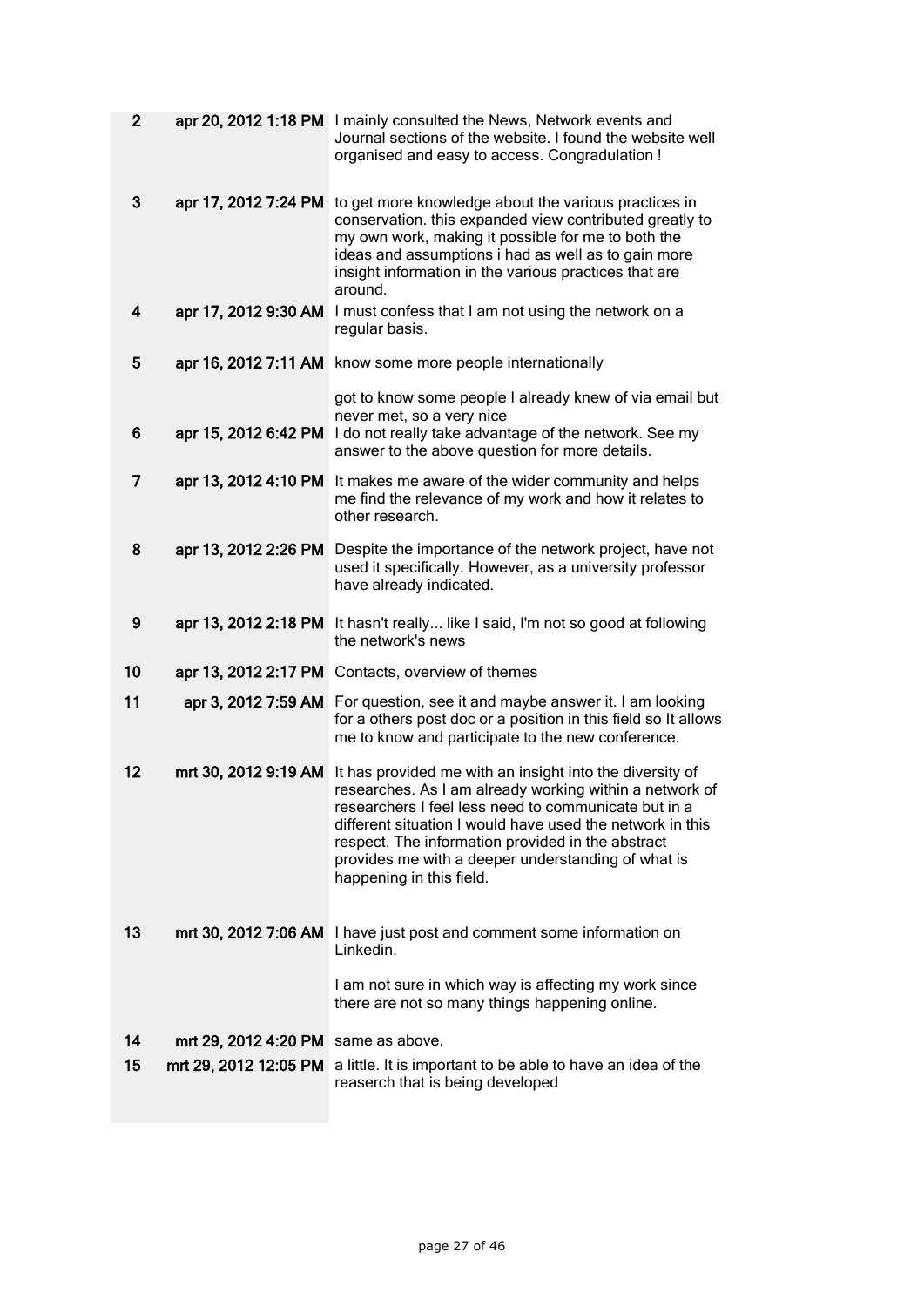16 mrt 29, 2012 9:38 AM I mainly use the network for gathering information about the state of the field where the field is going, and what aspects of contemporary and modern art technical study are being researched across the world.

#### Question 5: On average, how often do you visit the PhD and Postdoc Network website?

| <b>Answer Options</b>                    | Response<br>Percent | Response<br>Count |  |
|------------------------------------------|---------------------|-------------------|--|
| Once a day                               | 0.0%                | O                 |  |
| Several times a week                     | 0.0%                | 0                 |  |
| Several times a month                    | 20,0%               | 3                 |  |
| Several times a year                     | 73,3%               | 11                |  |
| I have never visited the network website | 6,7%                |                   |  |
|                                          | answered question   | 15                |  |
|                                          | skipped question    | ◠                 |  |

Question 6: On a scale of 1-10 (1 being the lowest score) how would you rate the overall look-and-feel of the network website? Look-and-feel = ease of use, clarity of design, information logically organised and easy to find.

| <b>Answer Options</b>                                    | 1 2 3 4 5 6 7 8 9 10 | l have never<br>Rating<br>visited the<br>Average<br>website | Response<br>Count |
|----------------------------------------------------------|----------------------|-------------------------------------------------------------|-------------------|
| Please rate the look-and-feel of the<br>network website. | 0 0 1 0 1 3 3 4 1 1  | 7.27                                                        | 15                |
|                                                          |                      | answered question                                           | 15                |
|                                                          |                      | skipped question                                            | $\overline{2}$    |
|                                                          |                      |                                                             |                   |

Question 7: On a scale of 1-10 (1 being the lowest score) how would you rate the relevance and quality of the information provided on the website?

| <b>Answer Options</b>                                                                                    |  |  |  |  | 1 2 3 4 5 6 7 8 9 10 | have never<br>visited the<br>website  | Rating<br>Average | Response<br>Count    |
|----------------------------------------------------------------------------------------------------------|--|--|--|--|----------------------|---------------------------------------|-------------------|----------------------|
| Please rate the relevance and quality of 0 1 0 0 1 2 2 6 0 2<br>the information provided on the website. |  |  |  |  |                      |                                       | 7.47              | 15                   |
|                                                                                                          |  |  |  |  |                      | answered question<br>skipped question |                   | 15<br>$\overline{2}$ |
|                                                                                                          |  |  |  |  |                      |                                       |                   |                      |

| Question 8: What information do you miss on the website? |                       |  |  |  |
|----------------------------------------------------------|-----------------------|--|--|--|
| <b>Answer Options</b>                                    | <b>Response Count</b> |  |  |  |
|                                                          | 9                     |  |  |  |
| answered question                                        |                       |  |  |  |
| skipped question                                         |                       |  |  |  |
|                                                          |                       |  |  |  |
|                                                          |                       |  |  |  |

No. Response Date Response Text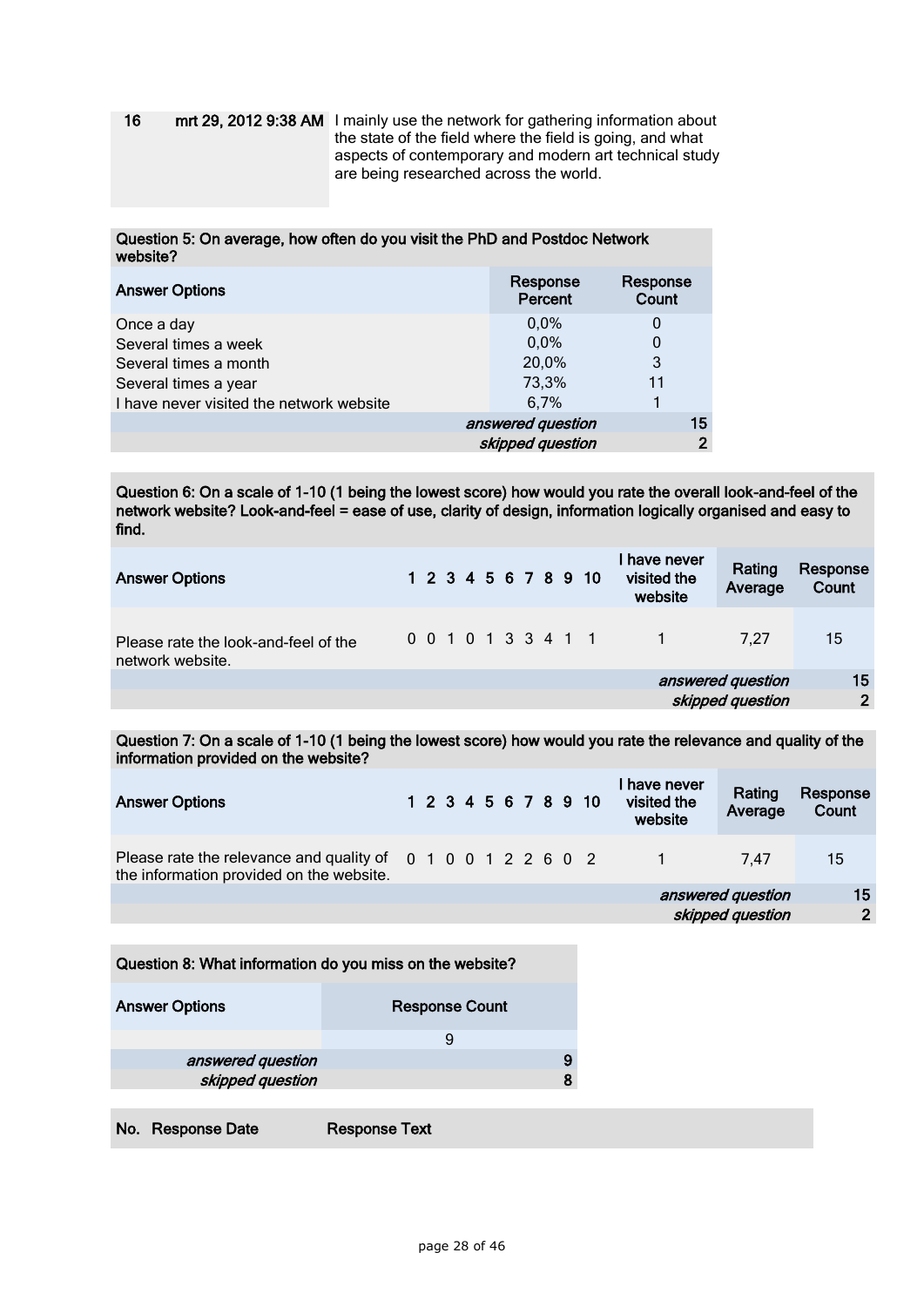| 1              |                      | apr 17, 2012 7:28 PM possibility to easily exchange information, from open calls to<br>exhibitions, lectures, artists practices, research, etc.                                                                                                                                                                                      |
|----------------|----------------------|--------------------------------------------------------------------------------------------------------------------------------------------------------------------------------------------------------------------------------------------------------------------------------------------------------------------------------------|
| $\overline{2}$ |                      | apr 17, 2012 9:55 AM Research results updates.                                                                                                                                                                                                                                                                                       |
| 3              |                      | apr 16, 2012 7:15 AM not really, maybe an agenda or an idea of a new meating                                                                                                                                                                                                                                                         |
| 4              |                      | apr 15, 2012 6:48 PM I like the PhD and postdoc opportunities portion of the website, and<br>wish it included more opportunities.                                                                                                                                                                                                    |
| 5              |                      | apr 13, 2012 2:33 PM Of nothing in particular                                                                                                                                                                                                                                                                                        |
| 6              |                      | apr 13, 2012 2:20 PM More information on Ph.D project and their context                                                                                                                                                                                                                                                              |
| 7              | mrt 30, 2012 7:10 AM | I miss a section for a critical approach to contemporary art<br>preservation. I mean, articles, interviews, etc. which migh become the<br>departing point for group discussions for example. In other words, the<br>information provide is interesting (I think that the more complete<br>section is "journals"), but is quite poor. |
| 8              | mrt 29, 2012 9:52 AM | Perhaps a little more of an interactive component? A moderated<br>Discussion forum would be great. at the moment, it is a little static, but<br>I feel would be highly valuable if it were more dynamic. Though I<br>appreciate that this requires time and resources.                                                               |
| 9              |                      | mrt 28, 2012 8:13 PM I miss the names of the researchers involved in the network, the titles<br>of their thesis, their contacts, their abstracts. It seems more than a<br>network a place for proposals.                                                                                                                             |

Question 9: Please provide suggestions on how the website could be improved.

| <b>Answer Options</b> | <b>Response Count</b> |
|-----------------------|-----------------------|
|                       |                       |
| answered question     |                       |
| skipped question      |                       |
|                       |                       |

|                | No. Response Date             | <b>Response Text</b>                                                                                                                                                                                                                                                                                                     |
|----------------|-------------------------------|--------------------------------------------------------------------------------------------------------------------------------------------------------------------------------------------------------------------------------------------------------------------------------------------------------------------------|
| 1              |                               | apr 17, 2012 7:28 PM i would like it to be more dynamic, maybe including the possibility to easily<br>upload information, form special networks, a place for (live) discussion which<br>might centre around specfic themes that changes bi-monthly. this could be<br>through the website or by setting up an email list. |
| 2 <sup>1</sup> |                               | apr 17, 2012 9:55 AM Making it more dynamic by, for example, introducing more updates and<br>disseminating the information via Linkedin.                                                                                                                                                                                 |
| 3              |                               | apr 16, 2012 7:15 AM explore idea to combine INCCA Education and the PhD further?                                                                                                                                                                                                                                        |
| 4              |                               | apr 13, 2012 2:33 PM It would be interesting to publications on the theme, as well as scientific articles.                                                                                                                                                                                                               |
| 5              |                               | apr 13, 2012 2:20 PM More links and organizations, projects, fellows etc occupied with Ph.D issues.                                                                                                                                                                                                                      |
|                |                               | How about practical and mental support?                                                                                                                                                                                                                                                                                  |
|                |                               | How about structuring the information and make it easier to find - now the<br>scholars and fellows occupied with chemical analysis are mixed together with<br>humanities, which is confusing, at least from my standpoint. A clearer scheme<br>would help I believe.                                                     |
| 6              |                               | mrt 30, 2012 7:10 AM I did in the last section 8.                                                                                                                                                                                                                                                                        |
| 7              | mrt 29, 2012 9:52 AM As above |                                                                                                                                                                                                                                                                                                                          |
| 8              |                               | mrt 28, 2012 8:13 PM It should have a shared platform                                                                                                                                                                                                                                                                    |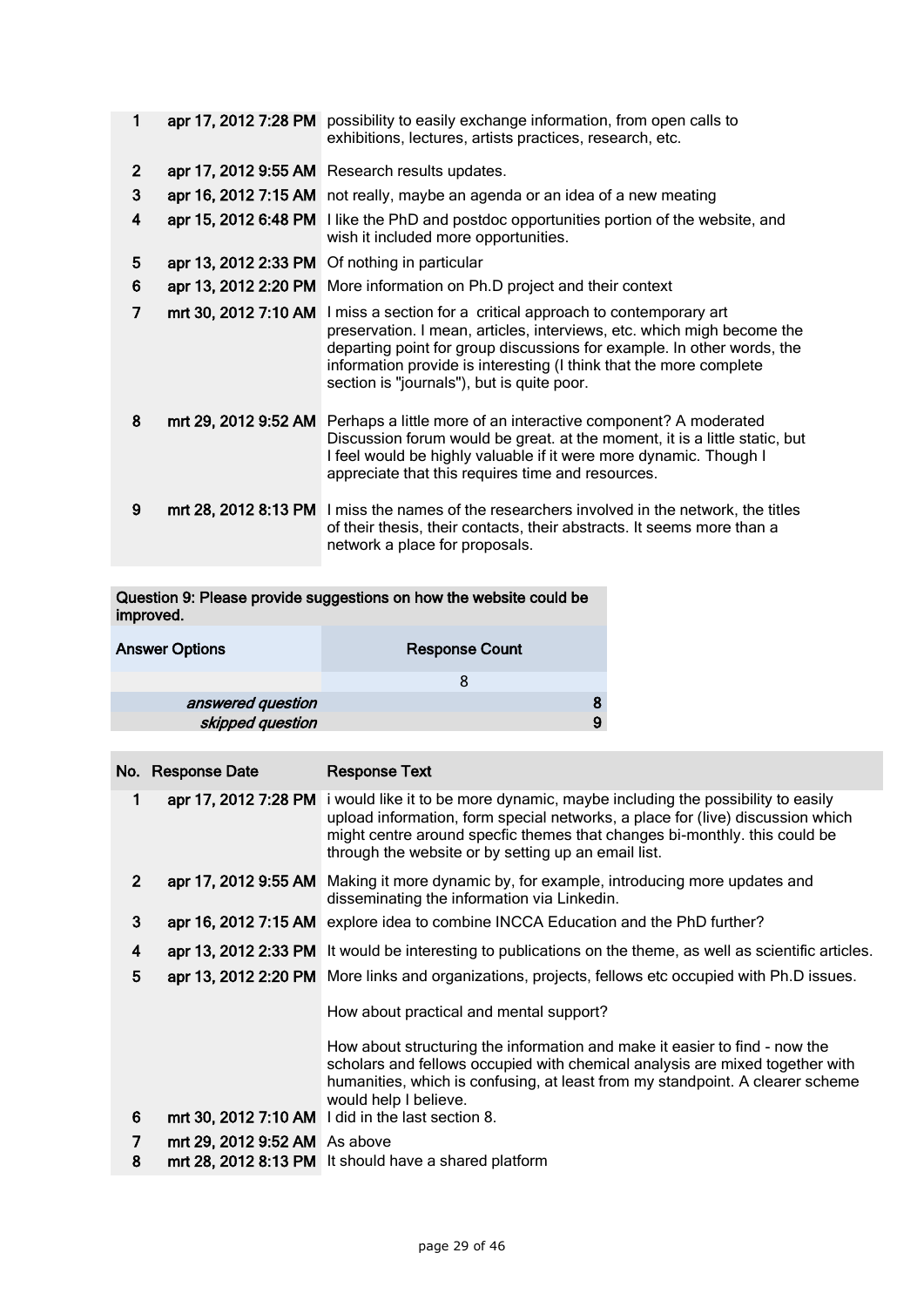Question 10: A number of PhD and Postdoc network newsletters have been sent out via email in the past. Are you familiar with these network newsletters?

| <b>Answer Options</b> | Response<br>Percent | Response<br><b>Count</b> |
|-----------------------|---------------------|--------------------------|
| Yes                   | 50,0%               |                          |
| No                    | 50,0%               |                          |
|                       | answered question   | 14                       |
|                       | skipped question    | 3                        |

Question 10: If you answered yes, please outline the pros and cons of this method of communication.

| <b>Answer Options</b> | Response<br>Percent | Response<br>Count |
|-----------------------|---------------------|-------------------|
| Pros:<br>Cons:        | 100,0%<br>40,0%     | ს<br>2            |
|                       | answered question   | 5                 |
|                       | skipped question    | 12                |

|   | No. Response Date | Pros:                                                                                                   | Cons: |
|---|-------------------|---------------------------------------------------------------------------------------------------------|-------|
|   |                   | apr 20, 2012 1:29 PM the newsletters keep me up-to-<br>date with the lastest news or<br>events on going |       |
| 2 |                   | apr 16, 2012 7:16 AM upcoming meetings events are not regular<br>brought under attention                |       |
| 3 |                   | apr 13, 2012 2:20 PM there is never too much information!                                               |       |
| 4 |                   | apr 13, 2012 2:19 PM It gets to me and I don't have<br>to search for it                                 | none  |
| 5 |                   | mrt 30, 2012 9:21 AM to the point, not too often                                                        |       |

Question 12: On average, how often do you visit the network's Linked In group page?

| <b>Answer Options</b>                                                                                                                             | Response<br>Percent                     | Response<br>Count     |
|---------------------------------------------------------------------------------------------------------------------------------------------------|-----------------------------------------|-----------------------|
| Once a day<br>Several times a week<br>Several times a month<br>Several times a year<br>I have never visited the network's Linked In group<br>page | 0,0%<br>0.0%<br>21,4%<br>42,9%<br>35,7% | 0<br>0<br>3<br>6<br>5 |
|                                                                                                                                                   | answered question                       | 14                    |
|                                                                                                                                                   | skipped question                        | 3                     |

Question 13: If you are a member of the network's Linked In group page, please outline the pros and cons of this means of communication.

| <b>Answer Options</b> | Response<br>Percent | <b>Response Count</b> |
|-----------------------|---------------------|-----------------------|
|                       |                     |                       |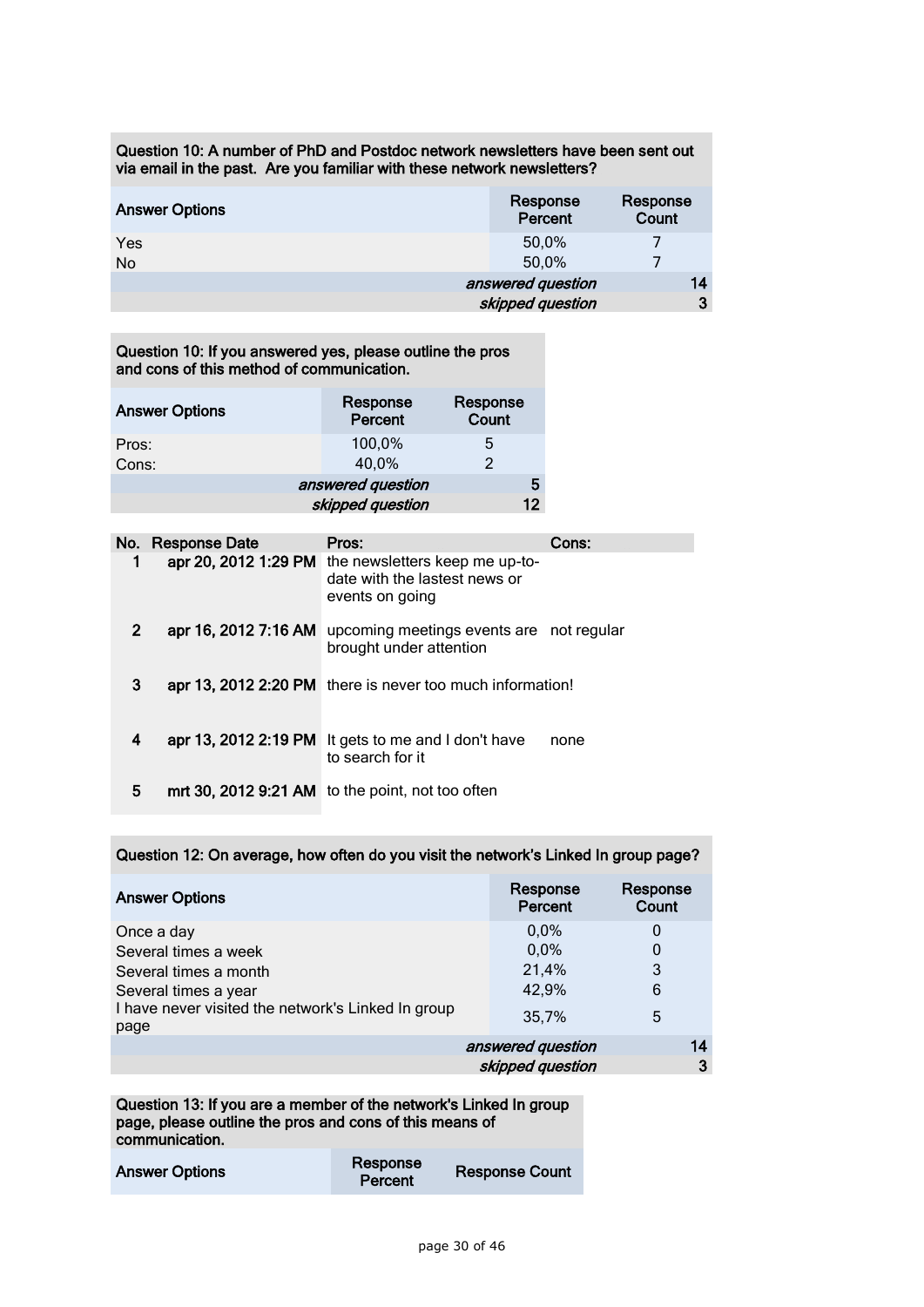| Pros:<br>Cons:    | 85,7%<br>85.7%   |    |  |
|-------------------|------------------|----|--|
| answered question |                  |    |  |
|                   | skipped question | 10 |  |

|                | No. Response Date    | Pros:                                                                                                        | Cons:                                                                                                                                  |
|----------------|----------------------|--------------------------------------------------------------------------------------------------------------|----------------------------------------------------------------------------------------------------------------------------------------|
|                |                      | apr 17, 2012 10:30 AM To be alerted for any new<br>information                                               | None                                                                                                                                   |
| $\overline{2}$ | apr 16, 2012 7:18 AM | allows contact with other members<br>more easily because of e-mail<br>addresses, direct news input           | doubling in newsfeed                                                                                                                   |
| 3              |                      | apr 13, 2012 4:12 PM It helps you connect more easily<br>with other interested members in<br>similar fields. | Linked in still is rather<br>underused.                                                                                                |
| 4              |                      | apr 13, 2012 2:21 PM see my other remark - the more<br>information the better.                               |                                                                                                                                        |
| 5              |                      | mrt 30, 2012 7:15 AM It is a great social platform for<br>exchange information and<br>encourage discussion   | It is not very active. To<br>see a good example of a<br>Linkedin active network<br>visit Yasmin (art, science<br>and technology) group |
| 6              | mrt 29, 2012 4:25 PM |                                                                                                              | As far as I know, there<br>isn't much communication,<br>maybe once every 2<br>months there is a post<br>about a conference             |
| 7              |                      | mrt 29, 2012 11:02 AM Good to keep informed with what is Not everyone is on<br>going on at short notice      | LinkedIn                                                                                                                               |

Question 14: If you are a member of the network's Linked In group page, please give suggestions on how you think it may be improved.

| <b>Answer Options</b> | Response<br>Count |
|-----------------------|-------------------|
|                       | 5                 |
| answered question     |                   |
| skipped question      | 12                |

|   | No. Response Date     | <b>Response Text</b>                                                                                             |
|---|-----------------------|------------------------------------------------------------------------------------------------------------------|
| 1 | apr 17, 2012 10:30 AM | Just needs to reach more people and become more<br>active.                                                       |
| 2 | apr 16, 2012 7:18 AM  | combine Education PhD INCCA general as part of<br>the newsfeeds / newsletters                                    |
|   |                       | the nice thing is that the items are grouped by<br>subject and thus easy to trace back or browse /<br>search for |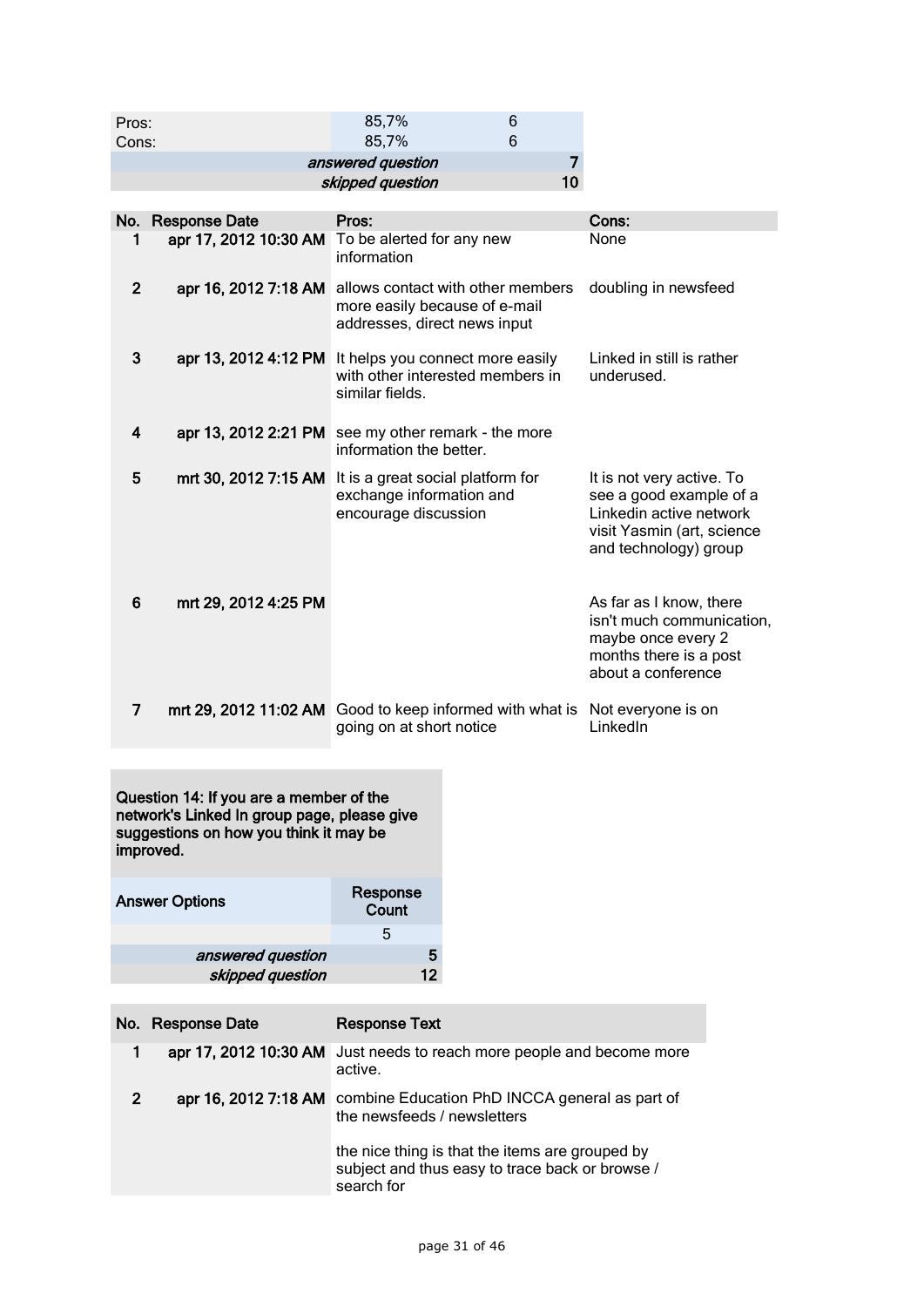- 3 apr 13, 2012 4:12 PM More frequent postings perhaps.
- 4 apr 13, 2012 2:21 PM no suggestions
- 5 mrt 30, 2012 7:15 AM Just to start encouraging people to participate, it can be worthy to designate a moderator who selects a topic for debate and push it. Topics migh change time to time (once per month or every two month) as so the moderators (it is a heavy work to do).

#### Question 13: Have you made any contributions to either the PhD and Postdoc Network website or the network's Linked In group page?

| <b>Answer Options</b> | Response<br>Percent | Response<br>Count |
|-----------------------|---------------------|-------------------|
| Yes<br>No             | 35,7%<br>64,3%      | 5<br>9            |
|                       | answered question   | 14                |
|                       | skipped question    | 3                 |

#### Question 16: If you answered yes, how often have you made a contribution?

| <b>Answer Options</b> | Response<br>Percent | Response<br>Count |
|-----------------------|---------------------|-------------------|
| Once                  | 50,0%               | 2                 |
| 2-5 times             | 50,0%               | $\overline{2}$    |
| 5-10 times            | 0.0%                | 0                 |
| More than 10 times    | 0.0%                | 0                 |
|                       | answered question   |                   |
|                       | skipped question    | 13                |

#### Question 17: Are you a member of the INCCA Education Linked In group?

| <b>Answer Options</b> | Response<br>Percent | Response<br>Count |
|-----------------------|---------------------|-------------------|
| <b>Yes</b>            | 21,4%               | 3                 |
| No                    | 78,6%               | 11                |
|                       | answered question   | 14                |
|                       | skipped question    | 3                 |

Question 18:If you answered no, would you be interested in being a member of the INCCA Education Network's Linked In group?

| <b>Answer Options</b>                  | Response<br>Percent | Response<br>Count |
|----------------------------------------|---------------------|-------------------|
| Yes                                    | 75,0%               | 6                 |
| No                                     | 25,0%               | $\mathcal{P}$     |
| If you answered no, please explain why |                     |                   |
| answered question                      |                     |                   |
| skipped question                       |                     | 9                 |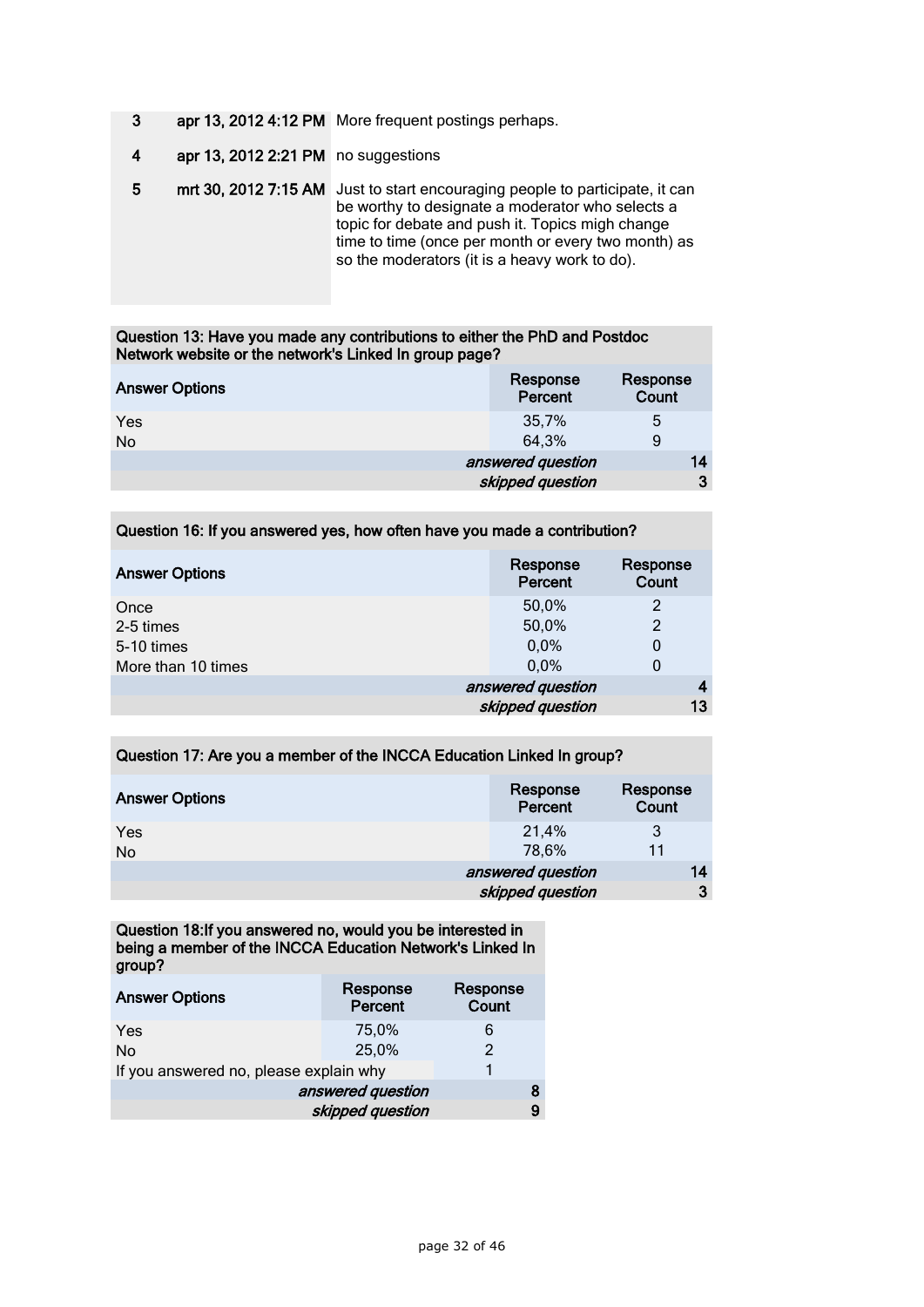| No. Response Date    | If you<br>answered no,<br>please explain<br>why                                                                                               |
|----------------------|-----------------------------------------------------------------------------------------------------------------------------------------------|
| apr 17, 2012 7:30 PM | i'm not a member of linked in<br>in general, and don't see the<br>benefit over a regular, non-<br>commercial, website or email<br>list serve. |

Question 19: Do you have suggestions for future network activities?

| <b>Answer Options</b> | Response<br>Count |
|-----------------------|-------------------|
|                       | 5                 |
| answered question     | 5                 |
| skipped question      | 12                |

|              | No. Response Date                         | <b>Response Text</b>                                                                                                                                                                                                                                                                             |
|--------------|-------------------------------------------|--------------------------------------------------------------------------------------------------------------------------------------------------------------------------------------------------------------------------------------------------------------------------------------------------|
| 1            | apr 17, 2012 7:36 PM                      | it would be interesting to moderate a (bi)monthly<br>changing theme email discussion list.                                                                                                                                                                                                       |
|              |                                           | a general blog or calender system that is<br>updated regularly, or can be updated / posted to<br>by members.                                                                                                                                                                                     |
|              |                                           | once a year live meeting, preferably in<br>conjuntion with an (inter) national event, but<br>also if there is no special event, a national<br>gathering once a year would be good to have.<br>maybe with short presentation of what people<br>are busy with. ot to formal but an informal event. |
| $\mathbf{2}$ | apr 17, 2012 10:37 AM                     | Not at the moment.                                                                                                                                                                                                                                                                               |
| 3            |                                           | apr 13, 2012 4:14 PM More frequent opportunities to meet up.                                                                                                                                                                                                                                     |
| 4            | apr 13, 2012 2:36 PM no                   |                                                                                                                                                                                                                                                                                                  |
| 5            | mrt 29, 2012 11:02 AM As noted previously |                                                                                                                                                                                                                                                                                                  |

Question 20: Do you have any other remarks or suggestions?

| <b>Answer Options</b> | Response<br>Count |
|-----------------------|-------------------|
|                       | 5                 |
| answered question     | 5                 |
| skipped question      | 12                |

|             | No. Response Date                        | <b>Response Text</b>                                                                                                                                                                   |
|-------------|------------------------------------------|----------------------------------------------------------------------------------------------------------------------------------------------------------------------------------------|
| $\mathbf 1$ |                                          | apr 17, 2012 7:36 PM i would be interested in (co-organising) a<br>follow up of the contemporary art: who<br>cares? conference. maybe not this or next<br>year but in a "near" future. |
|             | apr 17, 2012 10:37 AM Not at the moment. |                                                                                                                                                                                        |

page 33 of 46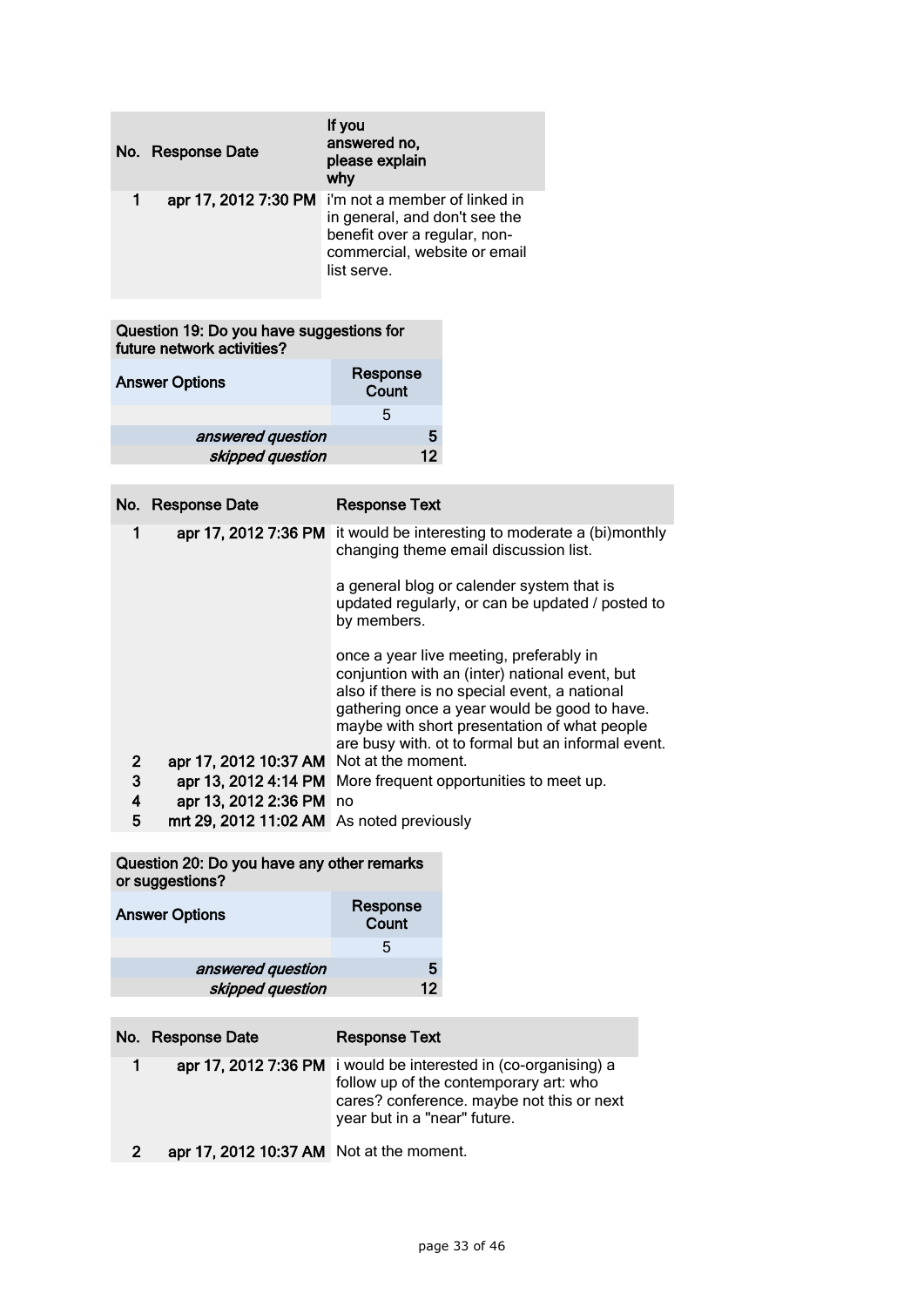| 3 | apr 16, 2012 7:22 AM | to some members it is unclear that the<br>subject is really contemporary art (as with<br>Education). Apparently INCCA has<br>become some sort of a trademark for<br>conservators and not for expertise in<br>contemporary art conservation. |
|---|----------------------|---------------------------------------------------------------------------------------------------------------------------------------------------------------------------------------------------------------------------------------------|
| 4 | apr 13, 2012 4:14 PM | I am grateful for the existence of INCCA. It<br>helps me position my research and push<br>myself.                                                                                                                                           |
| 5 | apr 13, 2012 2:23 PM | I really believe that it was and is a great<br>idea to have this network and with, or<br>without little improvements it is an<br>enrichment to the conservation community<br>interested in research and writing!                            |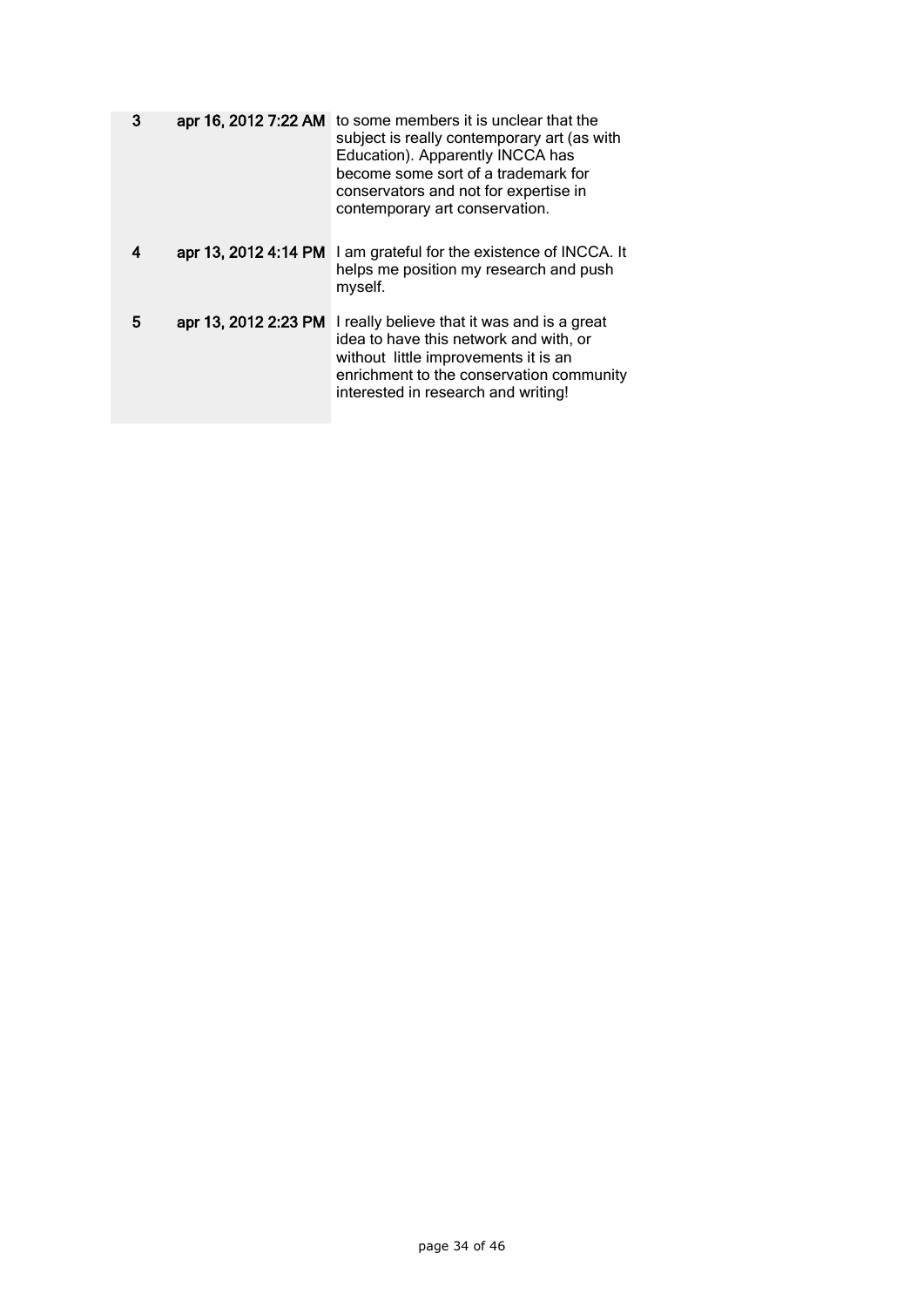### **Appendix 3: INCCA Education network – Interview with coordinator Sanneke Stigter**

Interview took place on March 5<sup>th</sup> 2012.

1. Network was launched on December  $10<sup>th</sup>$  2009 in Ljubljana during a PRACTICs meeting.

2. How many members do you have in your network? -at the time of launch: 10 people attended the first meeting in Ljubljana -at the time of the evaluation:

There are currently 214 members of the Linked In group. The network coordinator is in contact (via email and occasionally face-to-face) with a small core group of members, about 5 people.

3. Why did you become involved in the coordination of the network? What do you hope to gain from coordinating the network? What do you hope to achieve? The coordinator likes carry out this task. Being coordinator of INCCA Education also means that she is able to ensure that the network of education professionals that came together within the EU project Inside Installations (2004-2007) stays intact and can be developed further.

4. How has being involved in the network contributed to / or affected your work? It has certainly led to a better understanding of the field by giving an overview. The coordinator has become more well-known and receives a lot more requests via Linked In. In terms of content, it is the intention of a small group of core members to work more together in developing curricula for the field (for example, developing a European summer school.)

5. Has coordinating the network brought you what you expected? Please explain. The coordinators had hoped to have spent more time working together with mother network members. She had had also expected more interaction between members (via Linked In).

6. What were, in your view, the goals of the network at the time of the launch and which of these goals have been achieved?

Soon after the launch of the network the following objectives and strategies were formed:

**Objectives** 

- Provide insight into relevant training programmes, workshops and courses.

- Facilitate contact and collaboration between professional educators and students.

- Stimulate critical debate on training methodologies in relation to constant adaption to current artistic practices and shifts in collection management.

### **Strategies**

- Disseminate information via the INCCA Education website.

- Upkeep of the INCCA Education Linked In group.

- Organize opportunities for professional educators, conservators and students to exchange experience, explore collaboration and discuss the needs in education of contemporary art conservation.

All of these goals have been achieved.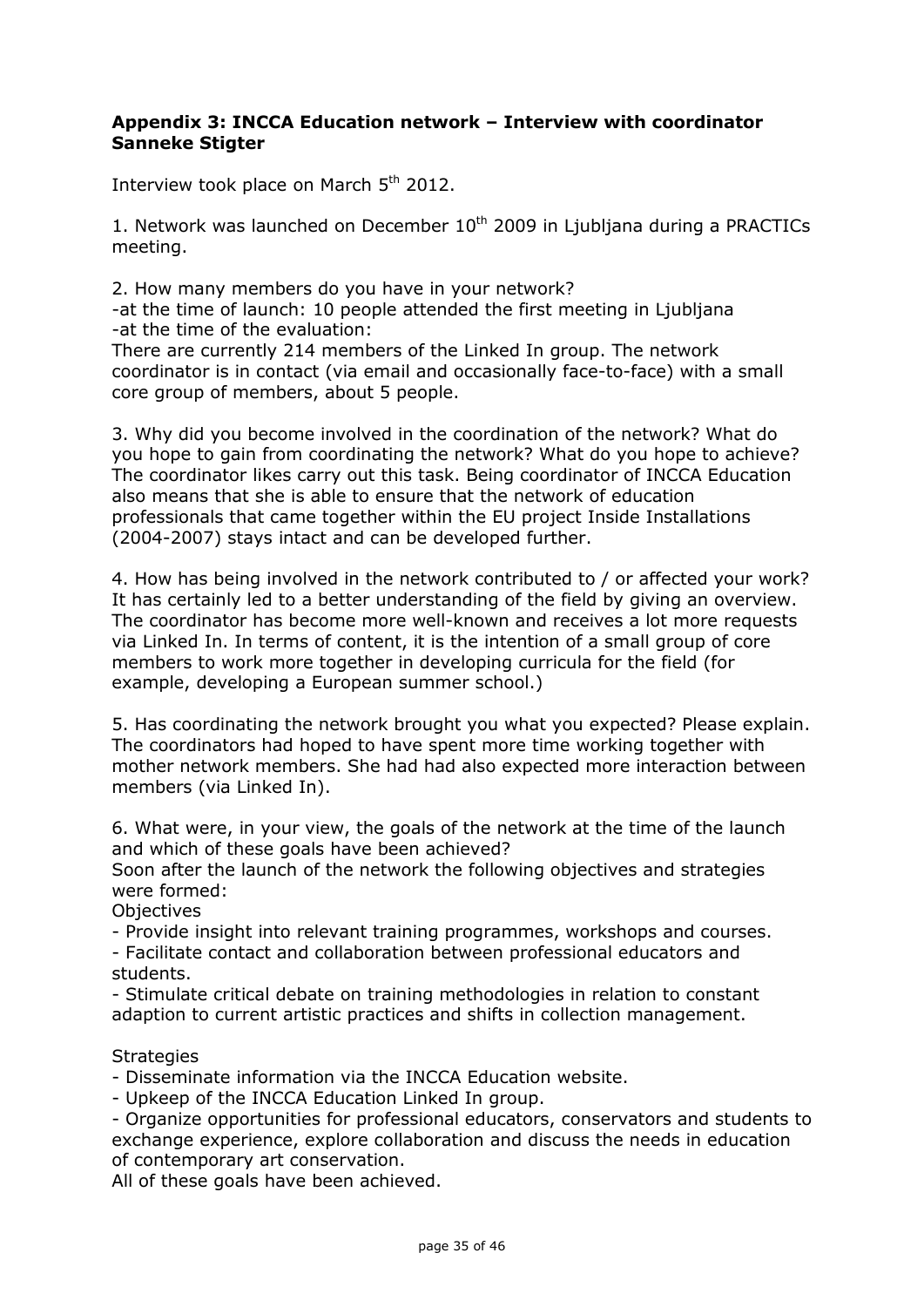7. How have these goals been achieved?

The platforms for exchange have been created. The network's website [\(www.incca.org/incca-education](http://www.incca.org/incca-education) was created and includes a list of training programmes. Other news items (from INCCA) are categorised under workshops and courses and conferences and calls for papers. The Linked In INCCA Education group can be used by professionals and students to contact each other. Debate on training methodologies occurs between a core group of members and also was dealt with at one the network meetings. So far there have been three meetings:

1. The launch meeting at the Contemporary Art: Who Cares? symposium Amsterdam, June 10, 2012.

2. A two-day meeting in Maastricht June 12-13, 2010. This was a joint interim meeting ICOM-CC working groups Education and Training (E&T) and Modern Materials and Contemporary Art (MMCA).

3. Meeting in Cologne to discuss the networks websites. November 2011.

8. Have you had to adjust the original goals along the way? If so, please explain. The goals have not been changed, but the expectations have had to be corrected somewhat. The lack of time and money made it difficult to organise more events. In addition, the coordinator had expected more interaction between the members on Linked In. An additional strategy has emerged over the past few years. When educators travel to go to conferences, they often take students with them. To lower costs, students often stay with other students instead of hotels. Educators have found this to be a very good way for students to get in touch with each other.

9. What goals have the network set for the short and the long-term? Short-term:

- better management of the network's Linked In group and of the network in general.

Long-term:

- find a solution to the sustainability of the network

- find funding to develop a summer school curriculum.

10. Describe how the network activities are currently being organised? Who does what?

Network activities are currently carried out by one coordinator (Sanneke Stigter).

11. More specifically, what do you do and how much time does this cost? Tasks include upkeep of the Linked In group and network website and organising meetings. Coordinator is assisted by INCCA Central Coordinator in the website tasks and on occasion by a student of the University of Amsterdam. Sanneke spends on average 1 hour per week on the network; more prior to a meeting.

12. The network has its own website which is a sub-site of [www.incca.org.](http://www.incca.org/) Outline the pros and cons of using this method of communication. Pros:

- As INCCA is well-known and has a good name this has a positive effect on the network.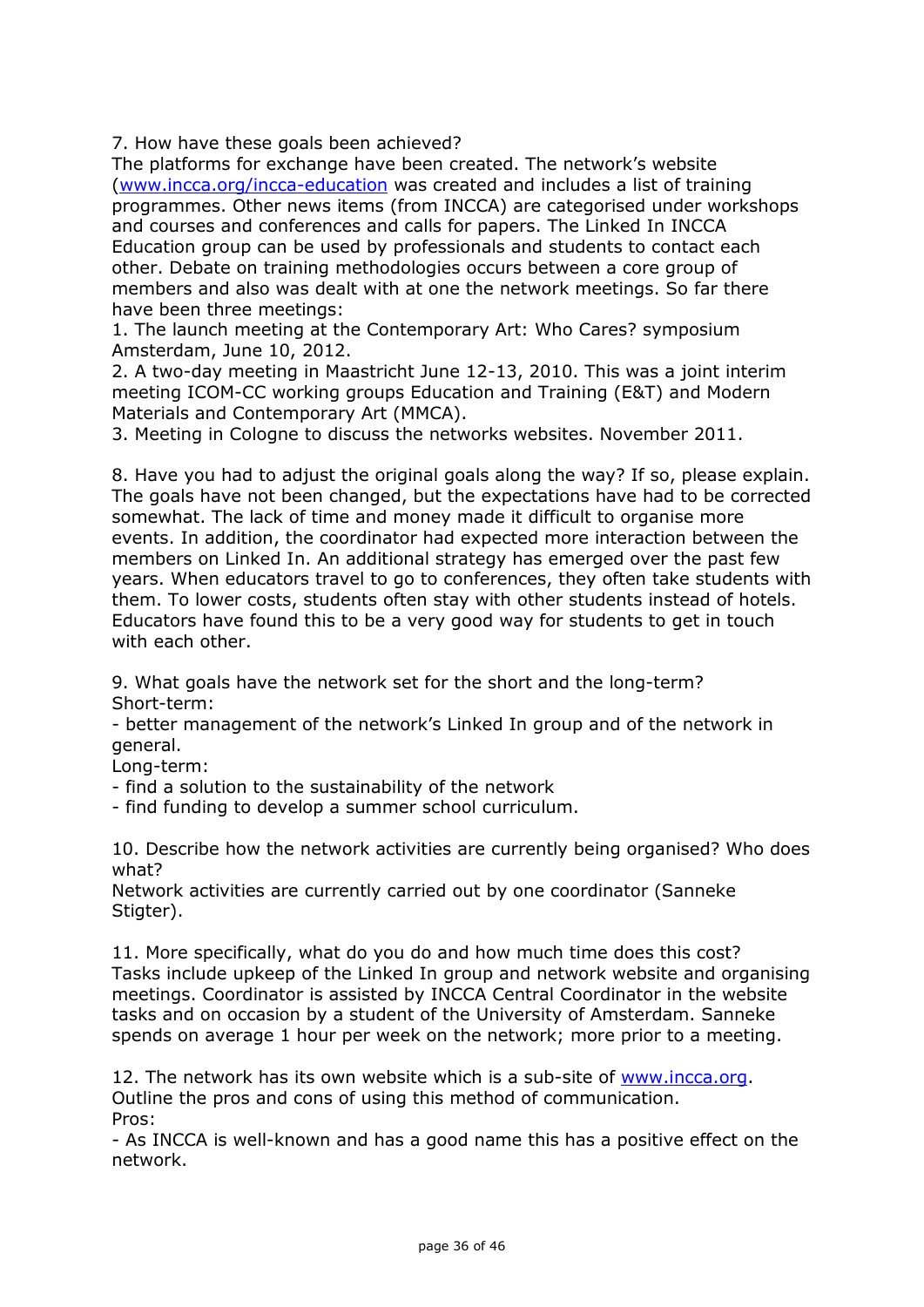- The Latest news (from the INCCA website) keeps the homepage of the network lively.

- Looks more professional than Linked In. Cons:

- The coordinator finds the content management tool (Joomla) difficult to use and is also not able to access all the information she would like to adjust it.

What would you wish to improve? Better access for coordinator to all of the pages of the INCCA website.

13. The network has its own group page at Linked In. Outline the pros and cons of using this method of communication.

Pros: Linked In is a very easy way to spread news and to start discussions. Cons: It is not yet being used by members to communicate amongst themselves.

14. Describe other methods you use to communicate with your members. How often do you use these methods. Do you find these methods effective? Method 1: news items via Linked In Frequency: when news comes in Effectiveness: Difficult to measure.

Method 2: email

Frequency: during work, when appropriate. Usually to a small 'core' group of members when organising events. Effectiveness: very effective.

15. Do you have any other remarks or suggestions? No.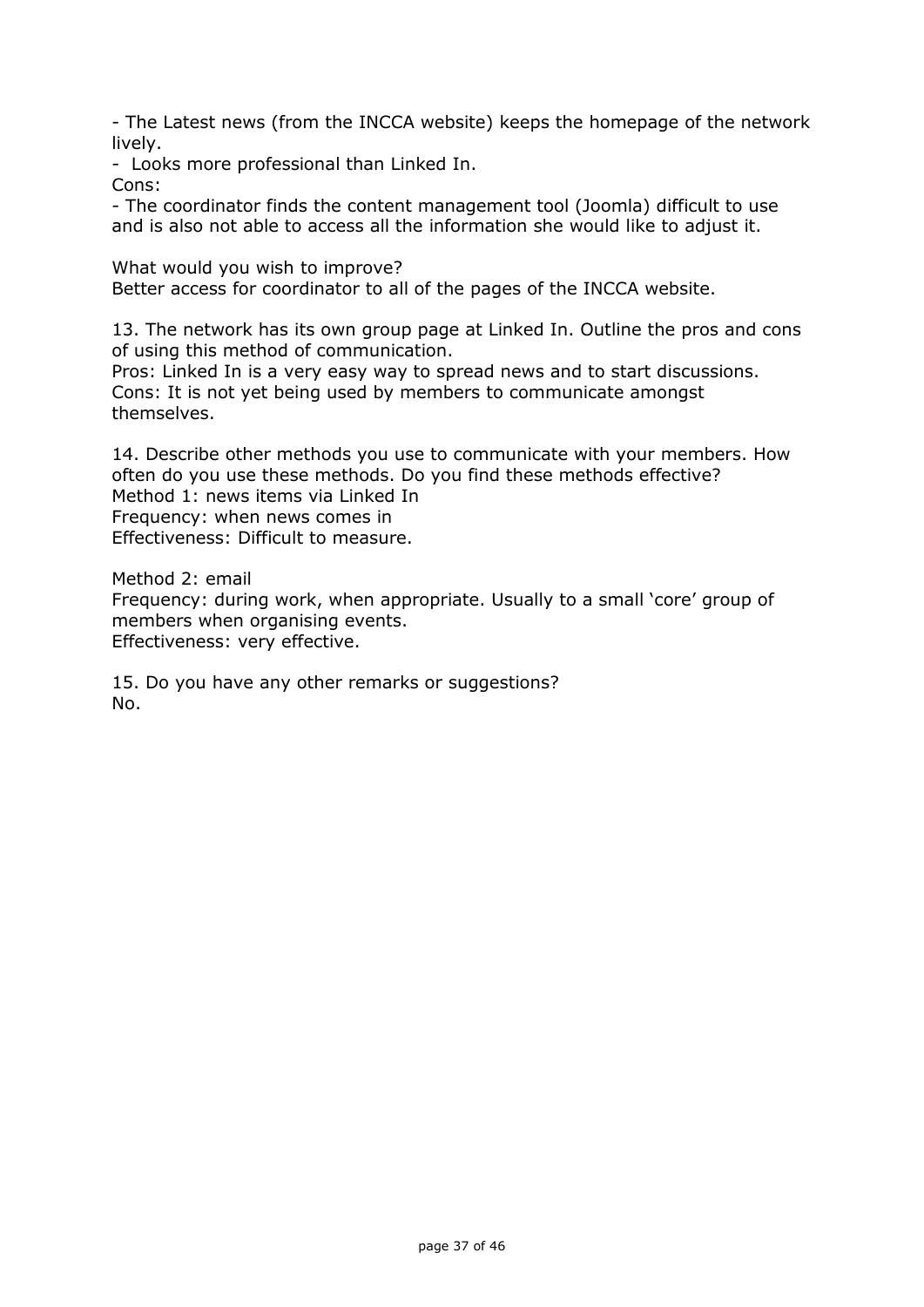### **Appendix 4: PhD and Postdoc Network – Interview with coordinators Vivian van Saaze and Ariane Noel de Tilly.**

Vivian was interviewed on the telephone on March 5th 2012. Ariane had discussed the questions with Vivian beforehand.

1. Network was launched during at network meeting at the international symposium Contemporary Art: Who Cares? in Amsterdam on Thursday the 10<sup>th</sup> of June.

2. How many members do you have in your network? -at the time of launch: 40 -at the time of the evaluation: 'real' members (on the mailing list): 85 Linked In members: 100 30 abstracts available online

3. Why did you become involved in the coordination of the network. What do you hope to gain from coordinating the network? What do you hope to achieve? The coordinators felt the need for an overview of current research in the field as well as a place where (potential) PhD and Postdoc candidates could exchange information and knowledge.

4. How has being involved in the network contributed to / or affected your work? This is a difficult question to answer but the coordinators would say that they have become more well-known in the field; people know to find them. The networks existence has directly contributed to the acquisition of funding of the NECCAR network from NWO.

5. Has coordinating the network brought you what you expected? Please explain. The coordinators had hoped to have organised more meetings/ events. Unfortunately the lack of time and money has made this difficult. They had also expected more interaction between members (via Linked In). On the other hand the funding of the NECCAR project was an unexpected and very positive surprise.

6. What were, in your view, the goals of the network at the time of the launch and which of these goals have been achieved?

At the time of the launch, the goals of the network were:

- To map the field

- To facilitate the exchange of knowledge and expertise

- To organize (annual) meetings devoted to a special theme and/or network sessions to discuss work-in-progress.

- To prepare an edited volume or special issue journal.

The first three have been achieved. See question 7.

7. How have these goals been achieved?

The platforms for exchange have been created. The network's website [\(www.incca.org/phd-and-postdoc-network\)](http://www.incca.org/phd-and-postdoc-network) was created and includes a list of recently completed and current PhD and Postdoc projects. Aside from the launch meeting, there have been two network meetings; November 17, 20120 in Maastricht and September 20, 2011 in Lisbon during the ICOM-CC symposium.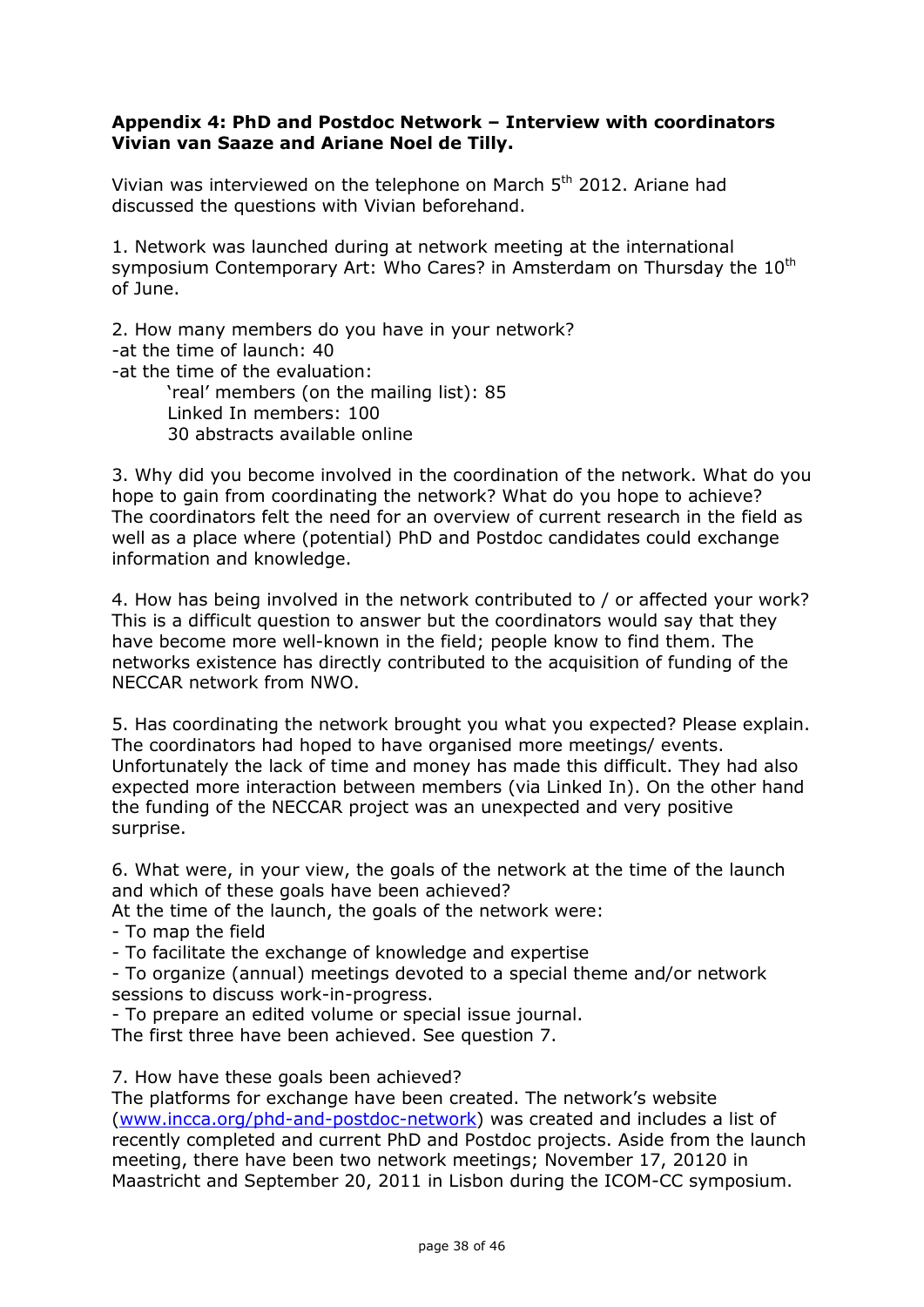The last goal, to create an edited volume of special issue journal has not yet been achieved.

8. Have you had to adjust the original goals along the way? If so, please explain. The goals have not been changed, but the expectations have had to be corrected somewhat. The lack of time and money made it difficult to organise more events. In addition, the coordinators had expected more interaction between the members on Linked In.

9. What goals have the network set for the short and the long-term? Short-term:

- better management of the network's Linked In group. Long-term:

- find a solution to the sustainability of the network

- collect more abstracts

- work on making the network more well known (PR offensive)

- organise more face-to-face meetings (this will however require funding)

10. Describe how the network activities are currently being organised? Who does what?

The coordination tasks are shared between two individuals: Vivian van Saaze and Ariane Nole de Tilly.

11. More specifically, what do you do and how much time does this cost? Ariane looks after the Linked In group and the network website, which includes uploading abstracts and news items. Vivian organises the meetings. Both coordinators communicate with the network members, via email. Both coordinators work about 1 day per month on the network.

12. The network has its own website which is a sub-site of [www.incca.org.](http://www.incca.org/)

Outline the pros and cons of using this method of communication.

Pros: As INCCA is well-known and has a good name this has a positive effect on the network.

Cons:

- Certain news items may be being sent out to the same people but via different platforms. This is because INCCA and INCCA Education also have websites and Linked In groups.

- The coordinators do not have access to certain parts of the website and are therefore not able to adjust everything themselves.

What would you wish to improve?

Better access for coordinators to all of the pages of the INCCA website.

13. The network has its own group page at Linked In. Outline the pros and cons of using this method of communication.

Pros: Linked In is a very easy way to spread news and to start discussions. Cons: It is not yet being used by members to communicate amongst

themselves. Members could for example place PhD jobs for example or advertise symposia. The coordinators also received a lot of requests from professionals who are not applicable for members hip in the network.

14. Describe other methods you use to communicate with your members. How often do you use these methods? Do you find these methods effective?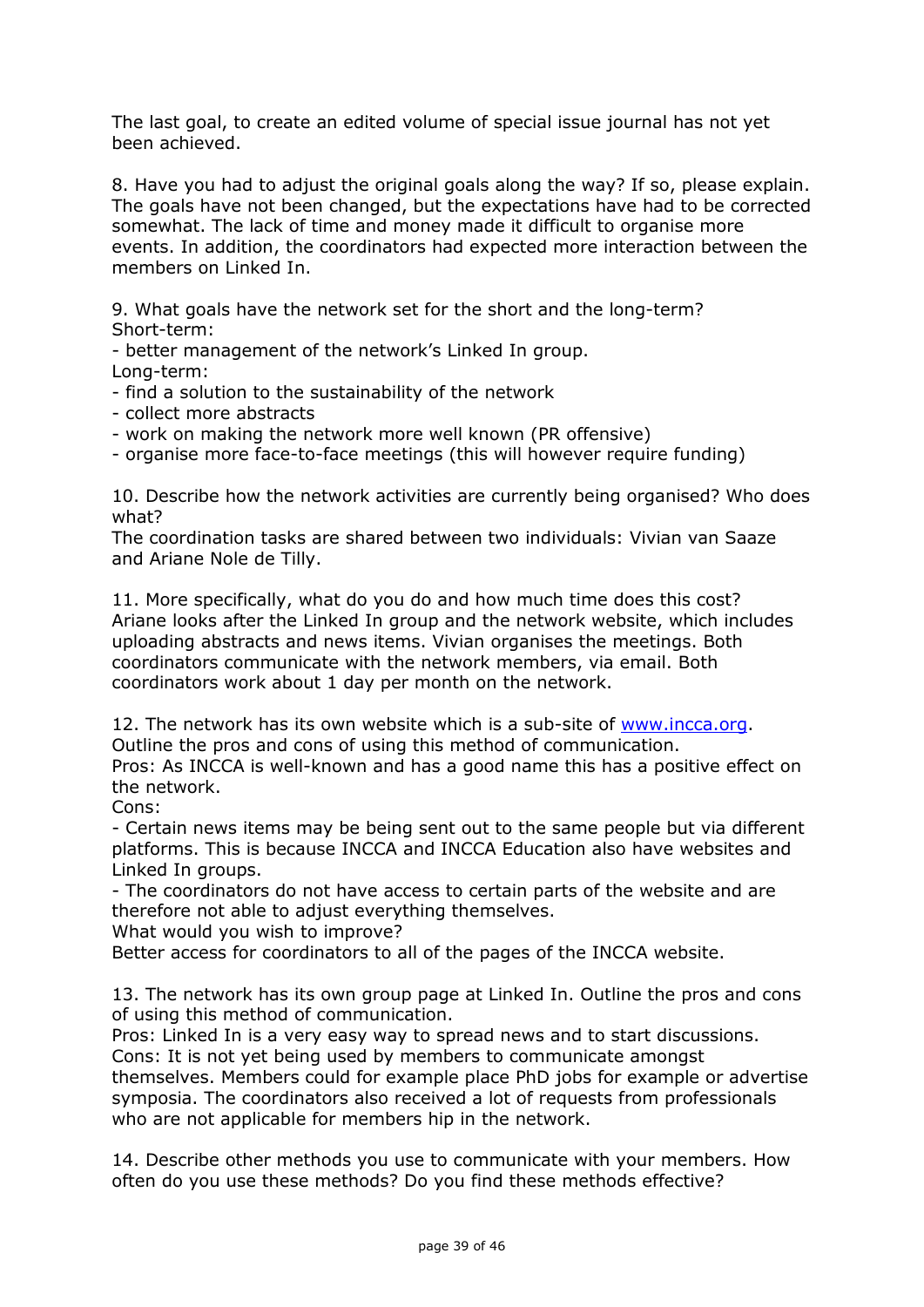Method 1: network newsletter

Frequency: sent to 85 'real' members about twice per year. Newsletters are also archived on the network website.

Effectiveness: the coordinators are unsure of how effective this newsletter this is, but this will be asked in the member survey.

Method 2: word-0f-mouth Frequency: during work, when appropriate Effectiveness: Difficult to measure.

Method 3: email Frequency: during work, when appropriate/necessary Effectiveness: Very effective.

15. Do you have any other remarks or suggestions? The PhD and Postdoc network membership is very broad, not only in terms of location but also in discipline. The coordinators would like to stress the

importance that INCCA stay as an activity within RCE. INCCA's good name and independent character will thus stay intact.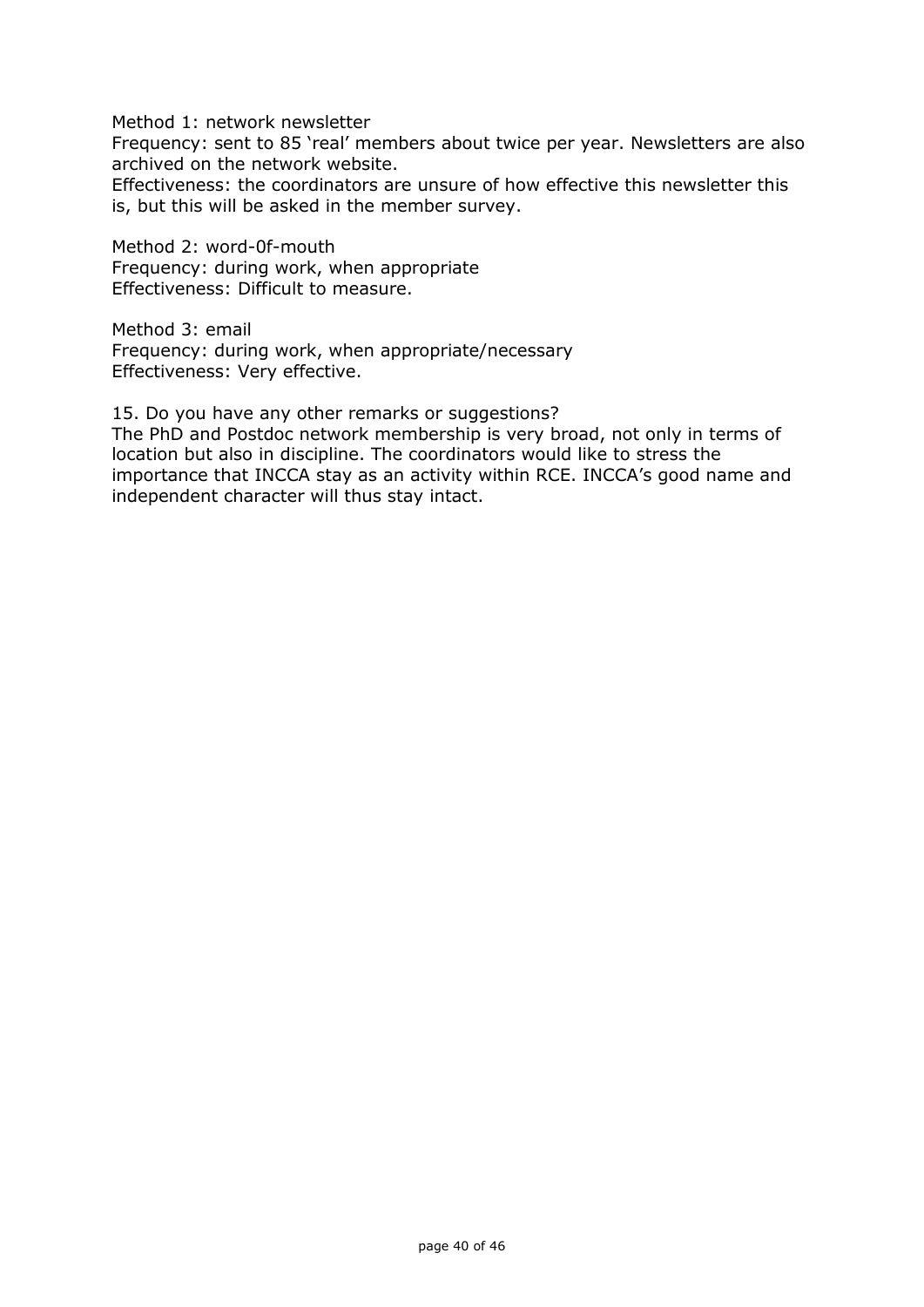# **Appendix 5: INCCA Education website statistics**

The INCCA Education Network website [www.incca.org/incca-education](http://www.incca.org/incca-education) (a subsite of the INCCA website) was created in August 2009. It was officially launched at the first network meeting in Ljubljana in December 2009. For the purpose of the 2012 evaluation the web statistics created by Google Analytics were looked at for the 33 month period from 1 August 2009 to 30 April 2012.

Important note: These statistics include the visits and time spent by coordinators on the INCCA Education website. Website content is entered and checked online affects the statistics somewhat, it particularly effects the average time on page.

#### Google analytics terms

Page views are the total number of pages viewed. Repeated views of a single page are counted.

Unique page views are the number of visits during which the specified page(s) was/were viewed at least once.

Returning visitor: number of page views from visitor that has been before. New visitor: number of page views from new visitors.

Average time on page is the average amount of time that visitors spent viewing a specified page or set of pages.

#### The INCCA Education Network homepage [www.incca.org/incca-education](http://www.incca.org/incca-education)

| Page views                | Unique page<br>views | Returning<br>visitor | New Visitor | Avg. time on<br>page |
|---------------------------|----------------------|----------------------|-------------|----------------------|
| 3288                      | 1456                 | 2246                 | 1042        | 00:00:26             |
| 99 (average<br>per month) | 44                   | 68                   | 31          |                      |

There were clear peaks in the amount of visits in December 2009, around the first official group meeting in Ljubljana and June 2010 around the second faceto-face meeting during the Contemporary Art: Who Cares? symposium. The peaks were also due to the fact that the coordinator was adding content to the website from members to show during these meetings.

Visitors to the page came from 63 different countries. The top 15 were:

|                 | Page  |
|-----------------|-------|
|                 | views |
| The Netherlands | 1444  |
| Italy           | 229   |
| Germany         | 171   |
| United States   | 158   |
| United Kingdom  | 154   |
| Spain           | 151   |
| Portugal        | 98    |
| Belgium         | 85    |
| Poland          |       |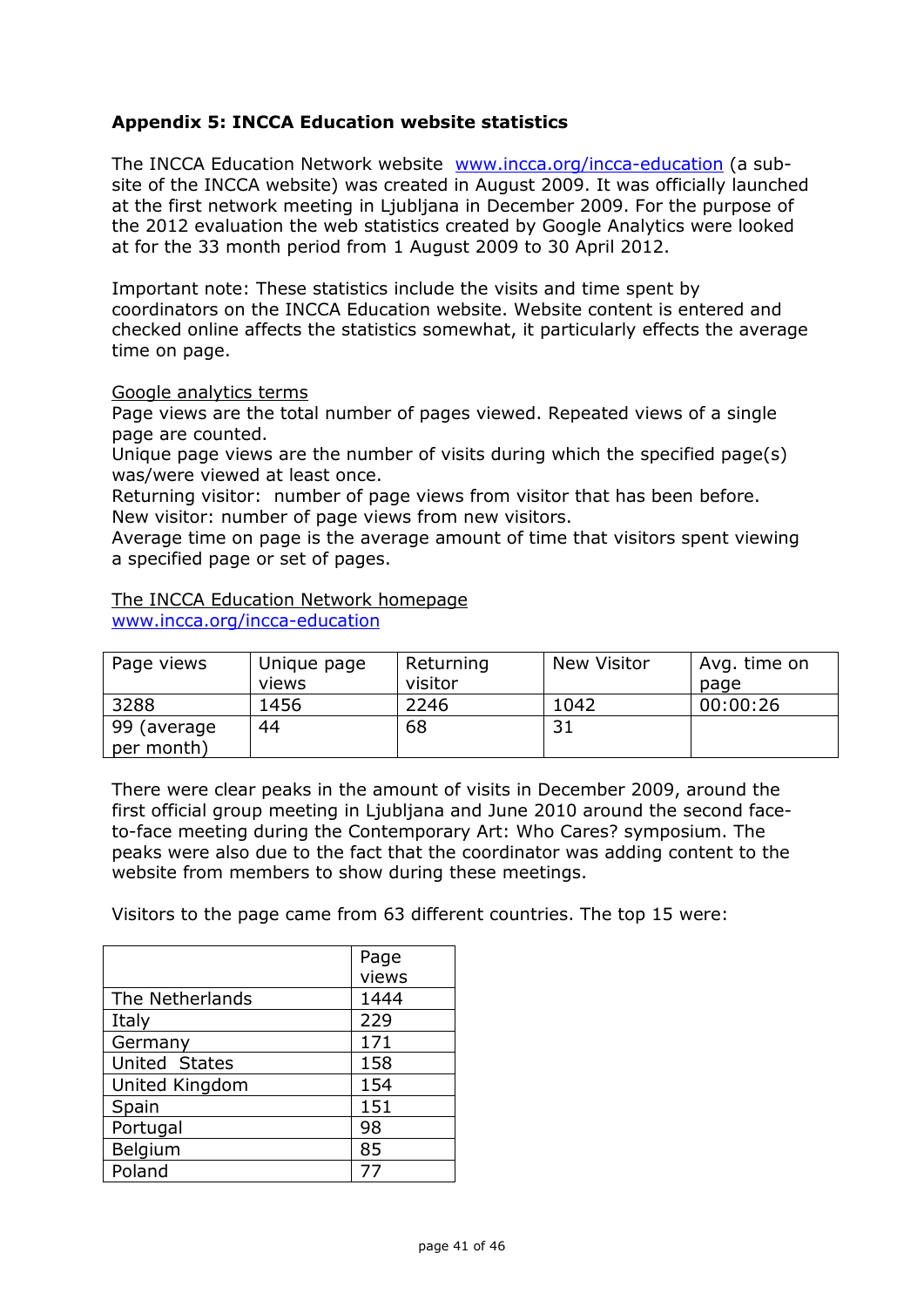| Croatia  | 64 |
|----------|----|
| Brazil   | 51 |
| Greece   | 49 |
| Slovenia | 48 |
| Austria  | 47 |
| France   |    |

The total page views for the whole website [www.incca.org](http://www.incca.org/) in the same period 280,831. That means that the 3288 views of [www.incca.org/incca-education](http://www.incca.org/incca-education) is 1.17% of all page views.

### **Breakdown of the rest of the website**

At the time of the survey the INCCA Education Network website consisted of two main sections, Training programmes and a Diverse section with a collection of different articles (webpages).

### Section: training programmes

This section includes a list of articles (web pages) describing training courses all over the world. It is an important part of the website and is the only place on the net where this information is brought together in one place. /incca-education/161-training-programmes

| Page views | Unique page<br>views | Returning<br>visitor | <b>New Visitor</b> | Avg. time on<br>page |
|------------|----------------------|----------------------|--------------------|----------------------|
| 1945       | 647                  | 244ء                 | 701                | 00:00:44             |

Within this section all of the 26 articles about training courses have been viewed. In total:

| Page views | I Unique page | Avg. time on |
|------------|---------------|--------------|
|            | views         | page         |
| 3916       | 3230          | 00:01:40     |

Note the average time on page is very high, 1 minute 40 seconds. This means that visitors were taking time to read the information provided on the training courses.

### Section: Education diverse with the following articles:

This section, Education diverse is a generic section of the website where different articles can be housed. At the time of the survey the following articles were present.

- MA and Diploma research projects
- Education news
- Conferences and calls for paper
- Workshops and courses
- Internships and fellowships

#### MA Diploma and research

[www.incca.org/incca-education/148-diverse-edu/498-research-projects](http://www.incca.org/incca-education/148-diverse-edu/498-research-projects)

| Page views<br>Unique page<br>views | Returning<br>visitor | <b>New Visitor</b> | Avg. time on<br>page |
|------------------------------------|----------------------|--------------------|----------------------|
|------------------------------------|----------------------|--------------------|----------------------|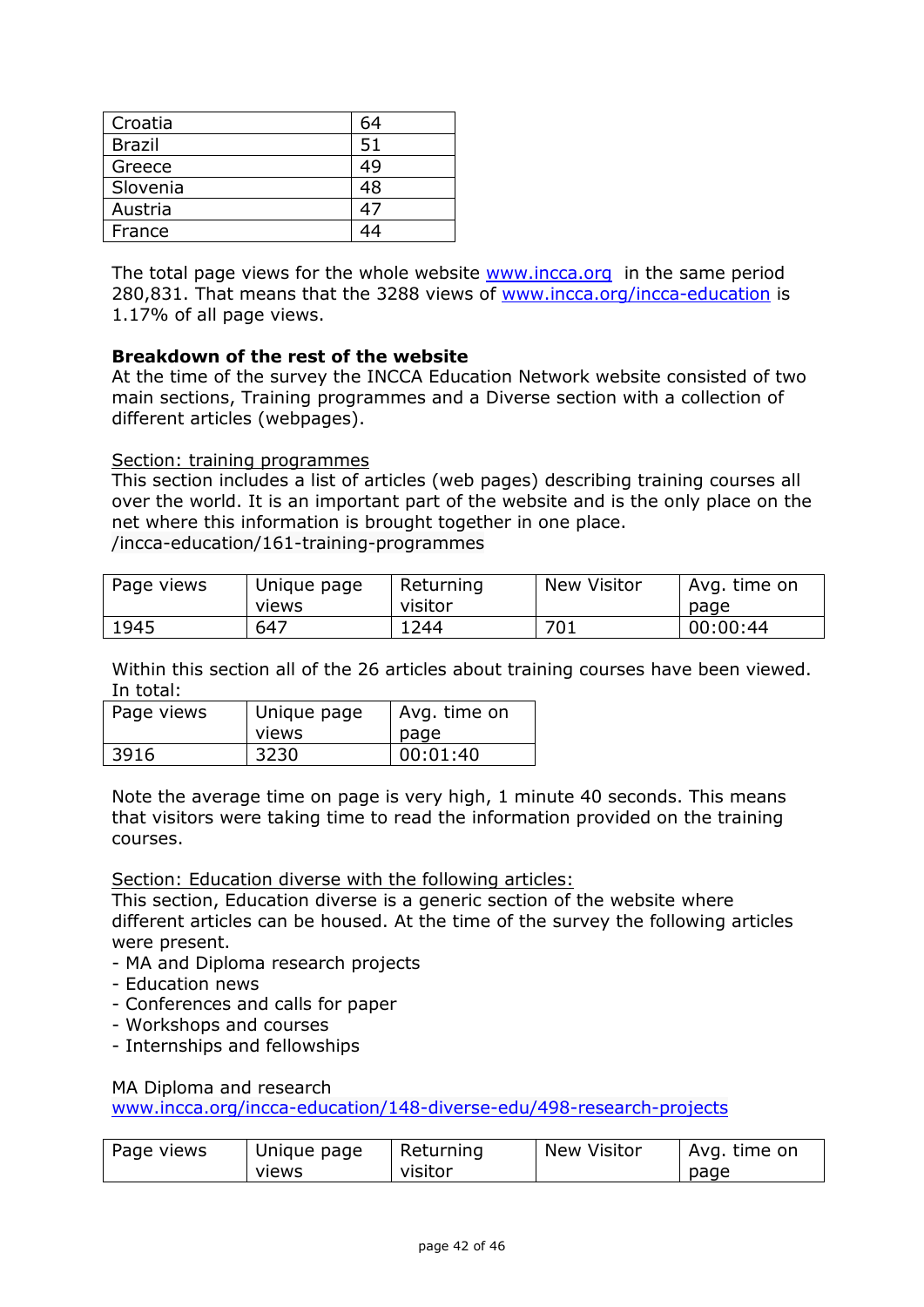| 488 | 285 | $\sim -1$<br>∼ | റവ<br>∸◡ | <b>01.LJ</b> |
|-----|-----|----------------|----------|--------------|
|-----|-----|----------------|----------|--------------|

Visitors to the page came from 48 different countries. The top 15 were:

|                      | Page  |
|----------------------|-------|
|                      | views |
| The Netherlands      | 90    |
| Italy                | 48    |
| Germany              | 45    |
| United Kingdom       | 35    |
| <b>United States</b> | 28    |
| Spain                | 18    |
| Switzerland          | 14    |
| Canada               | 13    |
| Portugal             | 13    |
| Austria              | 12    |
| Poland               | 12    |
| Belgium              | 11    |
| Mexico               | 11    |
| <b>Brazil</b>        | 8     |
| India                | 8     |

### Education news

[www.incca.org/incca-education/148-diverse-edu/497-education-news](http://www.incca.org/incca-education/148-diverse-edu/497-education-news)

| Page views | Unique page  | Returning | <b>New Visitor</b> | Avg. time on |
|------------|--------------|-----------|--------------------|--------------|
|            | <b>views</b> | visitor   |                    | page         |
| 441        | 286          | 295       | 146                | 00:00:28     |

### Conferences and calls for papers

[www.incca.org/incca-education/148-diverse-edu/506-conferences-and-calls-for](http://www.incca.org/incca-education/148-diverse-edu/506-conferences-and-calls-for-papers)[papers](http://www.incca.org/incca-education/148-diverse-edu/506-conferences-and-calls-for-papers)

| Page views | Unique page<br><b>views</b> | Returning<br>visitor | New Visitor | Avg. time on<br>page |
|------------|-----------------------------|----------------------|-------------|----------------------|
| 214        | 145                         | 144                  | 70          | 00:00:41             |

### Workshops and courses

[www.incca.org/incca-education-workshops-and-courses](http://www.incca.org/incca-education-workshops-and-courses)

| Page views | Unique page  | Returning | <b>New Visitor</b> | Avg. time on |
|------------|--------------|-----------|--------------------|--------------|
|            | views        | visitor   |                    | page         |
| 622        | マフフ<br>J / 1 | 328       | 294                | 00:00:44     |

### Internships and fellowships

[www.incca.org/incca-education-internships](http://www.incca.org/incca-education-internships)

| Page views | Unique page  | Returning | New Visitor | Avg. time on |  |
|------------|--------------|-----------|-------------|--------------|--|
|            | <b>Views</b> | visitor   |             | page         |  |
| 537        | 456          | 255       | 282         | 00:01:58     |  |

## Confusion about News items

For some time INCCA members were being provided with INCCA news via incca.org as well as via the INCCA Education Network website.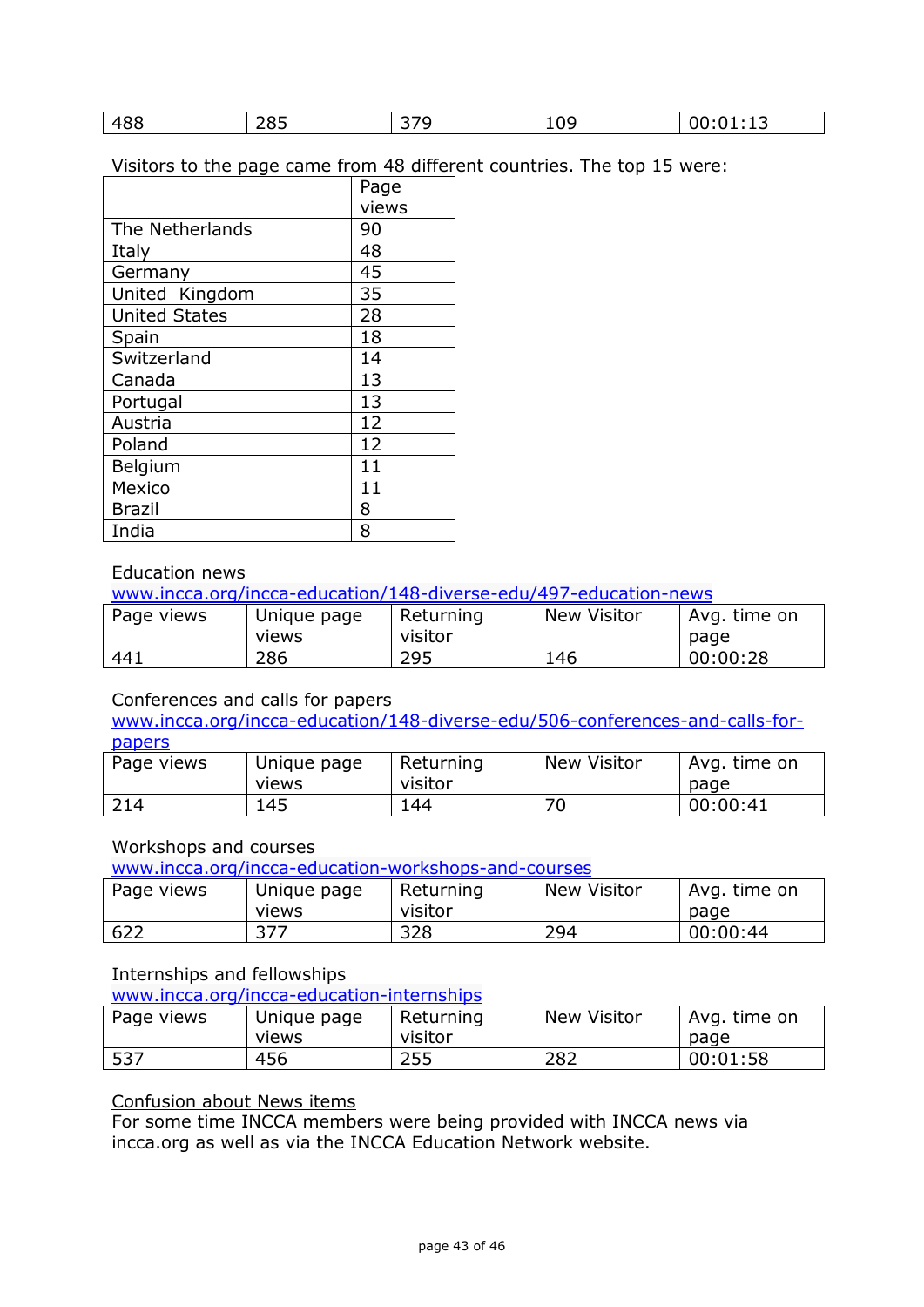Education news, Conferences and calls for paper, Workshops and courses and Internships and fellowships were articles (or web pages) on the INCCA Education website that were filled with links to the News items as they appeared in the News section of the www.incca.org website. It was very time consuming to keep these pages updated and meant that in fact the incca.org website and INCCA Education Network sub-site were housing the same news items but just presenting them in different ways.

Since this evaluation (and the interview held with the network coordinator) these web pages have been adjusted. Education News does not exist anymore (any specific new items are posted on the INCCA Education Linked In group). The Conferences and calls for papers page has also been removed, as this kind of news is not specific to Education but useful to all INCCA members. The incca.org news section has been adjusted and now news is sorted into themes. The pages workshops and courses, conferences and calls for papers and internships from INCCA Education have also been replaced with new pages that are no longer updated with specific links but provide a general link to the appropriate category INCCA News section.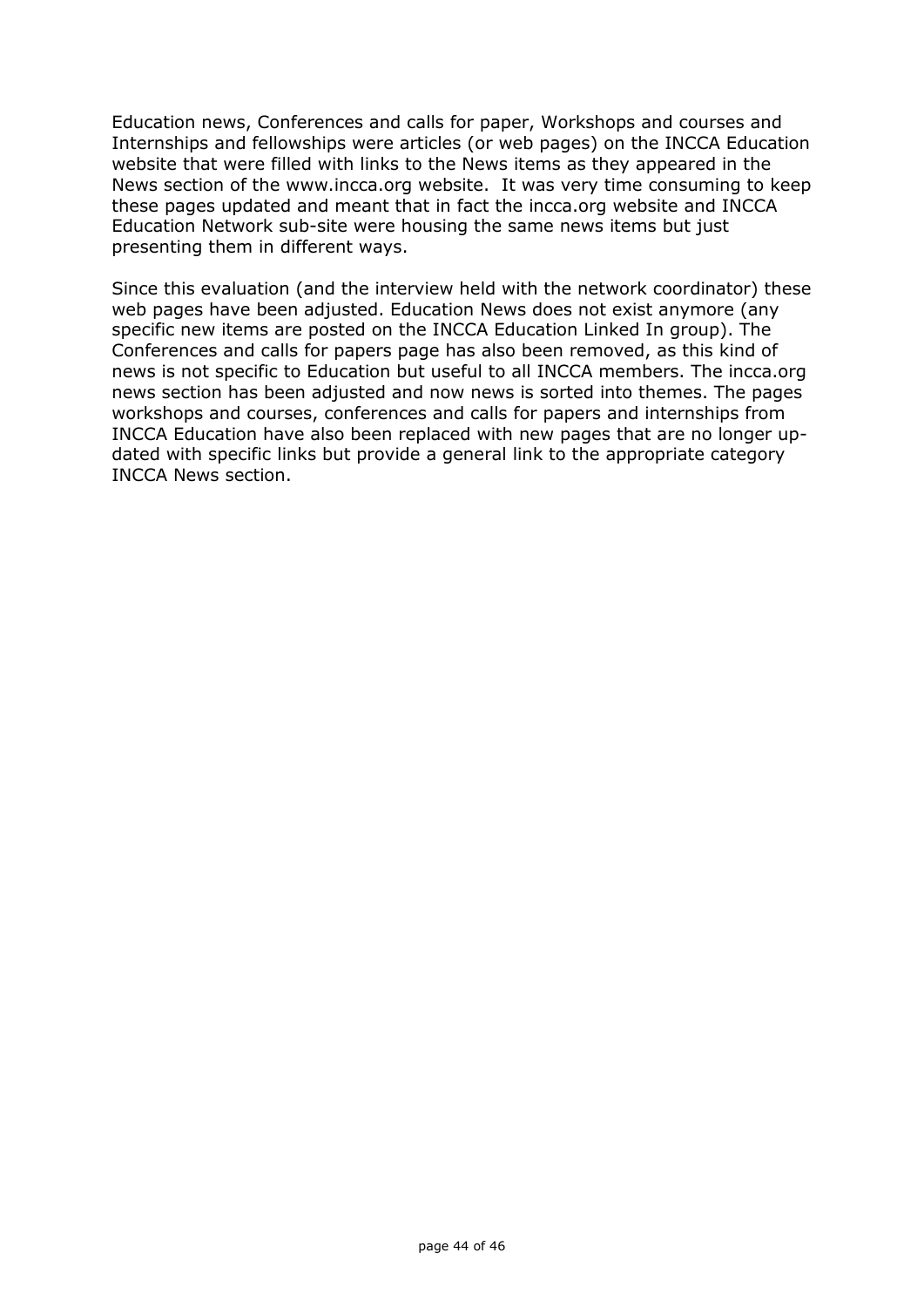# **Appendix 6: PhD and Postdoc Network website statistics**

### The PhD and Postdoc Network website

<http://www.incca.org/phdandpostdocnetwork> (a sub-site of the INCCA website) was created in late 2009 and officially launched at the international symposium Contemporary Art: Who Cares? For the purpose of the 2012 evaluation the web statistics created by Google Analytics were looked at for the 28 month period from January  $1^{st}$  2010 – April 30<sup>th</sup> 2012. At the time of the evaluation, the network had approximately 85 members.

Important note: These statistics include the visits and time spent by coordinators on the website.

#### Google analytics terms

Page views are the total number of pages viewed. Repeated views of a single page are counted.

Unique page views are the number of visits during which the specified page(s) was/were viewed at least once.

Returning visitor: number of page views from visitor that has been before. New visitor: number of page views from new visitors.

Average time on page is the average amount of time that visitors spent viewing a specified page or set of pages.

#### **Homepage:**

[www.incca.org/phdandpostdocnetwork](http://www.incca.org/phdandpostdocnetwork)

| Page views  | Unique page | Returning | New Visitor | Avg. time on |
|-------------|-------------|-----------|-------------|--------------|
|             | views       | visitor   |             | page         |
| 281         | 28          | 264       |             | 00:00:51     |
| 10 (average |             |           |             |              |
| per month)  |             |           |             |              |

### **Breakdown of the website:**

[www.incca.org/phdandpostdocnetwork-events](http://www.incca.org/phdandpostdocnetwork-events)

| Page views | Unique page  | Returning | <b>New Visitor</b> | Avg. time on |
|------------|--------------|-----------|--------------------|--------------|
|            | <b>Views</b> | visitor   |                    | page         |
| 82         | --           | 69        | ∸ ~                | 00:00:26     |

#### [www.incca.org/phdandpostdocnetwork-news](http://www.incca.org/phdandpostdocnetwork-news)

| Page views | Unique page  | Returning  | <b>New Visitor</b> | Avg. time on |
|------------|--------------|------------|--------------------|--------------|
|            | <b>Views</b> | visitor    |                    | page         |
| 60         | 1 Q<br>ت ـ   | <u>. .</u> | ٮ                  | 00:00:18     |

#### [www.incca.org/phdandpostdocnetwork-participants](http://www.incca.org/phdandpostdocnetwork-participants)

| Page views | Unique page<br><b>VIEWS</b> | Returning<br>visitor | <b>New Visitor</b> | Avg. time on<br>page |
|------------|-----------------------------|----------------------|--------------------|----------------------|
| っっ<br>. ر_ |                             | 30                   |                    | 00:01:07             |

#### [www.incca.org/phdandpostdocnetwork-journals](http://www.incca.org/phdandpostdocnetwork-journals)

| Page views | Unique page<br><b>Views</b> | Returning<br>visitor | <b>New Visitor</b> | Avg. time on |
|------------|-----------------------------|----------------------|--------------------|--------------|
|            |                             |                      |                    | page         |
| າ ວ<br>ر ر | ᅩ                           | າດ<br>ت ک            |                    | 00:00:11     |